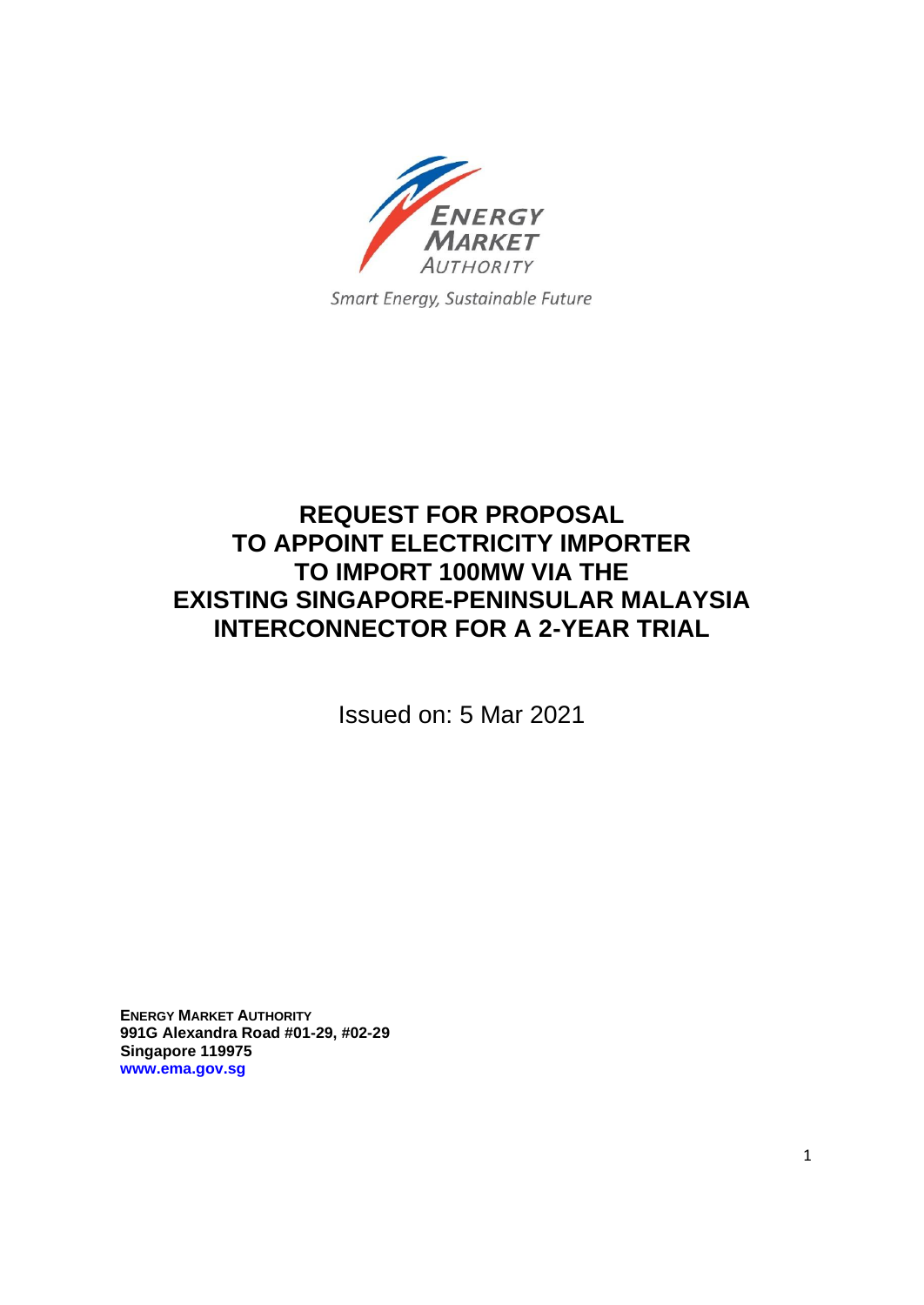## **CONTENTS**

| SECTION 2: Importer's Requirements and Functions4 |
|---------------------------------------------------|
|                                                   |
|                                                   |
|                                                   |
|                                                   |
|                                                   |
|                                                   |
|                                                   |
|                                                   |
|                                                   |
|                                                   |
|                                                   |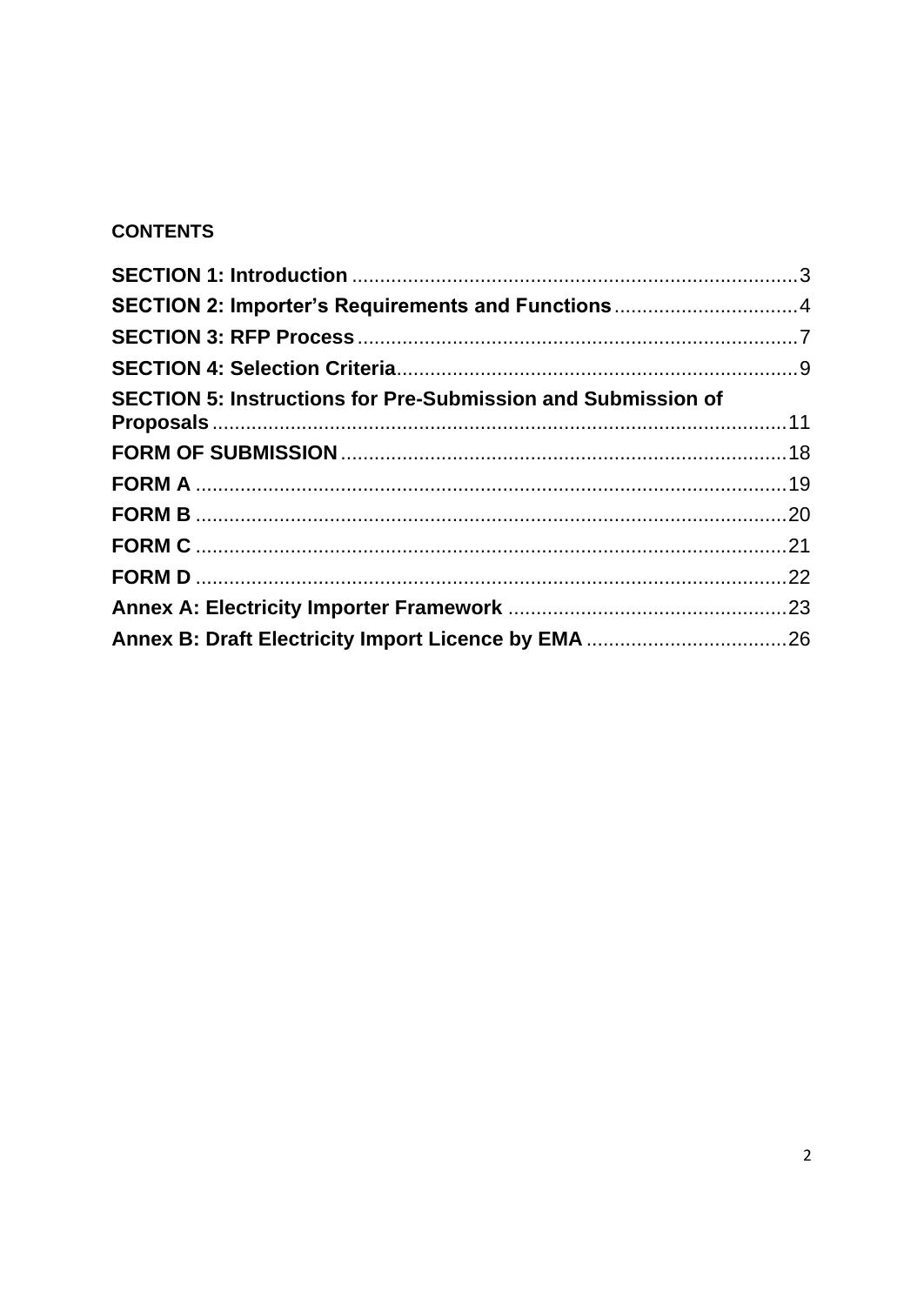### <span id="page-2-0"></span>**SECTION 1: Introduction**

1.1 Singapore's energy sector has come a long way. Over the last 50 years, Singapore has moved from oil to natural gas for cleaner power generation. With challenges brought about by climate change, we will need to change the way Singapore uses and produces energy.

1.2 Hence, Singapore's Energy Story was announced in October 2019 on how energy could be reliable, produced and consumed efficiently in the next few years. Exploring ways to tap on regional power grids was one of the 4 National "Energy Switches" in the Energy Story.

1.3 This Request for Proposal ("**RFP**") is to select and appoint one competent entity ("**Importer**") to trial the import of and sell up to 100MW of electricity in Singapore ("**Authorised Business**") via the existing interconnector between Singapore and Peninsular Malaysia ("**Interconnector**").

1.4 This RFP is not and does not purport to be a tender for electricity supply or sale to EMA or any other party/user in Singapore and shall in no circumstances whatsoever be construed as such. Nor shall the agreement or acceptance of the proposal or any indication of agreement or acceptance as regards to any proposal or matter create any contractual relationship between or impose any legally binding obligations on either the EMA or the Importer. It will be the responsibility of the appointed Importer to source for electricity from suppliers and/or its own electricity supply portfolio. It will also be the responsibility of the appointed Importer to negotiate and enter into retail contracts with buyers in Singapore for the sale of electricity.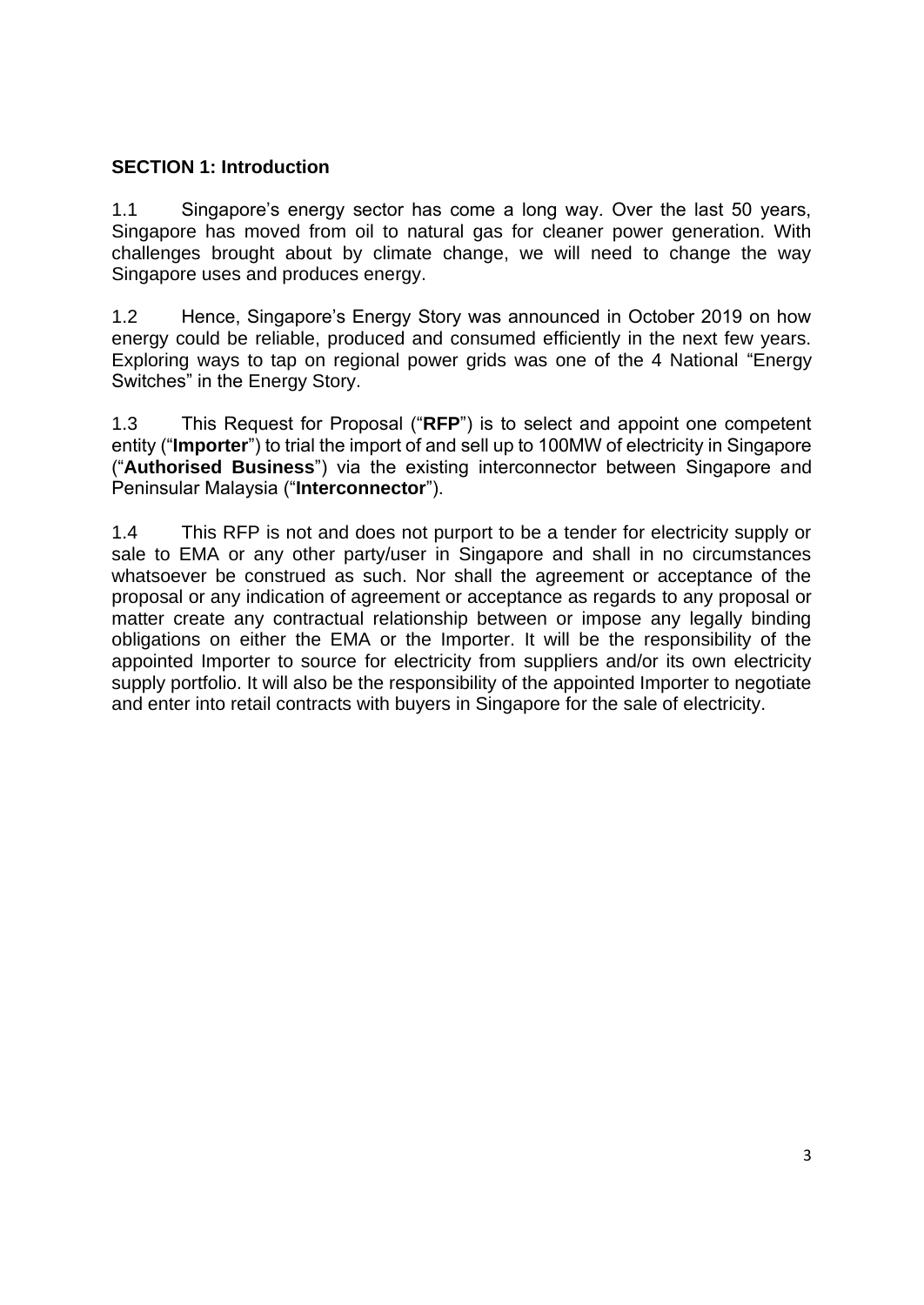### <span id="page-3-0"></span>**SECTION 2: Importer's Requirements and Functions**

2.1 The appointed Importer will be issued an *Electricity Importer Licence*  ("**Licence**") to conduct the Authorised Business with effect on and from start date of the Licence ("Start Date")<sup>1</sup> for a period of 2 years for a start. The trial period is set at 2 years to provide sufficient time to gather learning points, which will help refine our technical settings and regulatory arrangements that will be incorporated as part of the **Electricity Import Framework** as detailed in **Annex A**. The draft Licence is in **Annex B**.

2.2 To encourage the import of zero-carbon electricity to Singapore beyond the 2-year trial, EMA is prepared to convert the Licence into a long-term Licence with a duration tied to the duration of the electricity import/supply agreement entered into between the Licensee and a power plant developer/electricity supplier in Malaysia ("**the Supply Agreement**"). This conversion may take place upon the expiry of the initial 2-year Licence period or on such other date that EMA may determine to allow the continuation of the import of 100MW of electricity from Peninsular Malaysia via the Interconnector, provided that the Importer has in EMA's view performed satisfactorily during the trial and agrees to such changes and new requirements<sup>2</sup> to the **Electricity Import Framework** (that EMA will introduce in consultation with the stakeholders), at any point in time during the 2-year trial. The conversion of the 2-year Licence to a longterm Licence is not guaranteed and shall be at EMA's sole discretion and determination. EMA reserves the right to revoke the Licence at any time prior to its expiry and call a new RFP to select new electricity importer(s) for such further trial period or long-term period as EMA determines.

2.3 Notwithstanding paragraph 2.2, EMA reserves the right, at any time during the trial Licence period or long-term Licence period, to temporarily suspend the import of electricity via the Interconnector for such period(s) of time as EMA deems necessary, (i) in the event of any prolonged outage of the Interconnector or any equipment that is related or connected to or forms part of it (including but not limited to submarine cables, transformers and overhead lines) or (ii) for the purpose of discharging its duties and obligations under the Importer Facility Operating Agreement to facilitate the transfer of energy between Singapore and Malaysia at any time including the mutual support of Singapore's and Malaysia's respective power systems.

<sup>1</sup> EMA envisages that the Start Date could be as early as end 2021, but will ultimately depend on the Importer's supply proposal and their procurement of relevant approvals from Singapore and Malaysia.

 $2$  Changes and new requirements will include the requirement that supply should be from zero-carbon electricity sources verifiable with Renewable Energy Certificates ("**RECs**"), or the use of new interconnectors with on-site local backup generation, or a reduction in the available import capacity via the Interconnector due to system requirement to flow more mutual support if required via the Interconnector. For avoidance of doubt, as most renewables do not produce electricity on a 24/7 basis, supply can be considered zero-carbon if the importer demonstrates sufficient RECs are produced by the import project over a year, such that the total electricity (in MWh) imported can be considered to be zero-carbon.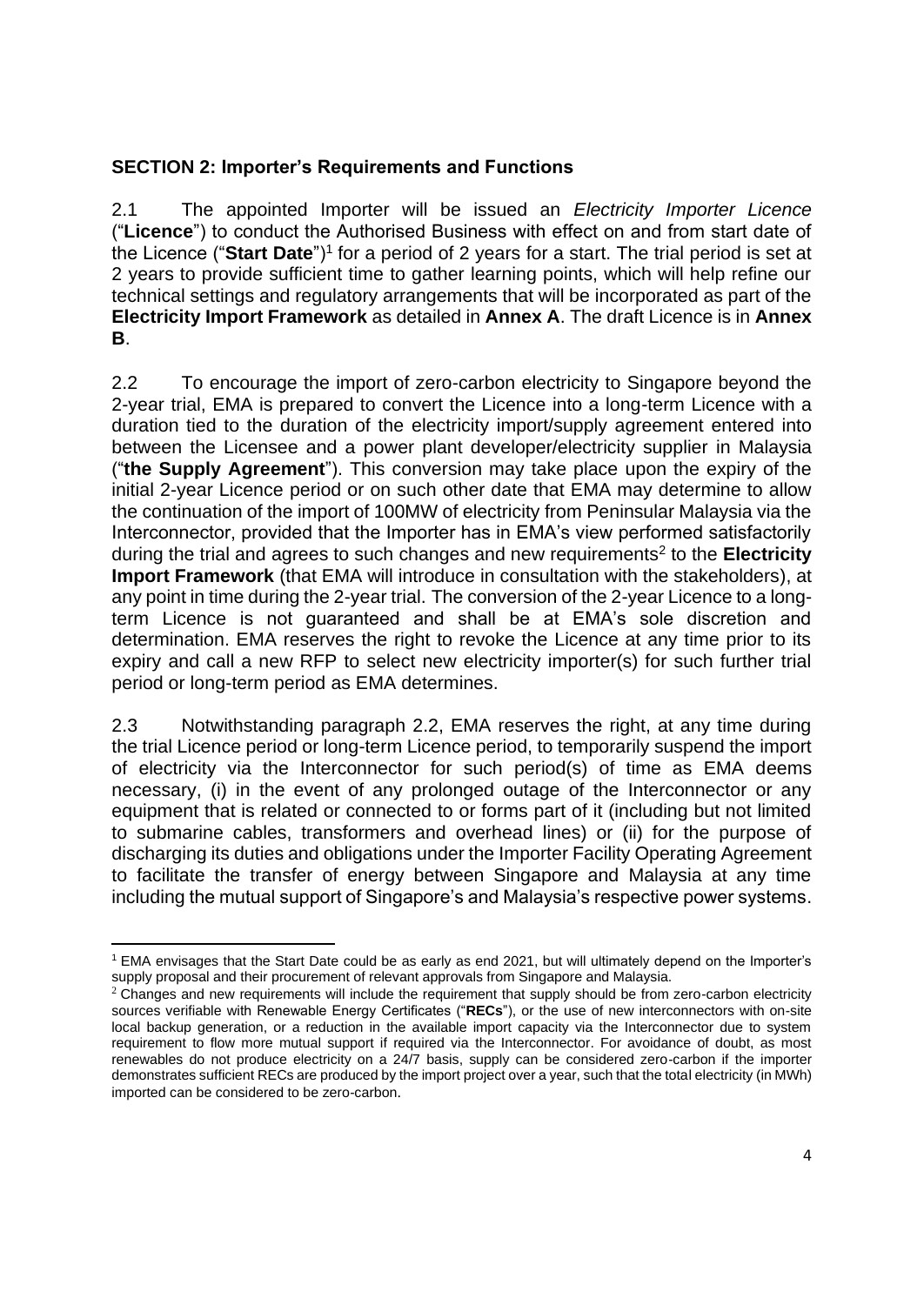2.4 It will be the responsibility of the Importer to source its generation supply and to meet EMA's terms and conditions set out herein and any resulting Licence issued to the Importer. The Importer will also ensure that it has reserved the relevant rights to the relevant infrastructure capacity.

2.5 The Importer is required to apply for and obtain an Electricity Retailer Licence should it wish to directly retail electricity to contestable consumers. Alternatively, the Importer may appoint a third-party Licensed Electricity Retailer to do so. More information on electricity retailers is available on [EMA's website.](https://www.ema.gov.sg/Licensees_Electricity_Retailer.aspx)

2.6 As Singapore's electricity market is fully liberalised, the Importer will need to participate in the Singapore Wholesale Electricity Market or SWEM. The Importer will need to ensure that there are customers who will purchase the imported electricity. As such, the Importer or its appointed third-party Licensed Electricity Retailer will be responsible to negotiate and enter into contracts with buyers in Singapore for the sale of its imported electricity.

2.7 The Importer is expected to use the Interconnector to convey its imported electricity into Singapore. The Interconnector is a HVAC link that is expected to have a capacity of 2 x 550 MVA when its upgrades are fully completed around end-2021. 100MW of the Interconnector capacity will be set aside for imports under this RFP. The Importer shall undertake to work with Singapore Power PowerAssets Ltd ("**SPPA**") and Tenaga Nasional Berhad ("**TNB**") to reserve the required capacity for the electricity imported via the Interconnector and bear the associated cost of the capacity charges<sup>3</sup>. If new interconnector(s) between Singapore and Malaysia are constructed and come into operation in future, the Importer shall, if so requested by EMA, use the new interconnector(s) for the import of its electricity and bear the associated charges.

2.8 The Importer shall be required to provide or furnish a performance bond of \$1 Million Singapore Dollars in favour of EMA upon issuance of the Licence. The performance bond sum will be forfeited to the EMA if the Importer fails to pay the relevant penalties in the event of any breach of its regulatory requirements and obligations.

2.9 EMA will impose the **Electricity Importer Framework** as set out in *Annex A* on the Importer under its Licence.

2.10 The intended commercial framework in Singapore for the Importer is shown in Figure 1 below. It is the responsibility of the Importer to enter into all other necessary agreements required by the Malaysian authorities and the upstream generation assets in order to import electricity to Singapore.

<sup>3</sup> SPPA's indicative Capacity Charge for use of the Interconnector for FY21/22 is ~\$9,700/MW of reserved capacity. This is subject to change. The actual capacity charge will be made known after award of Licence.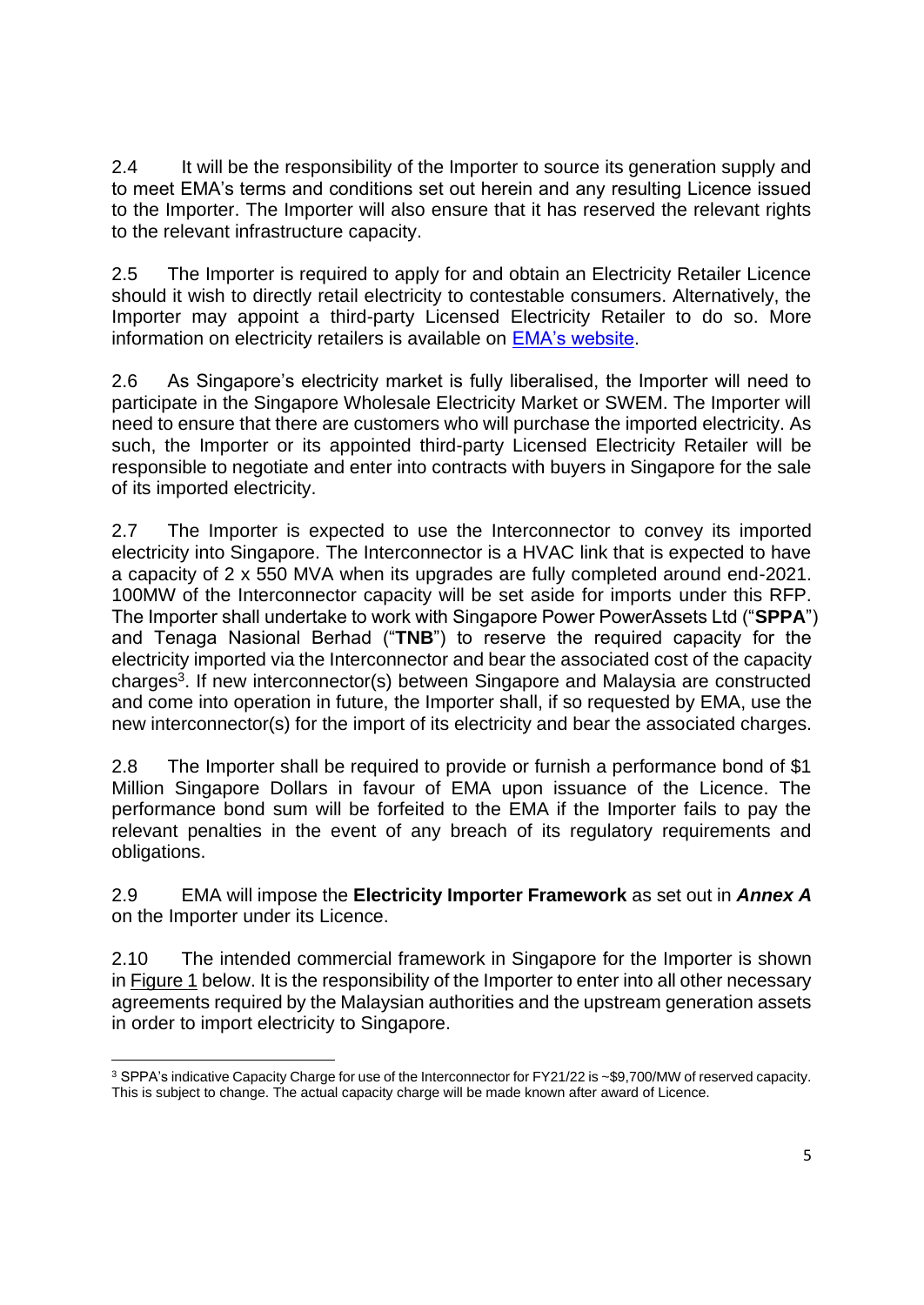

### Figure 1: Agreements to be entered into by the Importer

- a) **Energy Market Company ("EMC").** The Importer is required to register with the Energy Market Company as a Market Participant ("**MP**") and be subject to the Electricity Market Rules.
- b) **EMA/ Power System Operator ("PSO").** To enter into a PSO-MP agreement<sup>4</sup> to allow PSO to enforce obligations under the Electricity Market Rules vis-à-vis market participants. Additionally, to enter into an Import Facility Operating Agreement to enable PSO to centrally dispatch the Import Licensee's import facility. EMA shall issue a Licence to the appointed Importer.
- c) **SP PowerAssets Ltd ("SPPA").** To enter into a regulated Importer Connection Agreement to use the Interconnector and gain access to the Singapore transmission grid<sup>5</sup>.

2.11 **Agreed Operating Procedure.** The Importer is required to enter into an Agreed Operating Procedure to ensure the secure operation of the power system to facilitate electricity import under both normal and abnormal operating condition. The Agreed Operating Procedure shall be developed and revised by the PSO in consultation with the Importer and Transmission Licensee. The Licensees shall comply with the Agreed Operating Procedures at all times.

<sup>4</sup>[https://www.ema.gov.sg/cmsmedia/Licensees/Electricity/Agreements/PSO-MP%20Agreement\\_06Feb2020.docx](https://www.ema.gov.sg/cmsmedia/Licensees/Electricity/Agreements/PSO-MP%20Agreement_06Feb2020.docx) 5SPPA is currently developing a term sheet and will circulate the term sheet before the Closing Date.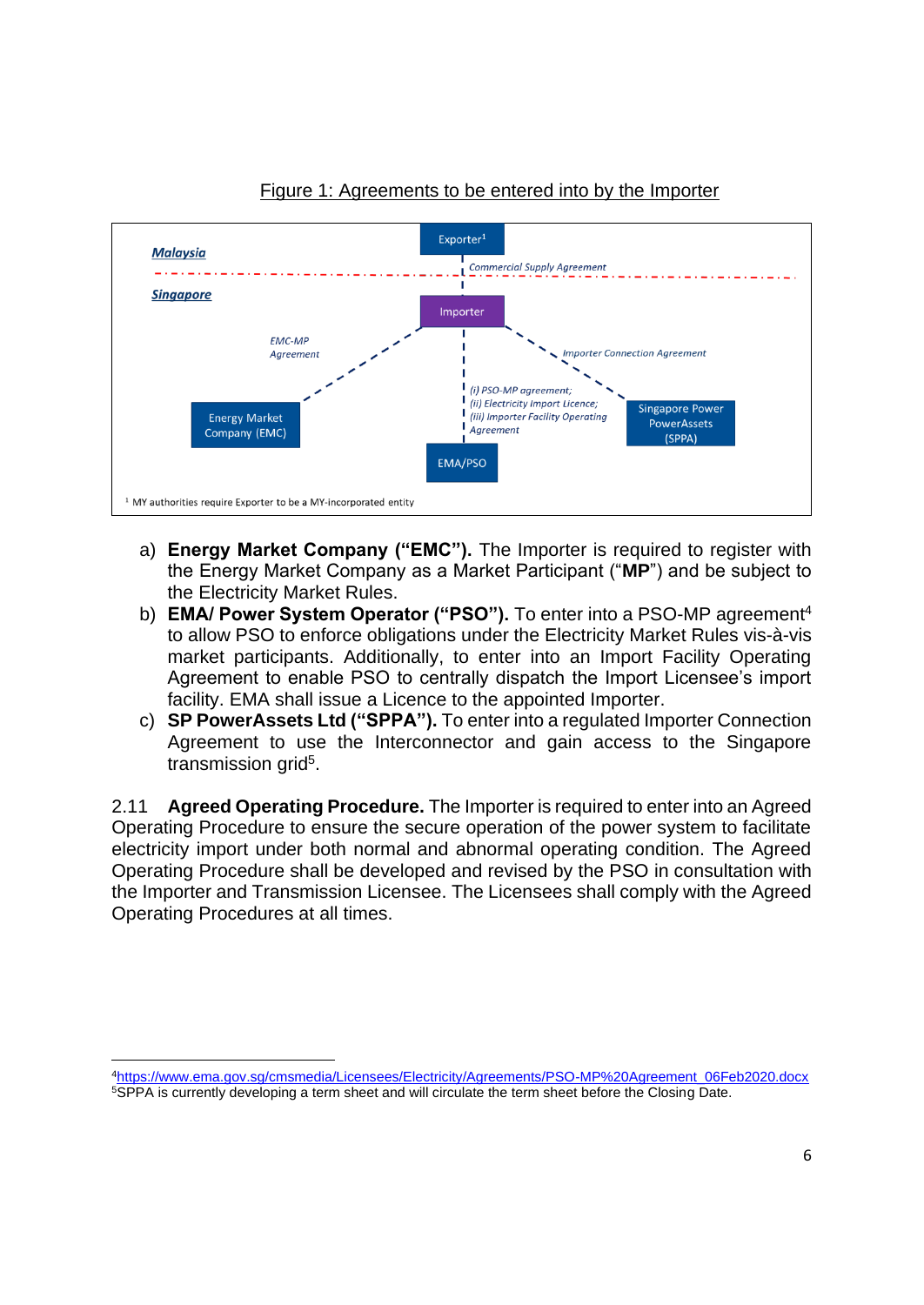### <span id="page-6-0"></span>**SECTION 3: RFP Process**

3.1 Interested parties who wish to participate in the RFP (each a "**Participant**") shall submit their proposals in accordance with the requirements set out in *Section 4* (each a "**Proposal**") by no later than the closing date on **4 June 2021 ("Closing Date")**.

3.2 Thereafter, EMA will commence the evaluation period which will end with the notification to each Participant of the result of the RFP by **29 October 2021** ("**Evaluation Period**").

3.3 Failure to comply with the Critical Requirements set out in *Section 3* will result in automatic disqualification of the Proposal. EMA will evaluate Proposals based on the selection criteria set out in *Section 4*.

### Critical Requirements

3.4 Each Participant must be a **Singapore-incorporated company** that will hold the Licence if selected by EMA to be an Importer. Where the Participant is a consortium, the consortium can meet this requirement through the incorporation of a Special Purpose Vehicle company in Singapore.

3.5 To maximise use of interconnector capacity, each Participant is required to negotiate and enter into binding commitments **("Commitments")** with potential electricity offtakers **in aggregation of at least 788,400MWh annually (equivalent to 90% of 100MW), with minimum 2-year duration for each contract, with condition precedent on award of Licence to the Importer ("Must-Retail requirement")**. Participants are expected to substantiate their contracted demand in the form of binding agreements (such as full-fledged contracts and binding term sheets) to only electricity offtakers in Singapore. Participants are expected to ensure commercial arrangements are aligned with the terms of this RFP, Electricity Importer Framework and the Licence.

3.6 Imported electricity shall be non-intermittent. This means that imported electricity shall be constant and stable during each half-hourly dispatch period. Dispatched supply can change from one period to another in accordance to the market dispatch schedule as per Electricity Market Rules.

3.7 The Participant (or entities related $6$  to the Participant) or the consortium as a whole shall have at least 5 years' experience in any 1 of the 3 following areas:

 $6$  As defined under the Companies Act, two corporations are related if: (1) one is the holding company of the other; (2) one is a subsidiary of the other; or (3) one is a subsidiary of the holding company of the other.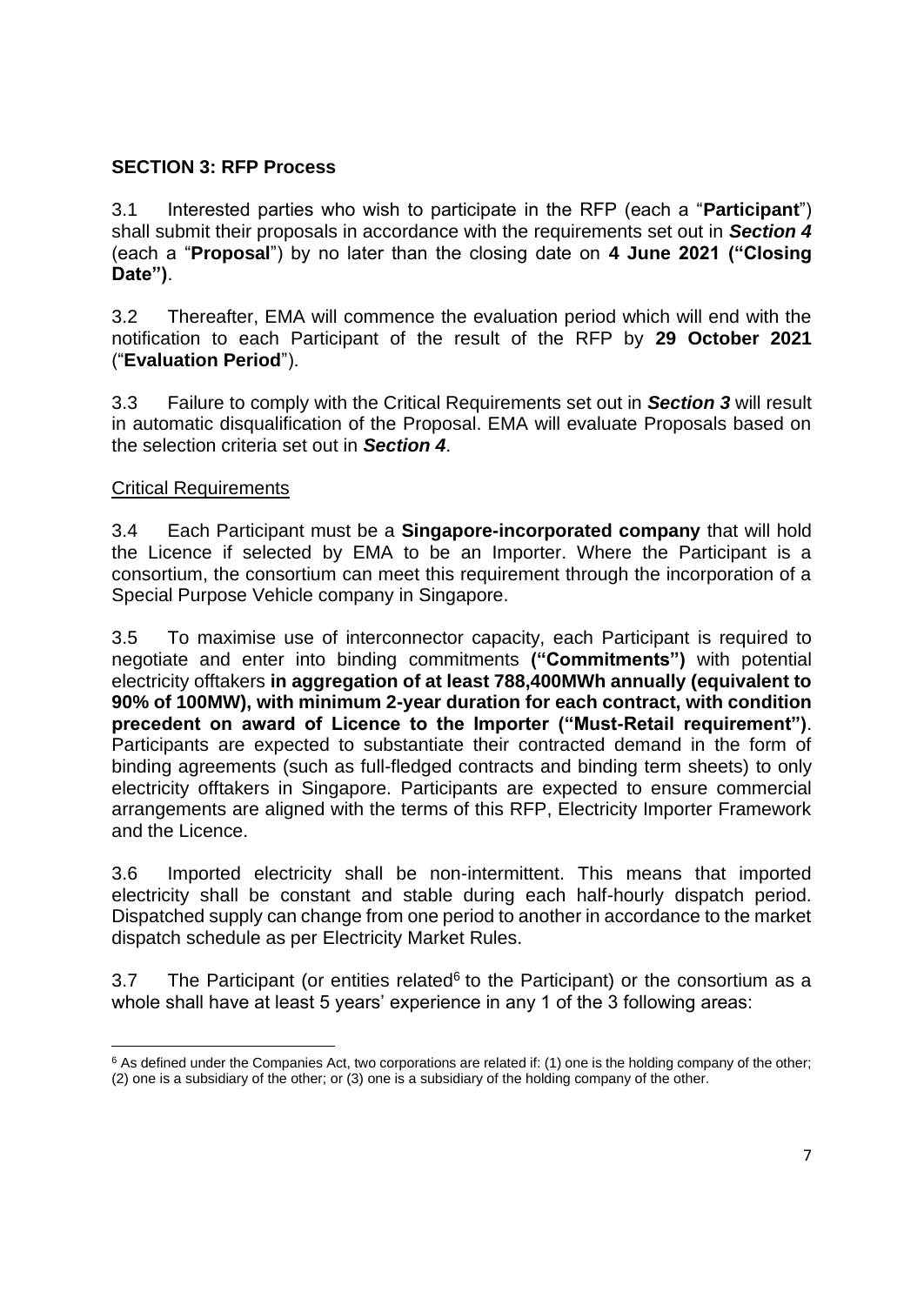- (i) Trading in a liberalised retail market and/or Power Purchase Agreements;
- (ii) Operation of transmission/distribution grid; or
- (iii) Power generation.

3.8 Proposals that propose electricity imported/supplied from any coal-fired generation will not be accepted.

3.9 EMA has established a cap of 25% on the generation capacity market share ("**25% Market Share Cap**") to prevent structural increase in electricity generation market concentration in respect of Keppel Merlimau Cogen Pte Ltd, SembCorp Cogen Pte Ltd, PacificLight Power Pte Ltd, Tuaspring Pte Ltd. With regard to Senoko Energy Pte Ltd, Tuas Power Generation Pte Ltd and YTL PowerSeraya Pte Ltd, EMA has imposed the higher of either the 25% Market Share Cap or their respective MW licensed capacity cap, until the current expiry date of their respective Generation Licence. Beyond the current expiry dates, their respective MW licensed capacity cap will be terminated and the 25% Market Share Cap will apply<sup>7</sup>.

<sup>7</sup> Refer to Final Determination Paper on Review of the Vesting Contract Regime dated 30 September 2016: [https://www.ema.gov.sg/cmsmedia/Consultations/Electricity/Final%20Determination%20Paper%20-%20Review](https://www.ema.gov.sg/cmsmedia/Consultations/Electricity/Final%20Determination%20Paper%20-%20Review%20of%20Vesting%20Contract%20Regime%202016%20final.pdf) [%20of%20Vesting%20Contract%20Regime%202016%20final.pdf](https://www.ema.gov.sg/cmsmedia/Consultations/Electricity/Final%20Determination%20Paper%20-%20Review%20of%20Vesting%20Contract%20Regime%202016%20final.pdf)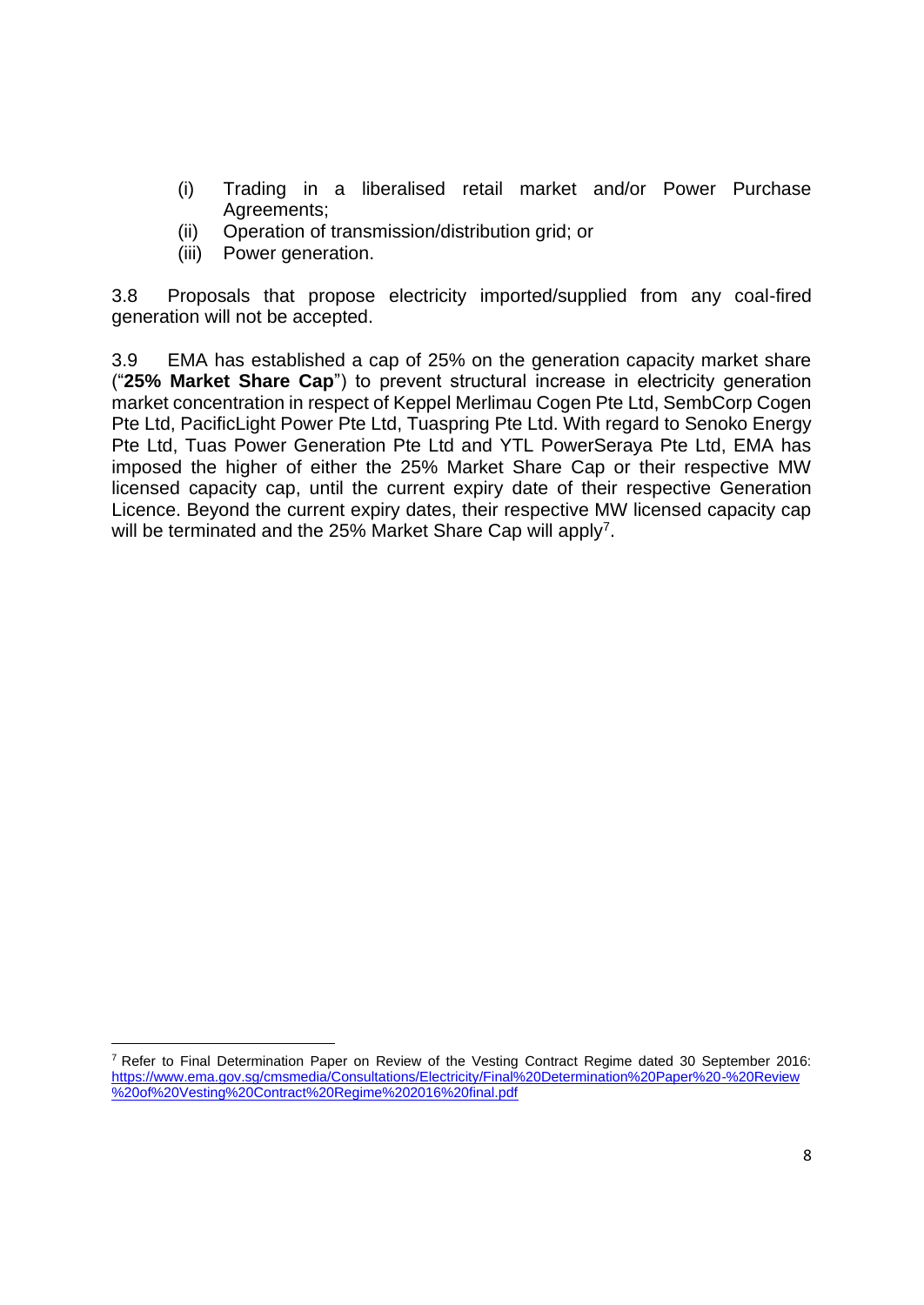### <span id="page-8-0"></span>**SECTION 4: Selection Criteria**

4.1 Proposals will be evaluated based on the selection criteria as outlined in *Table 1*. The selection criteria are categorised as:

- a. **Key criteria** that materially affect Singapore's ability to manage the tradeoffs of the energy trilemma – balancing the need for energy security, competitiveness, and environmental sustainability. These are:
	- i. Firmness of Primary Supply
	- ii. Degree of Backup Supply
	- iii. Carbon Emissions of Primary Supply
	- iv. Relevant Experience
- b. **Secondary criteria** that would have some value-add for the purposes of the trial and serve to provide further differentiation between proposals, ceteris paribus. These are:
	- i. Carbon Emissions of Backup Supply
	- ii. Credit Worthiness
	- iii. Contracted Quantity of Firm Retail Contracts

|                      | <b>Criteria</b>               | <b>Remarks</b>                                                                                                                                                                                                                                                                                                                                                                                                                |
|----------------------|-------------------------------|-------------------------------------------------------------------------------------------------------------------------------------------------------------------------------------------------------------------------------------------------------------------------------------------------------------------------------------------------------------------------------------------------------------------------------|
| <b>Key Criteria:</b> |                               |                                                                                                                                                                                                                                                                                                                                                                                                                               |
| (1)                  | Firmness of<br>primary supply | Participant should demonstrate its ability to procure and supply at least<br>in aggregate 788,400MWh on annual basis to fulfil the Must Retail<br><b>Requirement</b> for the first 2 years.<br>The Participant should show EMA its primary source of supply over the<br>duration of the Supply Agreement, which could be (i) the contracted                                                                                   |
|                      |                               | quantities it has secured upstream, (ii) the contract duration of its<br>supply volume, and (iii) proof of underlying generation assets,<br>substantiated in the form of an executed binding upstream agreement<br>with condition precedent upon the Participant being awarded the<br>Licence including firm transmission network capacity to import<br>electricity via the Interconnector viz Importer Connection Agreement. |
|                      |                               | At the minimum, to demonstrate that the necessary commercial<br>agreements are in place upon award of Licence by EMA, the<br>Participant shall submit an executed binding commercial Supply<br>Agreement with conditions precedent upon award of a Licence by<br>EMA.                                                                                                                                                         |
| (2)                  | Degree of<br>backup supply    | This considers if Participants have backup generation in Malaysia to<br>ensure firm supply of 100MW of electricity import, in the event the<br>primary supply is unavailable over the duration of the Supply                                                                                                                                                                                                                  |

#### *Table 1: Selection Criteria*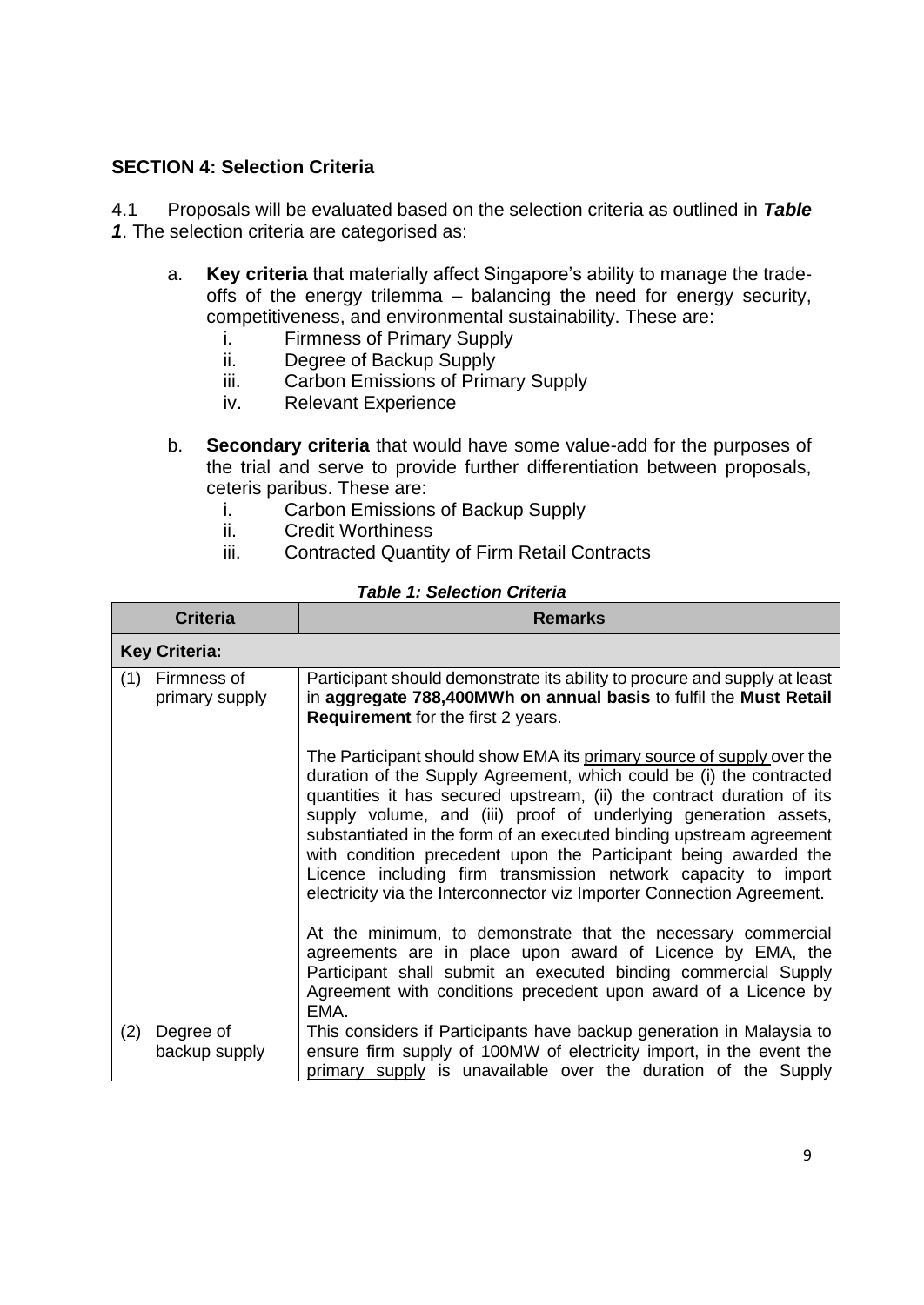|     | <b>Criteria</b>                                                  | <b>Remarks</b>                                                                                                                                                                                                                                                                                                                                                                                                                                                                                                                                       |
|-----|------------------------------------------------------------------|------------------------------------------------------------------------------------------------------------------------------------------------------------------------------------------------------------------------------------------------------------------------------------------------------------------------------------------------------------------------------------------------------------------------------------------------------------------------------------------------------------------------------------------------------|
|     |                                                                  | Agreement. The Participant should show EMA its backup source of<br>supply, which could be (i) the contracted quantities it has secured<br>upstream, (ii) the contract duration of its supply volume, and (iii) proof<br>of underlying generation assets, substantiated in the form of an<br>executed binding upstream agreement with condition precedent upon<br>the Participant being awarded the Licence including firm transmission<br>network capacity to import electricity via the Interconnector viz<br><b>Importer Connection Agreement.</b> |
| (3) | Carbon<br>emissions for<br>primary supply                        | Participants will be assessed on the average and maximum potential<br>carbon emissions output in tonnes of carbon dioxide-equivalent<br>(tCO <sub>2</sub> e/MWh) in their portfolio of various types of generation sources<br>for primary supply, citing calculations and assumptions.<br>Participants with cleaner sources of generation types will be assessed<br>favourably.                                                                                                                                                                      |
| (4) | Relevant<br>experience                                           | Participants with deep expertise and experience in:<br>power generation and transmission (financing, development,<br>i.<br>implementation and operation/maintenance);<br>electricity import or trading across interconnectors; and<br>ii.<br>iii. Retailing electricity to Singapore domestic consumers<br>will be assessed favourably.                                                                                                                                                                                                              |
|     | <b>Secondary Criteria:</b>                                       |                                                                                                                                                                                                                                                                                                                                                                                                                                                                                                                                                      |
| (5) | Carbon<br>emissions for<br>backup supply                         | Participants will be assessed on the average and maximum potential<br>carbon emissions output (tCO <sub>2</sub> e/MWh) abatement in their portfolio of<br>various types of generation sources for backup supply, citing<br>assumptions.                                                                                                                                                                                                                                                                                                              |
| (6) | Credit<br>Worthiness                                             | Participants should demonstrate strong credentials with respect to<br>their financial standing and/or credit rating from accredited credit rating<br>agencies to meet its obligations to: (i) SP; (ii) EMC; and (iii) EMA<br>(specifically the ability to pay financial penalties if it breaches any<br>conditions in the Licence).                                                                                                                                                                                                                  |
| (7) | Contracted<br><b>Quantity of Firm</b><br><b>Retail Contracts</b> | This assesses the downstream contracted quantity of electricity sold<br>to electricity consumers, that exceeds the Must-Retail Requirement.<br>Participants must demonstrate binding downstream retail contracts (or<br>term sheet) that in aggregate underpin the Must-Retail Requirement<br>for a minimum supply period of 2 years.                                                                                                                                                                                                                |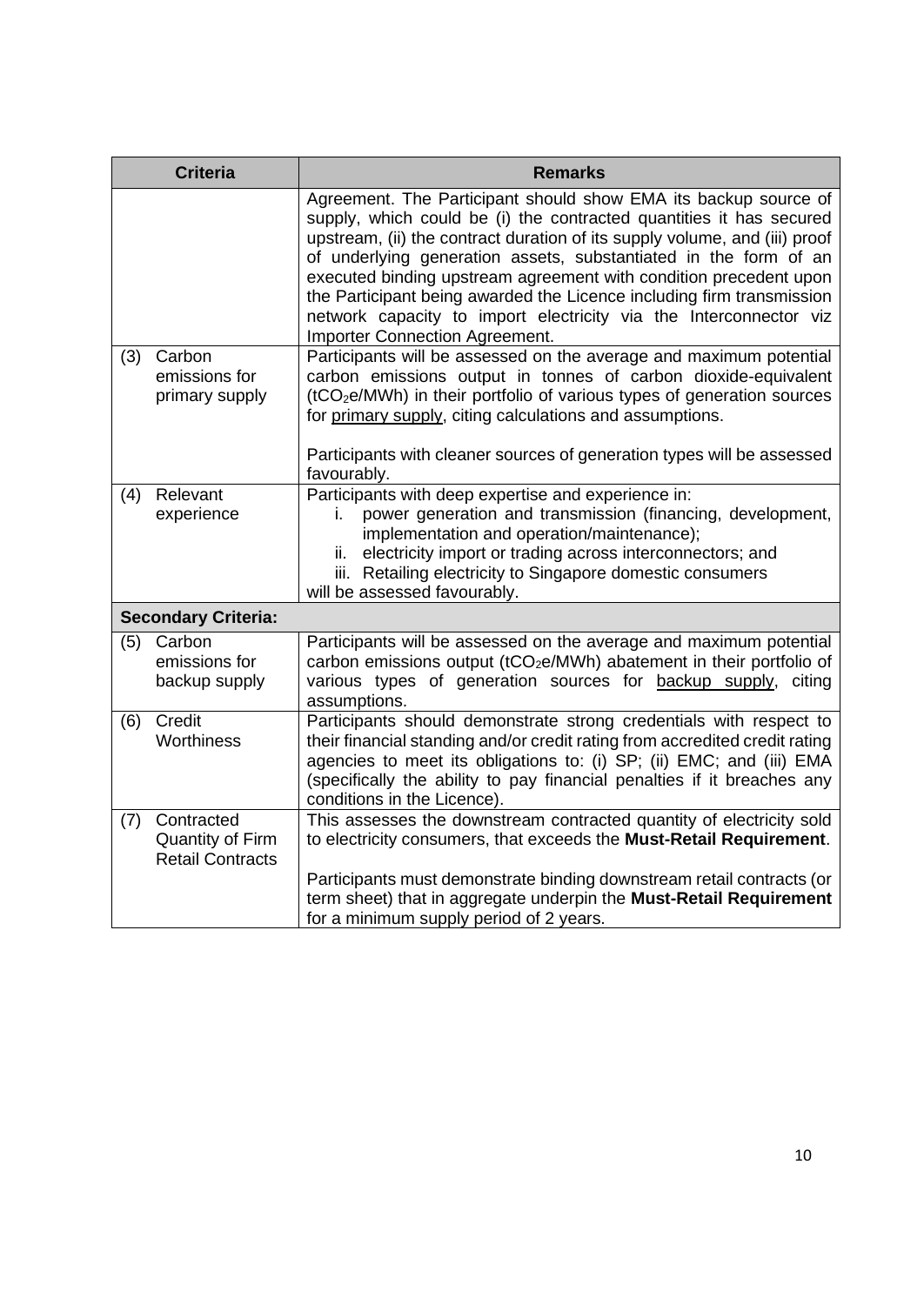### <span id="page-10-0"></span>**SECTION 5: Instructions for Pre-Submission and Submission of Proposals**

### *PRE-SUBMISSION*

### **Official point-of-contact**

5.1 For the purpose of the RFP, the official email contact of EMA is: **[Regional\\_Grids@ema.gov.sg](mailto:Regional_Grids@ema.gov.sg)**.

5.2 Participants are to provide their official contact details via email to EMA using *Form A*. This is to provide an official contact point between Participants and EMA, such that any official information or notification with regard to the RFP will be disseminated to the relevant official contact points. Should there be any change to such official contact point during the course of the RFP, the Participant is to submit an updated Form A via email to EMA.

### *SUBMISSION OF PROPOSALS*

### **Requirements for submission of Proposals**

5.3 Participants shall fully comply with all terms, conditions and requirements set out in this RFP document without any modification thereto. Failure to comply may result in disqualification.

- 5.4 Participants are to submit their Proposals as follows:
	- a. Structure and organisation of Participant, including information and details of all members of any consortium (collectively "**Consortium Members**", and each a "**Consortium Member**") using the format given in the *Form of Submission*, including *Form B* and *Form C*;
	- b. Details of the Participant to be licensed as an Importer if appointed by EMA, namely: (i) a certified true copy of the entity's Certificate of Incorporation; and (ii) certified true copies of relevant ownership documents, including documents lodged with the Accounting & Corporate Regulatory Authority ("**ACRA**") showing the shareholder structure, names and addresses of significant shareholders and the composition of the board of directors;
	- c. Project team structure with identification of key members involved in the financing, development, implementation and operation/maintenance of the project, and their respective roles (including a description of relevant experience and curriculum vitae) of each member;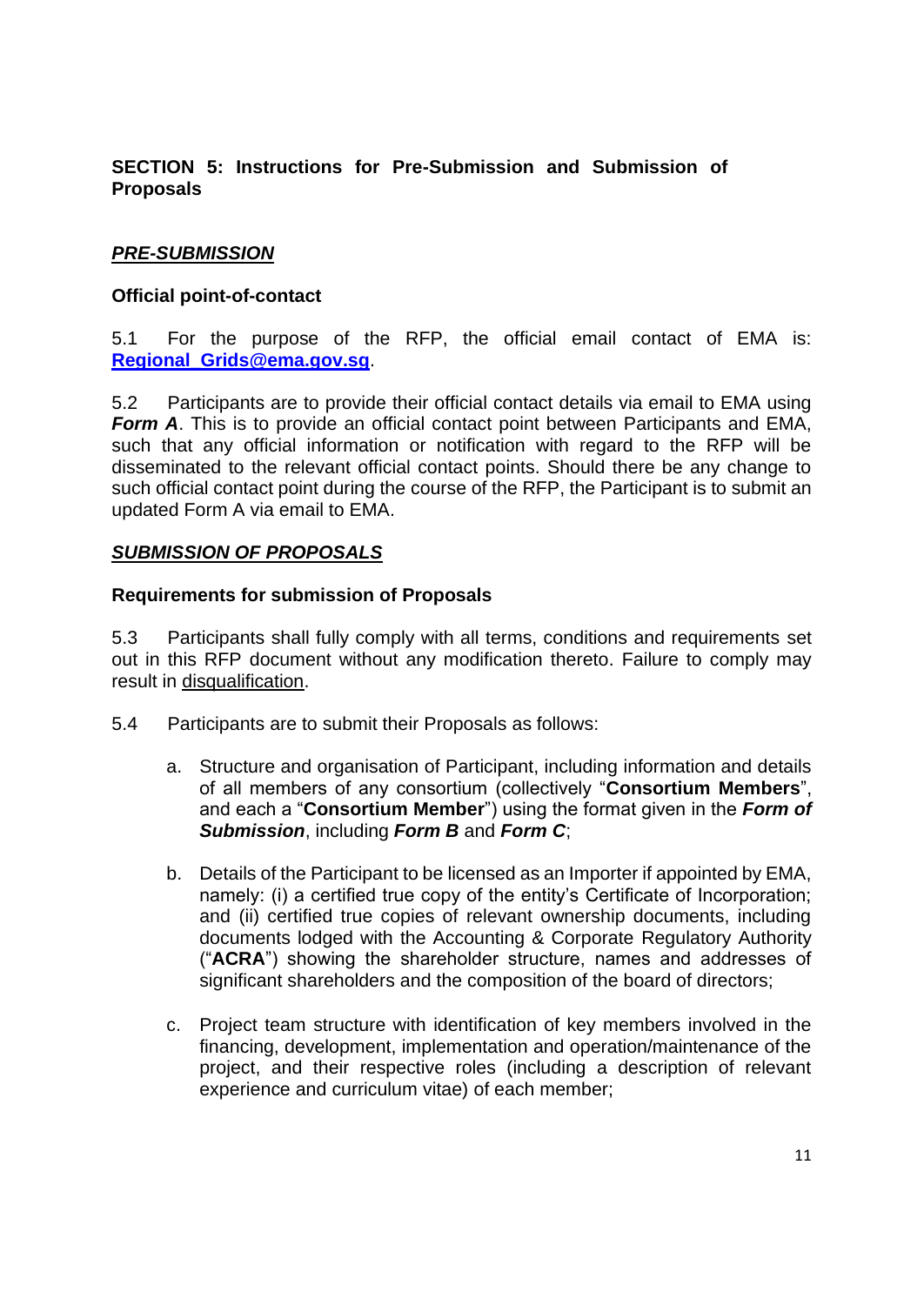- d. Proposal to import and sell up to 100MW of electricity imports to Singapore for evaluation based on the selection criteria set out in *Section 4*. Specifically,
	- i. **Firmness of primary supply:** Over the duration of the Supply Agreement, (i) the contracted quantities the Participant has secured upstream, (ii) the contract duration of Participant's supply volume, and (iii) proof of underlying generation assets, substantiated in the form of an executed binding upstream agreement with condition precedent upon the Participant being awarded the Licence including firm transmission network capacity to import electricity via the Interconnector viz Importer Connection Agreement;
	- ii. **Degree of backup supply:** Over the duration of the Supply Agreement, (i) the contracted quantities the Participant has secured upstream, (ii) the contract duration of Participant's supply volume, and (iii) proof of underlying generation assets, substantiated in the form of an executed binding upstream agreement with condition precedent upon the Participant being awarded the Licence including firm transmission network capacity to import electricity via the Interconnector viz Importer Connection Agreement;
	- iii. **Carbon emissions for primary and backup supply:** average and maximum potential carbon emissions output in tonnes of carbon dioxide-equivalent (tCO2e/MWh) in the Participant's portfolio of various types of generation sources for primary supply, citing calculations and assumptions;
	- iv. **Relevant experience**: Credentials of the Participant, including all Consortium Members, if any, with respect to industry experience in power generation and transmission (financing, development, implementation and operation/maintenance); electricity import or trading across interconnectors; and retailing electricity to Singapore domestic consumers;
	- v. **Credit worthiness**: Credentials of the Participant, including all Consortium Members, if any, with respect to their financial standing (e.g. audited profit & loss statements, balance sheets and cash flow statements for the last 2 full financial years or since incorporation if less than 2 years) and credit worthiness including credit rating(s) from accredited credit rating agencies if any, history of bankruptcy or financial distress;
	- vi. **Contracted Quantity of Firm Retail Contracts**: The Commitments between the Participant and its customers, inclusive of pricing terms. These should be in the form of full-fledged retail contracts, term sheets, and any other necessary supporting document;
- e. For 5.4d(i) and (ii), to indicate the following for the generation sources: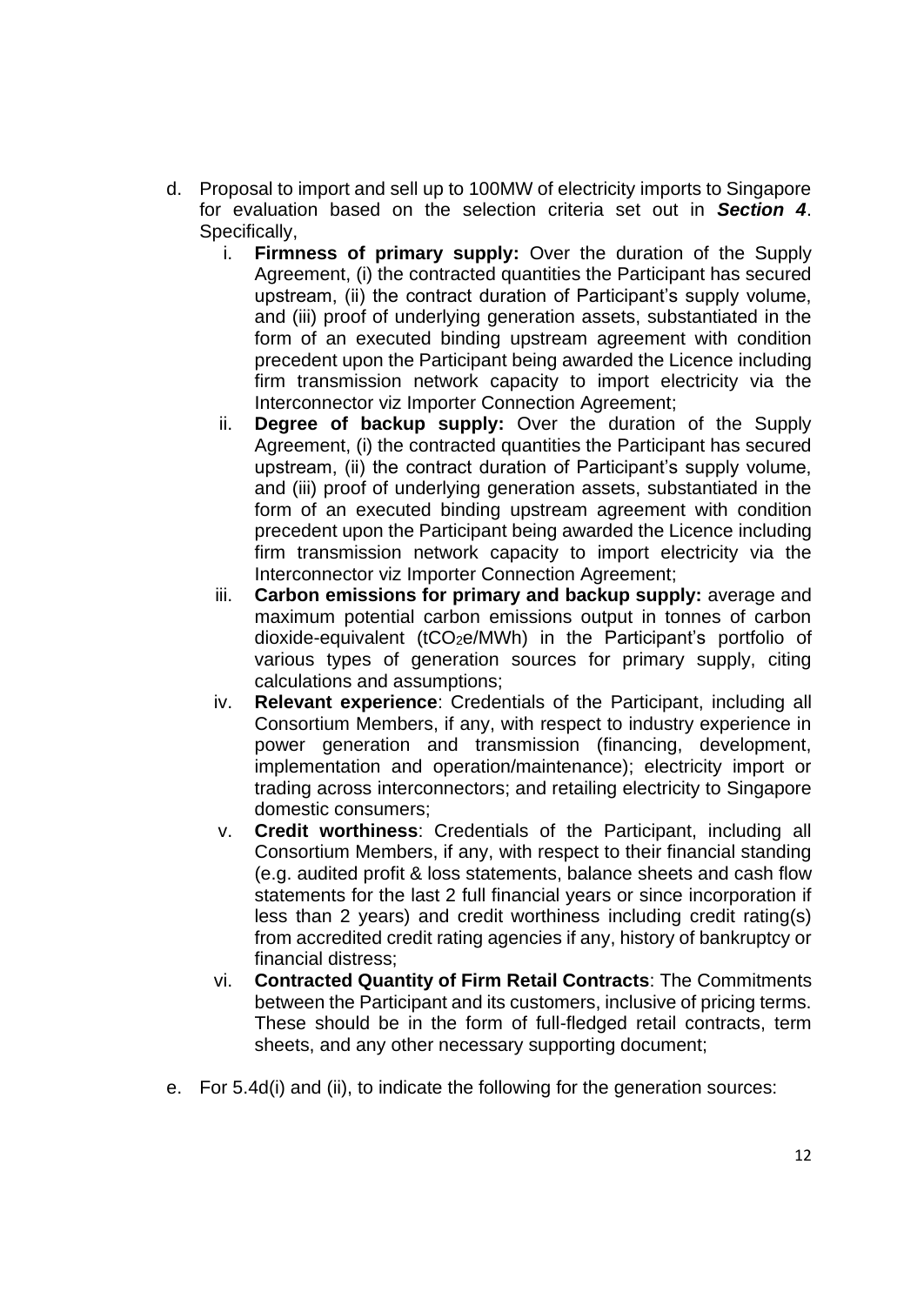- i. Address of generating source
- ii. Plant-type, number and size of each generating source
- iii. Rated power output of generating source (MW)
- iv. Gross efficiency of generating source
- v. Commercial operation date
- vi. Expected lifespan
- vii. Expected planned and unplanned outage rate of each generating source
- viii. Project schedule for each generating unit including the proposed dates and periods (or expected duration) for design, procurement, implementation and on-site testing and commissioning of the generating source;
- f. Detailed technical proposal of how to ensure controlled and stable of electricity flow through the Interconnector (e.g. use of energy storage facilities, batteries to demonstrate that it is non-intermittent) including the configuration, technical specifications and the control system;
- g. Detailed breakdown of project development costs (if new build plants) and annual operating (fixed and variable) costs;
- h. Financing plan with details of sources of capital (if applicable);
- i. Any other information, plans or proposals that the Participant may deem relevant for the purposes of this RFP; and
- j. Undertaking by Participant and all Consortium Members, if any, to Safeguard Official Information using the *Form D*.

5.5 The Proposal and any other documents provided shall be in the English language. All monetary values shall be clearly specified and denominated in either United States Dollars or Singapore Dollars.

5.6 Participants comprising Consortium Members will need to satisfy the following requirements to be considered in the RFP selection process:

- a. A consortium refers to a single entity, as in the form of a joint venture company incorporated in Singapore;
- b. Participant shall include copies of the consortium agreements duly signed by all Consortium Members;
- c. The consortium agreement must clearly stipulate which member/entity will be providing overall management of the Importer ("**Principal Member**"); the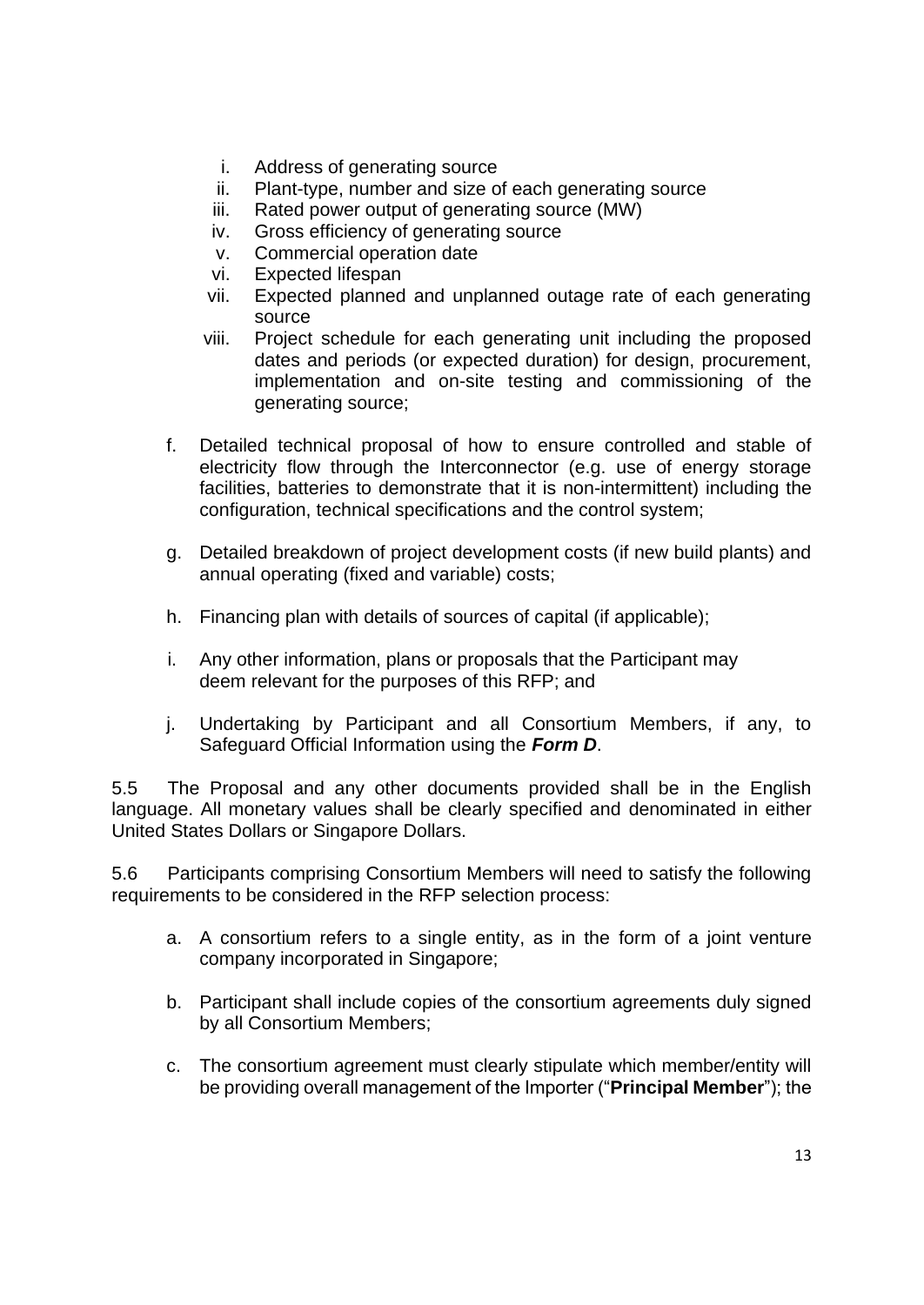legal relationship among the Consortium Members; and each individual Consortium Member's responsibilities under the consortium agreement;

- d. The consortium agreement shall state the respective equity/shareholding percentage of each Consortium Member;
- e. The Principal Member shall submit the Proposal on behalf of the consortium. Documentary proof must be provided that the Principal Member is authorised by the Consortium Members to submit the Proposal, receive instructions, give any information, accept any contract and act for and on behalf of all the Consortium Members; and
- f. Any change proposed to the structure of Consortium after submission of Proposals shall be subject to EMA's approval.

### **Mode of Submission**

5.7 Participants are required to submit their Proposals through softcopy submissions via email to EMA at: **[Regional\\_Grids@ema.gov.sg](mailto:Regional_Grids@ema.gov.sg)**

5.8 The soft copies shall be submitted in both Microsoft WORD and PDF format. Multiple emails are allowed because of the email size limit. Each email shall be below 25 MB. Participants must communicate clearly the references to the Proposals if multiple emails are submitted.

### **Deadline for Submission**

5.9 All Proposals must reach EMA via email by no later than **3pm Singapore time on 4 June 2021** ("**Closing Date**"). Any Proposal submitted after the Closing Date will not be considered by EMA.

5.10 EMA will acknowledge receipt of all submissions electronically by **4pm Singapore time on 4 June 2021**. Please promptly contact us if you have not received an acknowledgement of your submission by then.

### **Validity of Proposals**

5.11 Proposals that have been submitted shall remain valid and binding until the end of the award of Licence.

5.12 Proposals shall neither be modified nor withdrawn after the Closing Date, unless approved by EMA.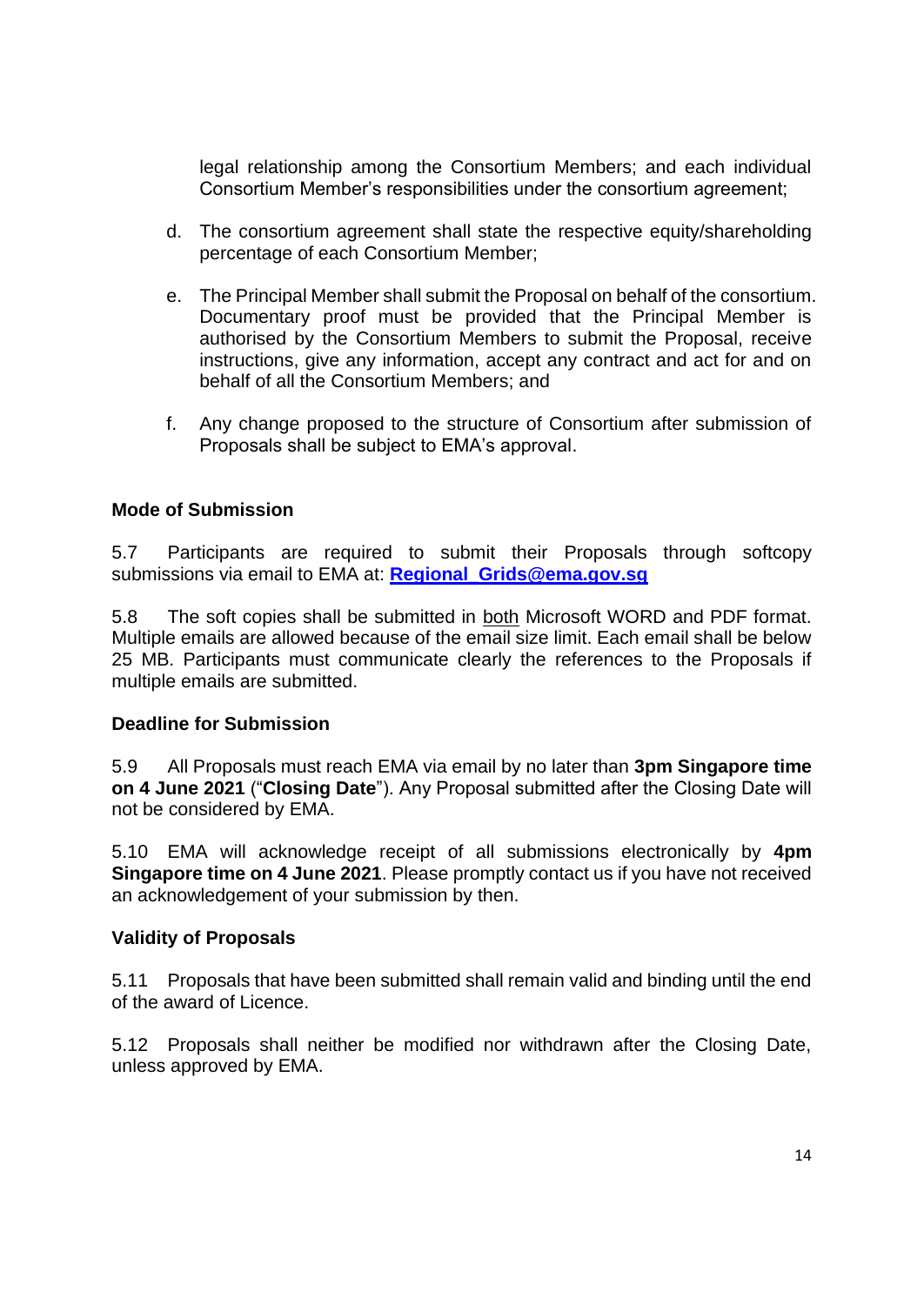### **Clarifications before Closing Date**

5.13 Participants may engage EMA for clarifications on this RFP document. All clarifications must be formalised in writing to EMA and sent via email to EMA from the email address specified in *Form A*. Formal clarifications by EMA will be in writing only.

5.14 Notwithstanding the above, EMA is open to meet with Participants on a faceto-face basis to clarify any aspects of this RFP. These meetings serve only as informal discussions, and nothing said or communicated by EMA during such meetings shall be taken as a formal response.

5.15 EMA may invite Participants to make presentations to EMA with regard to their Proposals. Details of such presentations if necessary will be arranged by EMA. In the event EMA requests for written clarification with regard to any aspect of the Participant's Proposal, the Participant shall use reasonable endeavours to provide full and comprehensive responses within seven (7) days of such request.

### **Compliance with Instructions**

5.16 Participants shall submit their Proposals in accordance with all the requirements set out in this RFP document. Incomplete submissions could be deemed invalid and may not be considered by EMA.

5.17 EMA shall not be liable to any Participant for any information in this RFP which is incomplete or inaccurate. It is the Participant's responsibility to acquaint itself with the information contained in this RFP document and all other information that it may need to know in order to prepare its Proposal or to subsequently function and operate as an Importer if appointed by EMA.

5.18 All expenses incurred in the preparation and submission of any Proposals shall be borne by the Participants and no claims for any costs or expenses incurred will be considered by EMA, regardless of the acceptance or rejection of any Proposals.

5.19 Participants shall not make use of any information or material obtained directly or indirectly from EMA, without the prior written consent of EMA, other than for the purposes of this RFP.

5.20 Participants shall not disclose any information or material obtained directly or indirectly from EMA, without the prior written consent of EMA, to any third parties.

5.21 EMA is not obligated to disclose any information with regard to any Participant's Proposal.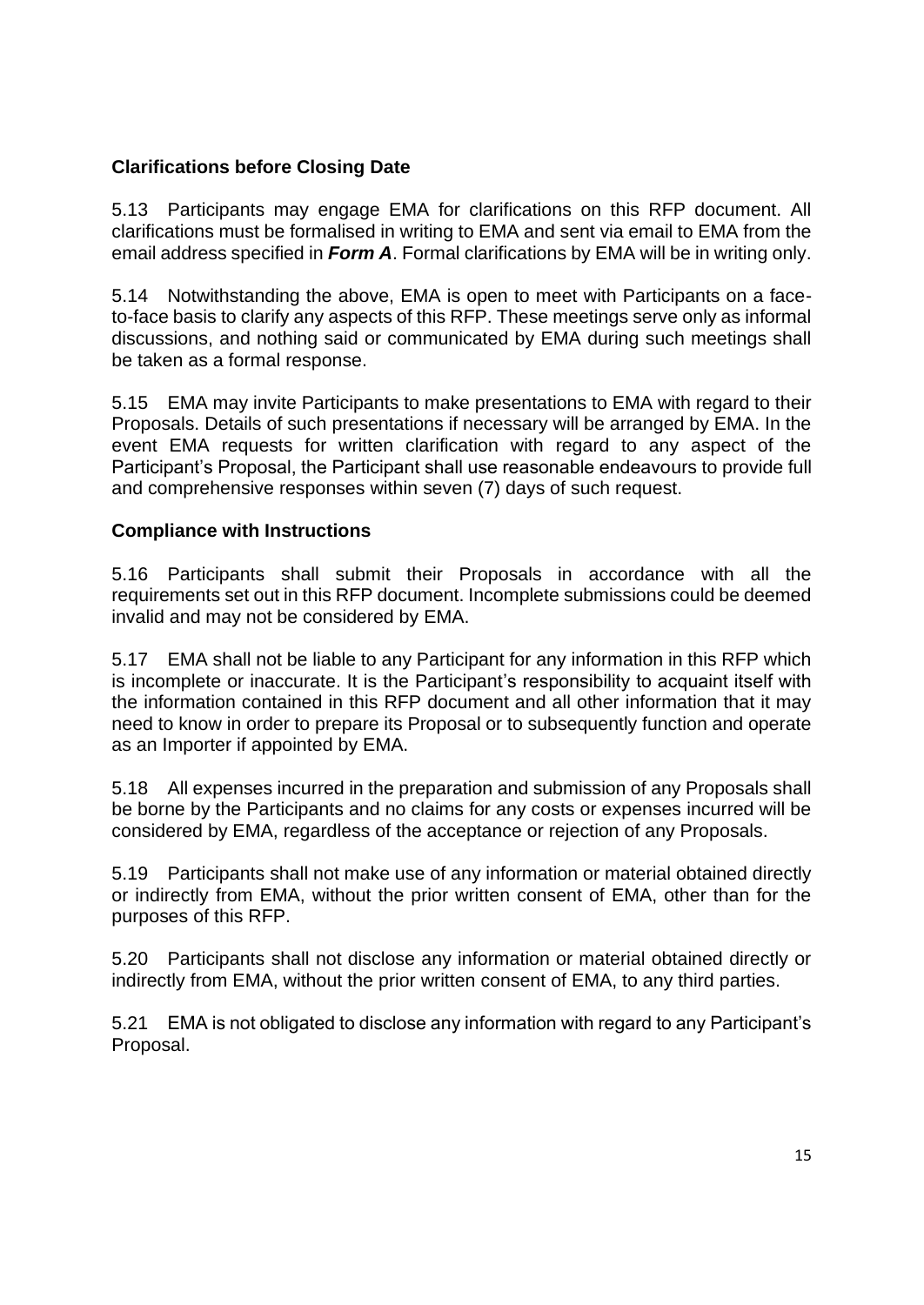5.22 EMA reserves the right to accept or reject any or all Proposals and its decision shall be final and shall not be subject to any appeal. EMA will not entertain any correspondences concerning the acceptance or rejection of any Proposal (including but not limited to the reasons for the acceptance or rejection of any Proposal).

5.23 The validity, interpretation and performance of this RFP and any Proposals submitted by Participants in response to this RFP shall be governed by and construed in accordance with the laws of the Republic of Singapore without regard to the principles of conflicts of law thereof. By submitting a Proposal, the Participant hereby irrevocably submits to the exclusive jurisdiction of the courts of the Republic of Singapore.

5.24 A waiver by EMA of any term or condition of this RFP in any instance shall not be deemed or construed as a waiver of such term or condition for the future, or of any subsequent breach of the RFP process thereof.

5.25 Prior to the Closing Date, EMA reserves the right to make changes to this RFP document (including but not limited to the RFP process, selection criteria or Electricity Importer Framework) through the issuance of a corrigendum or addendum thereto. Where EMA issues a corrigendum or addendum, EMA and the Participants shall execute such further documents and take such further steps as may be reasonably necessary or desirable to effectuate the purposes of this RFP.

5.26 All information related to this RFP shall remain the property of EMA. All documents submitted by the Participant in response to this RFP shall become the property of EMA. However, any intellectual property in the information contained in the Proposal submitted by the Participant shall remain vested in the Participant. EMA will keep the details of all Proposals confidential unless it is required by law to disclose any information related to a Proposal.

5.27 This RFP is furnished solely for the purpose of assisting Participants in making their own independent evaluation of the roles and requirements of an Importer. It is not meant to be all-inclusive or to contain all the information that a Participant may require to submit a Proposal, and/or to subsequently perform the role of an Importer if appointed by EMA. Participants should make their own assessment regarding the relevance and adequacy of the information contained in this RFP and should carry out their own due diligence to assess/determine whether or not to submit a Proposal in response to this RFP and/or subsequently perform the role of an Importer if appointed by EMA.

5.28 No part of this document shall be construed as forming part of or used to interpret any subsequent contracts entered into by the Participant, whether with downstream retail customer or any other party.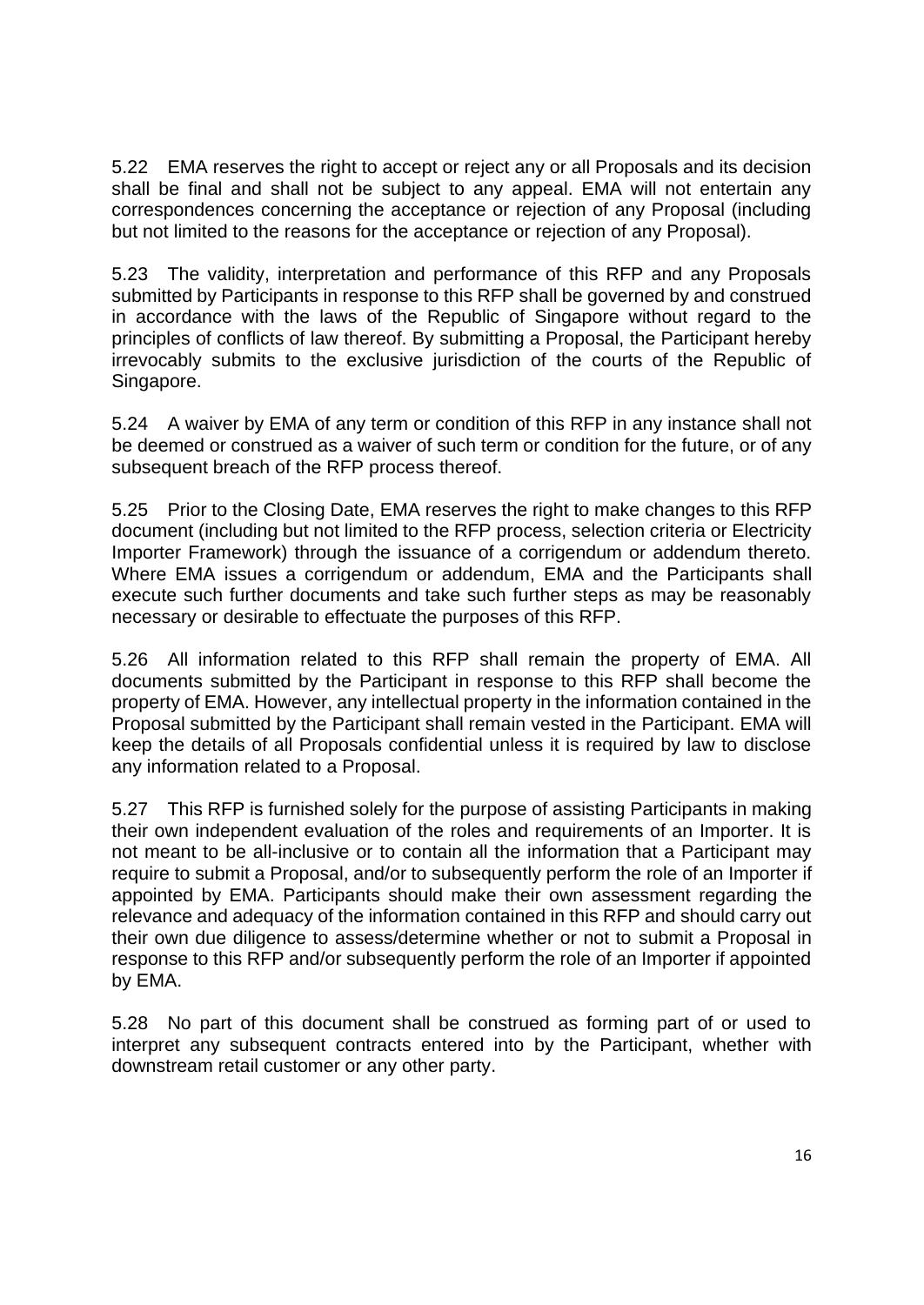5.29 EMA does not make any representation or warranty, express or implied, as to the accuracy, completeness or reasonableness of the information contained in this RFP document or any modification, corrigendum or addendum issued thereto, or any other written statement which is otherwise communicated or made available to the Participants, whether by or on behalf of EMA, nor does EMA accept any liability in relation to any such information or statement for any lack of accuracy, completeness or reasonableness.

5.30 EMA reserves the right to terminate or suspend the RFP process at any point in time for any reason before the appointment of any Importer(s) and shall not be liable for any expenses or costs incurred by any Participant or any other person as a result thereof.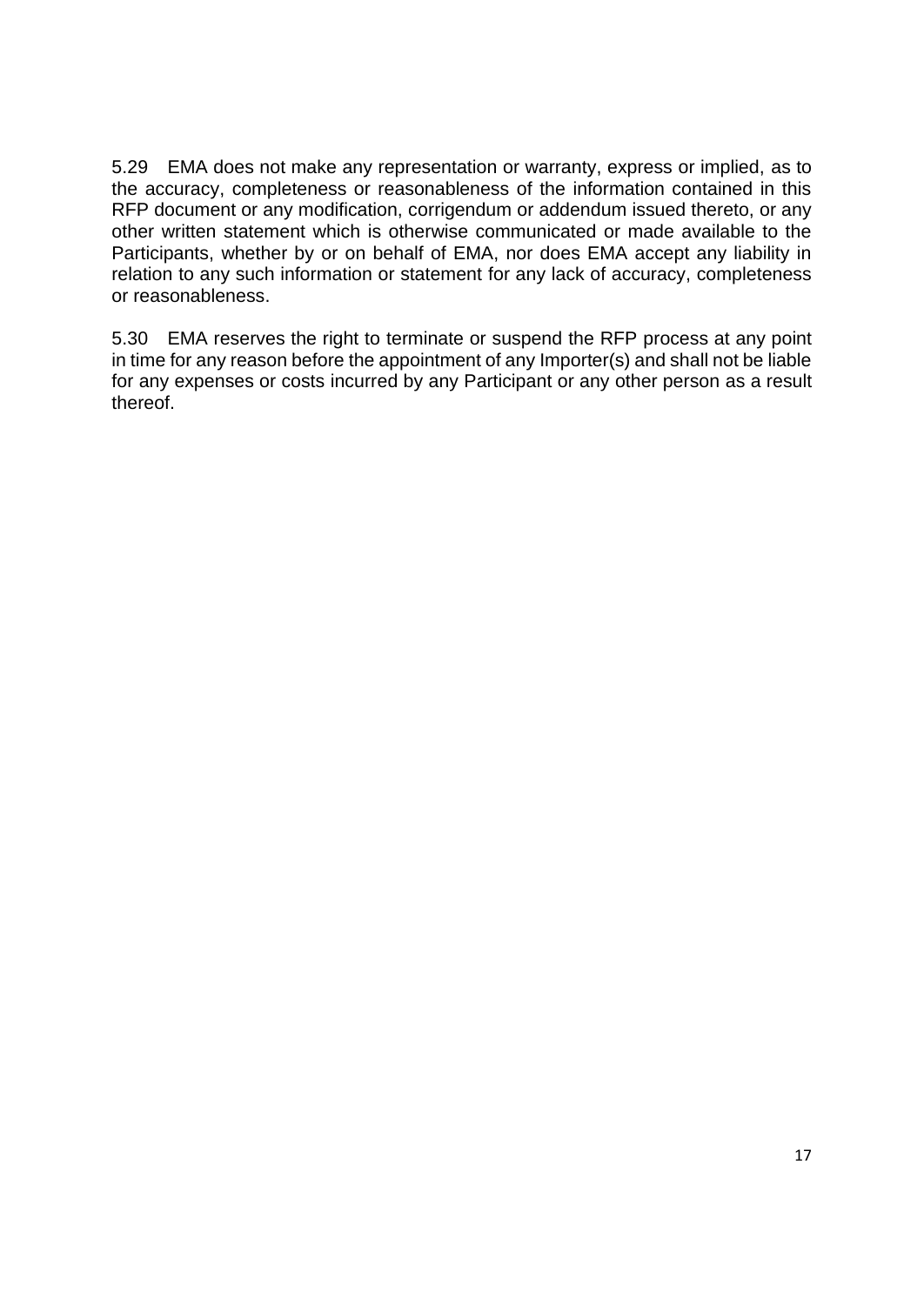### **FORM OF SUBMISSION**

### <span id="page-17-0"></span>**REQUEST FOR PROPOSAL TO APPOINT ELECTRICITY IMPORTER**

Having examined the Request for Proposal ("**RFP**") issued by the Energy Market Authority ("**EMA**") for the above, we attach our proposal submission ("**Proposal**") comprising the following items for EMA's consideration:

- i. Form of Submission.
- ii. *[Participant to list down items attached]*

Whereas it is understood that the EMA reserves the right to accept or reject this Proposal without divulging any reason, we: (a) warrant that the information provided in this Proposal is valid and correct; and (b) acknowledge and agree to all the terms and conditions set out in the RFP and the application thereof to our Proposal.

|                                           | Dated this ___________________________________day of ___________________________                                       |                                                                                    | 2021. |
|-------------------------------------------|------------------------------------------------------------------------------------------------------------------------|------------------------------------------------------------------------------------|-------|
| Authorised<br>Signature of<br>Participant | <u> 1980 - Jan Barbarat, manala</u> tar basar dan basar dan basar dan basar dan basar dan basar dan basar dan basar da | Authorised<br>Signature of<br><b>Witness</b>                                       |       |
| Name                                      |                                                                                                                        | Name<br>the control of the control of the control of the control of the control of |       |
|                                           | Designation ______________________                                                                                     |                                                                                    |       |
| Company<br><b>Address</b>                 |                                                                                                                        | Company<br><b>Address</b>                                                          |       |
| Company<br><b>Stamp</b>                   |                                                                                                                        | Company<br>Stamp                                                                   |       |
|                                           |                                                                                                                        |                                                                                    |       |

| <b>NOTICE</b> | This form duly completed MUST accompany every Proposal. Any change                 |
|---------------|------------------------------------------------------------------------------------|
|               | <sup>1</sup> to its wordings may render the submission liable to DISQUALIFICATION. |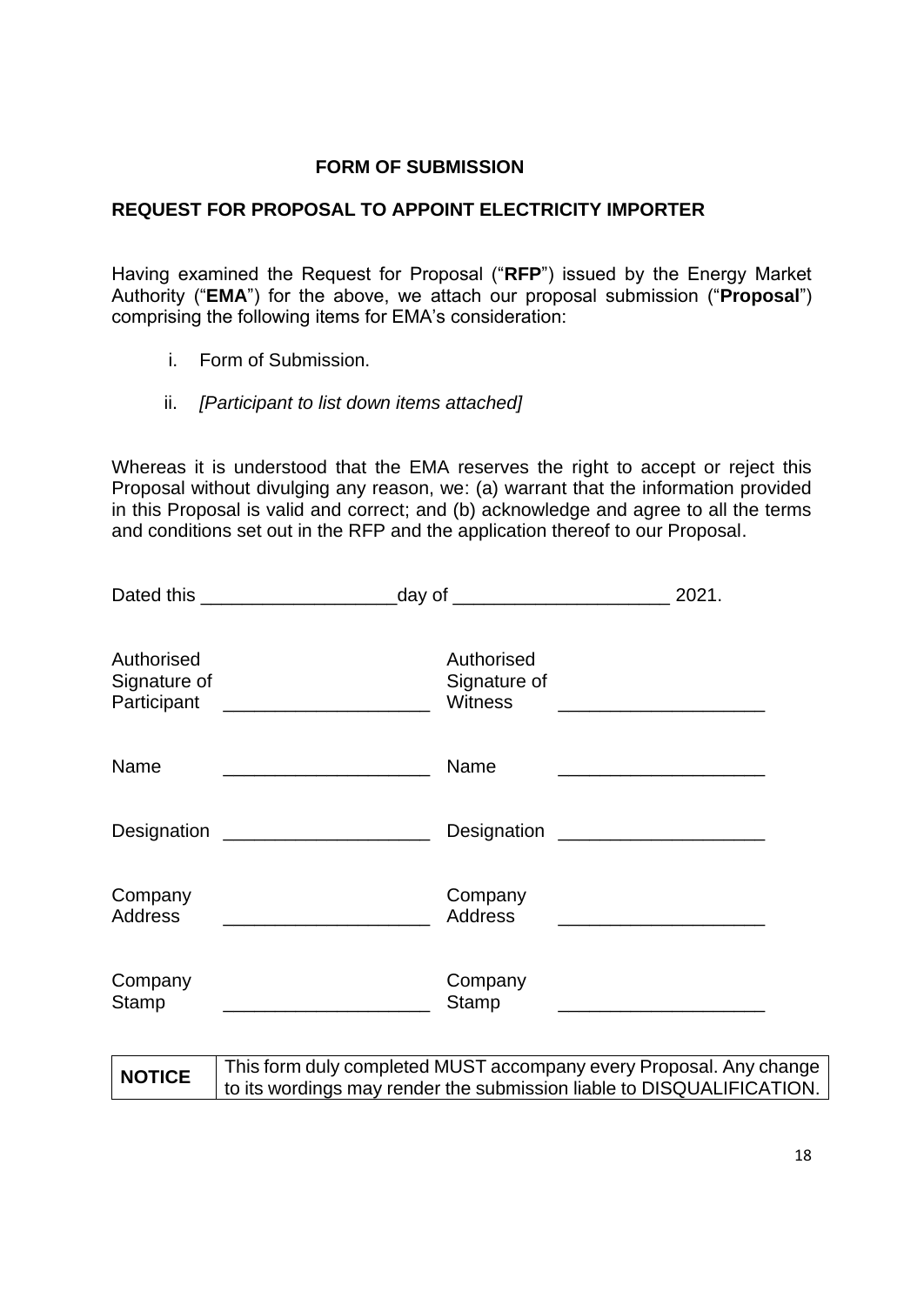### <span id="page-18-0"></span>**FORM A**

### **OFFICIAL POINT-OF-CONTACT OF PARTICIPANT**

Please submit Form A back to EMA via email (**[Regional\\_Grids@ema.gov.sg](mailto:Regional_Grids@ema.gov.sg)**) as soon as practicable.

| <b>Participant Name:</b> |  |
|--------------------------|--|
| Name of Contact Point:   |  |
| Designation:             |  |
| Email:                   |  |
| <b>Contact Number:</b>   |  |
| Fax Number:              |  |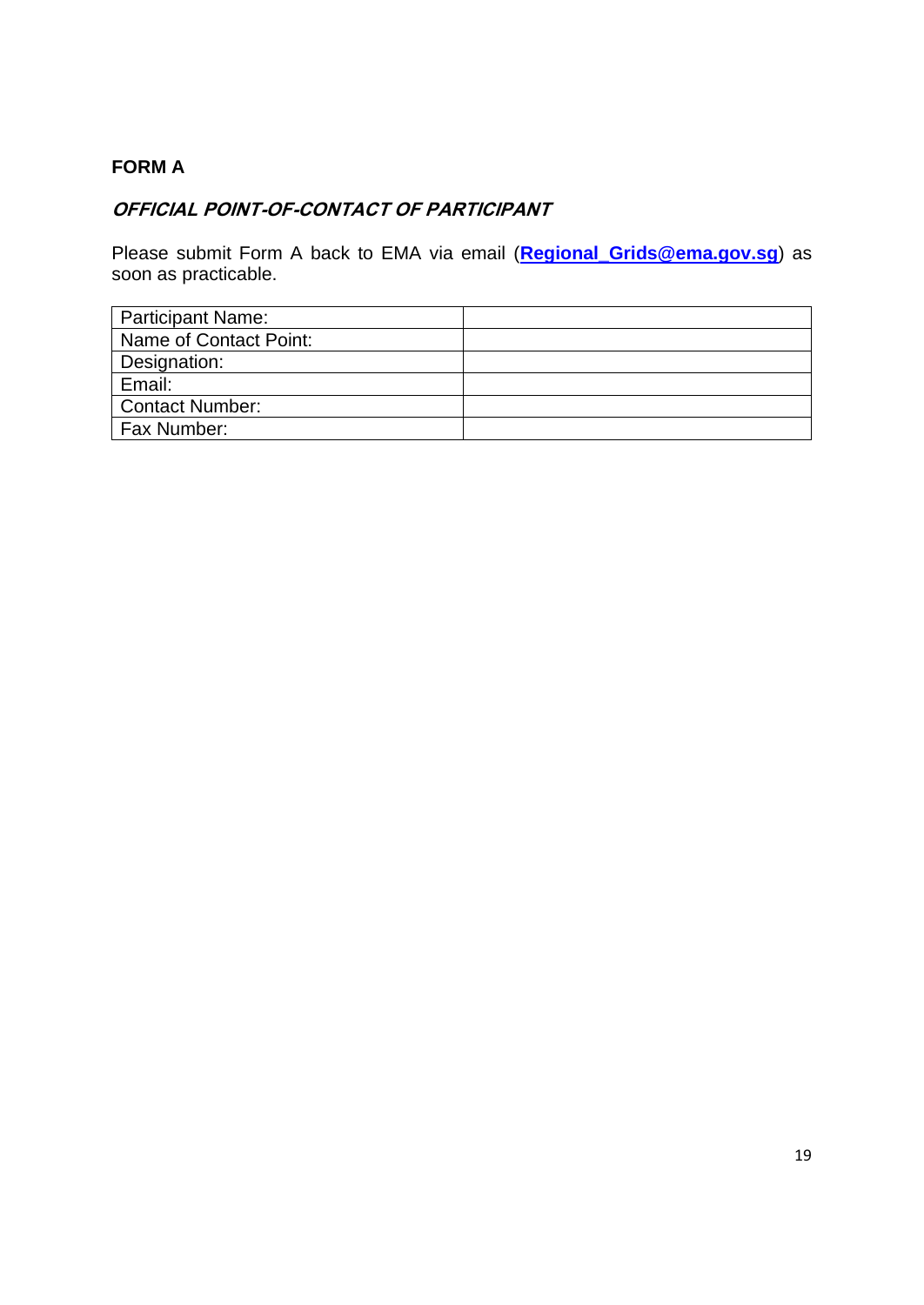### <span id="page-19-0"></span>**FORM B**

### *STRUCTURE AND ORGANISATION OF PARTICIPANT*

| <b>No</b>      | <b>Item</b>                     | <b>Details</b>                                                                   |
|----------------|---------------------------------|----------------------------------------------------------------------------------|
|                | <b>Full Name of Participant</b> |                                                                                  |
|                | (Note 1)                        |                                                                                  |
| $\overline{2}$ | <b>Registered Address</b>       |                                                                                  |
| 3              | <b>Contact Person's name</b>    |                                                                                  |
|                | Telephone                       |                                                                                  |
|                | Email                           |                                                                                  |
|                | Facsimile                       |                                                                                  |
| 4              | Legal Form (Note 2)             |                                                                                  |
| 5              | <b>Memorandum and Articles</b>  |                                                                                  |
|                | of Association and Joint        |                                                                                  |
|                | Venture Agreement Attached      |                                                                                  |
|                | (Note 3)                        |                                                                                  |
| 6              | Structure / Organisational      |                                                                                  |
|                | <b>Charts Attached</b>          |                                                                                  |
| Notes:         |                                 |                                                                                  |
|                |                                 | (4) la secondo concentium proposabilità del Concentium Mondesia MUCT ha included |

(1) In case of a consortium, names of all Consortium Members MUST be included.

(2) E.g. company, partnership, cooperative, consortium, joint venture, etc.

(3) Or similar agreement (e.g. shareholders agreement, consortium agreement, etc.)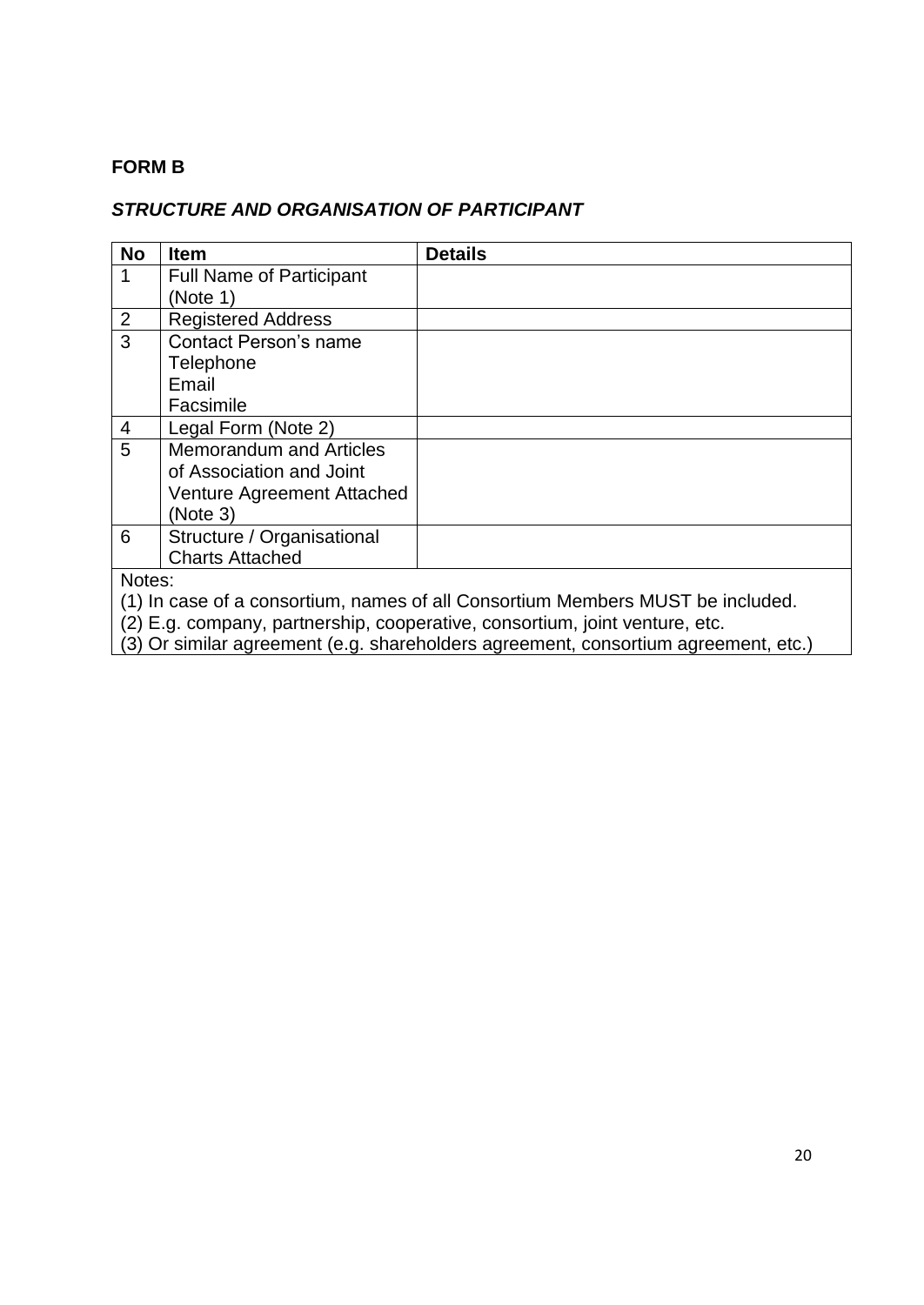### **FORM C**

### *PARTICIPANT MEMBERS*

| <b>No</b>      | <b>Item</b>                                          | <b>Lead Member</b> | <b>Member 1</b> | <b>Member 2</b> | <b>Member 3</b> |
|----------------|------------------------------------------------------|--------------------|-----------------|-----------------|-----------------|
|                | Name                                                 |                    |                 |                 |                 |
| $\overline{2}$ | <b>Country of Registration</b>                       |                    |                 |                 |                 |
| 3              | <b>Registered Address</b>                            |                    |                 |                 |                 |
| $\overline{4}$ | Name, Position and Designation of Contact            |                    |                 |                 |                 |
|                | Person                                               |                    |                 |                 |                 |
| 5              | Value of Contribution (Share of Total Equity)        |                    |                 |                 |                 |
| 6              | <b>Description of Company</b>                        |                    |                 |                 |                 |
|                | Ultimate beneficial owners (if not listed) or listed |                    |                 |                 |                 |
|                | parent company/ies                                   |                    |                 |                 |                 |

<span id="page-20-0"></span>Note: The Participant shall produce additional forms for additional members, as necessary.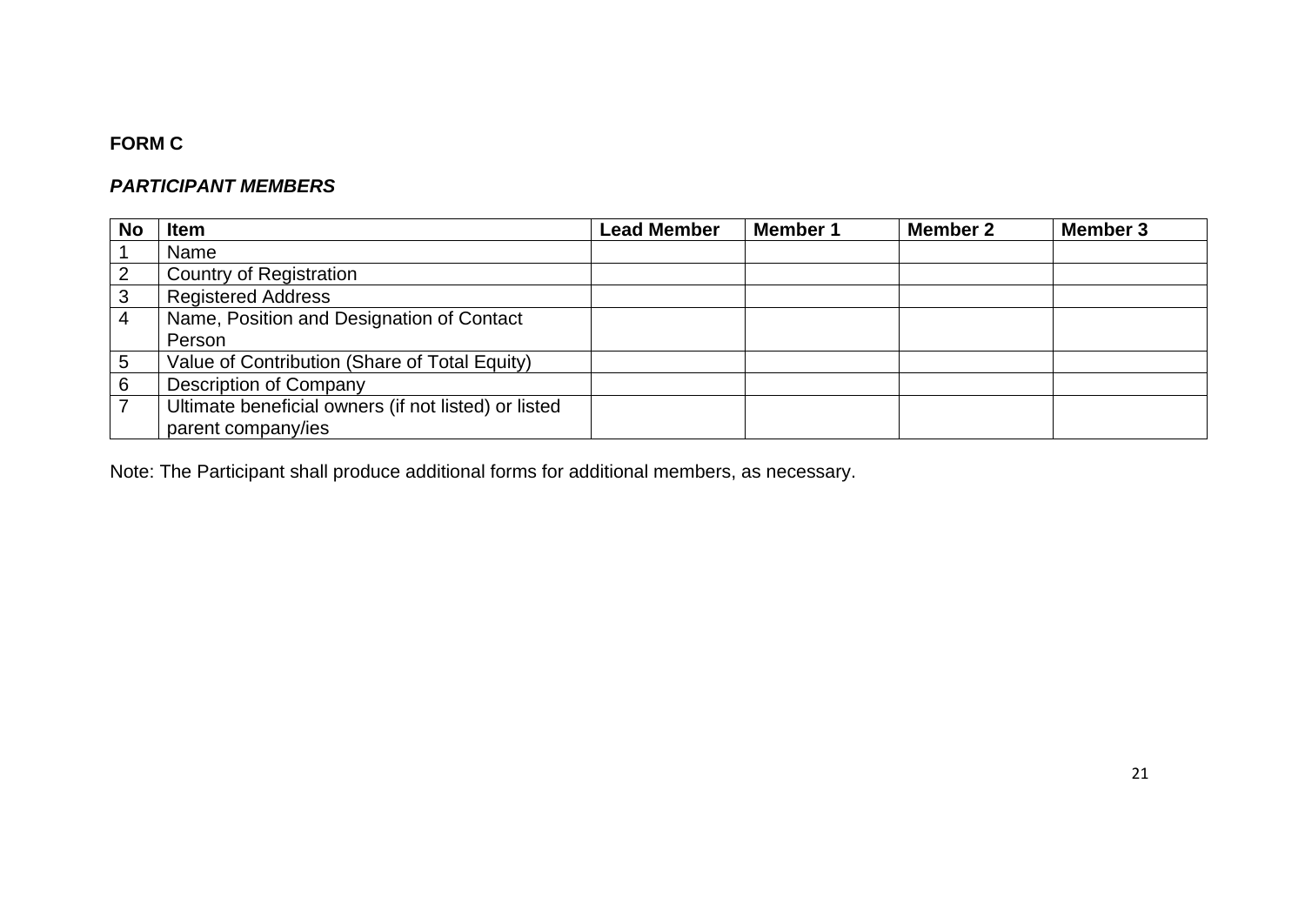### <span id="page-21-0"></span>**FORM D**

### *UNDERTAKING TO SAFEGUARD OFFICIAL INFORMATION*

1 My attention has been drawn to the Official Secrets Act (Chapter 213, Revised Edition 2012) and in particular to Section 5 thereof which relates to the safeguarding of official information.

2 I understand and agree that all official information acquired by me in the course of my work and consultancy with any government department, statutory board or government-owned company is strictly confidential in nature, and is not to be published or communicated by me to any unauthorised person in any form at any time, without the official sanction of the relevant Permanent Secretary or the Chief Executive Officer of the statutory board or government-owned company.

3 I further understand and agree that any breach or neglect of this undertaking may render me liable to prosecution under the Official Secrets Act.

| (Signature of Company<br>Representative) | (Full name in BLOCKS and NRIC) |
|------------------------------------------|--------------------------------|
| (Designation)                            | (Name of Company)              |
| <br>(Date)                               |                                |
|                                          |                                |
| (Signature of WITNESS)                   | (Full name in BLOCKS and NRIC) |
| (Date)                                   |                                |
|                                          |                                |
|                                          |                                |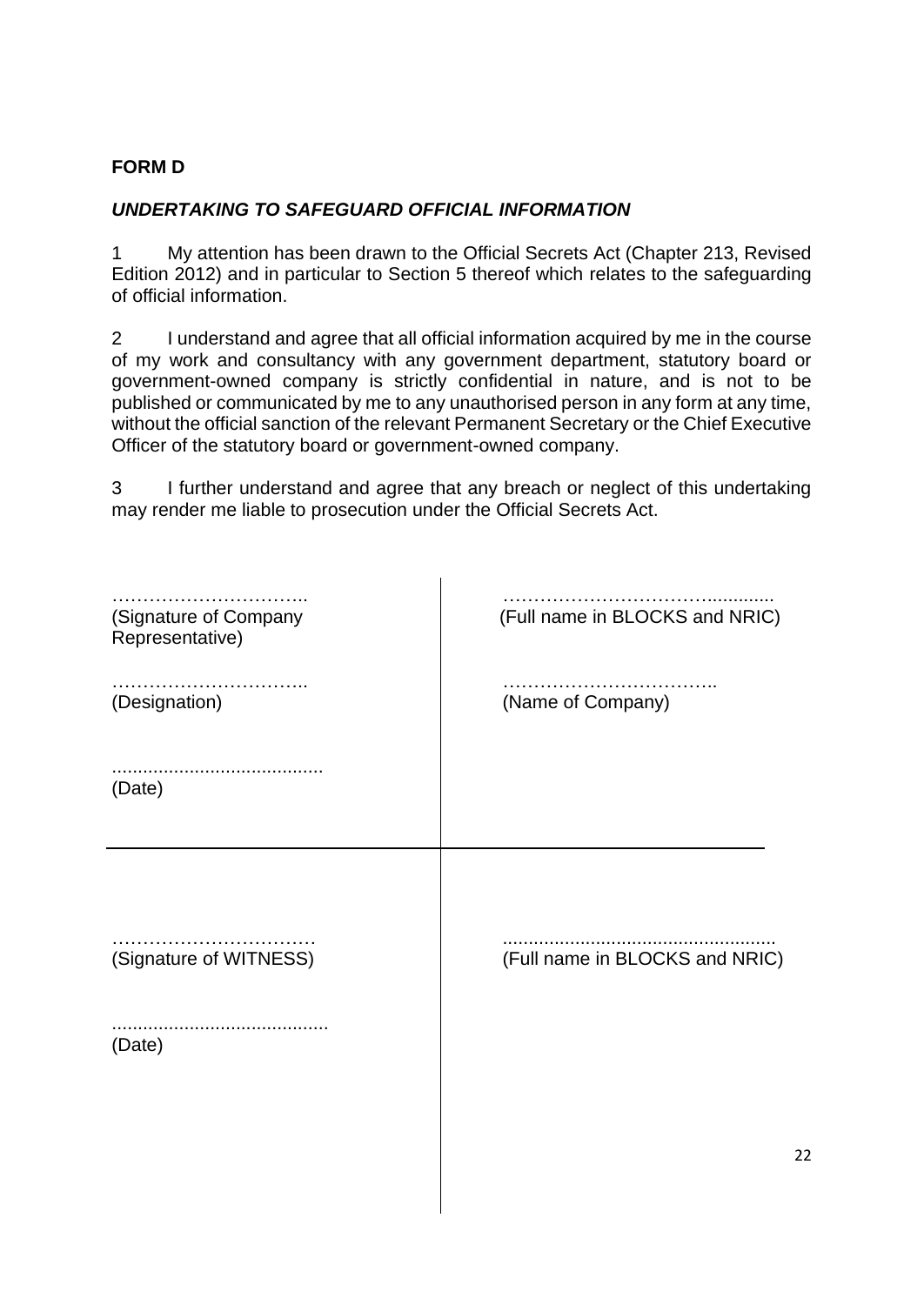### <span id="page-22-0"></span>**Annex A: Electricity Importer Framework**

### Market participation

1. **Participation in Singapore Wholesale Electricity Market ("SWEM").** The Importer is required to register with the EMC as a Market Participant and be subject to the Electricity Market Rules. Further information such as applicable market charges/fees is available on the [EMC website.](https://www.emcsg.com/AboutTheMarket/Registration)

2. **Must-schedule requirement.** The Importer shall be obligated to ensure it will be scheduled at least 90MWh every hour in the real-time dispatch schedule<sup>8</sup> ("Must-**Schedule Requirement**") and compete to secure dispatch into the SWEM except (1) during periods of planned or unplanned outage; (2) facilitation of contra arrangements between Singapore and Malaysia's Power System; (3) for the purpose of discharging its duties and obligations under Importer Facility Operating Agreement to facilitate the transfer of energy between Singapore and Malaysia at any time including the mutual support of Singapore's and Malaysia's respective power systems. This will be monitored and enforced by the Market Surveillance and Compliance Panel.

3. **Use-it-or-lose-it ("UIOLI").** To ensure the Interconnector capacity is not hoarded for a Licence with long tenures, and provided that EMA allows for Licence to be extended beyond 2 years, the Importer will be subject to UIOLI safeguards where its licensed capacity of 100MW is proportionately reduced if the **Must-Schedule Requirement** is not met, after a grace period of 6 months is exceeded.

4. **Pay-As-Scheduled Settlement.** The Importer is expected to deliver the scheduled quantity in each half-hourly dispatch period and will be paid by EMC as per Electricity Market Rules based on its scheduled quantity. For avoidance of doubt, this means that the Importer will not be paid by EMC according to its metered quantities. During daily operations, actual differences between the metered quantities and the scheduled quantities would mean that the Importer had either borrowed or lent electricity from/to TNB. The upstream generation company/electricity supplier is thus expected to enter into a commercial arrangement with TNB and/or the Importer separately to address these differences.

5. **Metering Arrangements.** Singapore and Malaysia will utilise each country's respective meters, for settlement in the Singapore and Malaysia jurisdictions respectively. The Importer may wish to enter into arrangements with TNB and TNB's Grid System Operator ("**GSO**") to address the risk of transmission losses and meter reading differences.

<sup>&</sup>lt;sup>8</sup> In the Electricity Market Rules, a real-time dispatch schedule means a schedule determined by the market clearing engine that contains the quantities of energy, reserve and regulation scheduled in respect of a registered facility.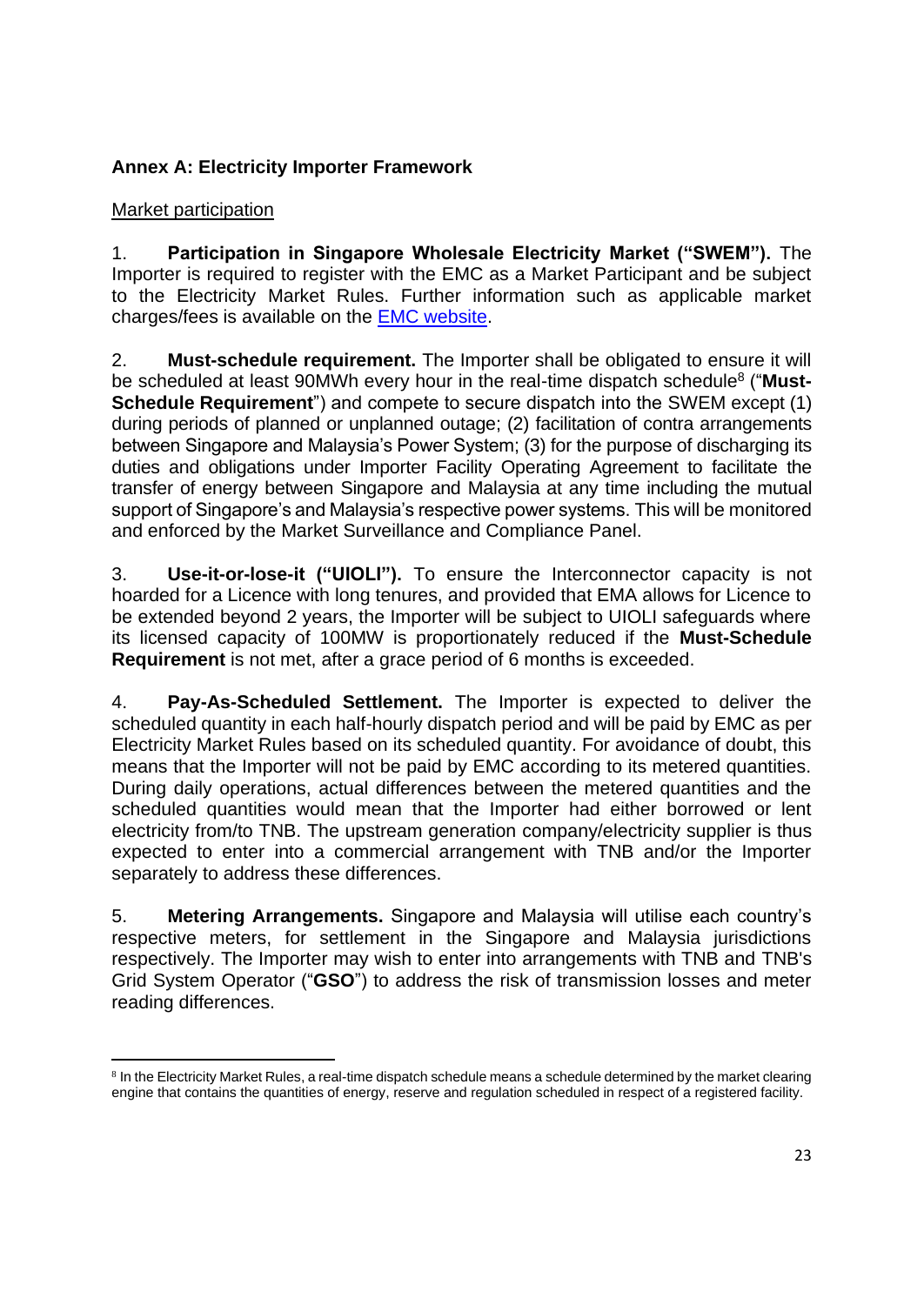6. **Metering Allocation in the event multiple importers share a single Interconnector.** It is possible that in the future, multiple importers could be delivering imports via the same Interconnector. As a single common meter reading will be read at the meter located in SPPA's transmission substation where the Interconnectors are terminated, the respective importers will be paid proportionately based on their respective scheduled quantities.

7. The Importer, having successfully registered as a market participant, is required to apply with EMC to create a separate user account on behalf of GSO. GSO will be able to access the user account to log into EMC to obtain the importer's half-hourly dispatch schedule from the EMC so as to facilitate dispatch across the Interconnector. The user ID will only allow GSO to access to the Importer's half-hourly dispatch schedule MW quantity dispatch information.

### Technical requirements

8. **Reduction in import quantity limit due to system circumstances.** If the Interconnector or any equipment that is related or connected to or forms part of it (i.e. including but not limited to submarine cable, transformers, overhead lines) forming the Interconnector are out of service (e.g. due to equipment outage for repair or maintenance), then total imports would be reduced to quantum specified in the Agreed Operating Procedures. In addition, to facilitate contra arrangements between Singapore and Malaysia power systems, imports will be reduced to a quantity as advised by PSO and/or GSO. If preservation of the security and stability of the system necessitates, the interconnector may be disconnected if continuation of operating the interconnector will jeopardise the system.

9. **Reliability of supply.** Imported supply shall be non-intermittent (i.e. imported electricity supply for each half-hourly dispatch period must remain constant and stable to meet its half-hourly real time dispatch schedule.) The quantity of supply may only change during the transition between dispatch periods as per market dispatch schedule in accordance to the Electricity Market Rules.

10. **Provision to facilitate contra arrangements/mutual support.** In ensuring the import limits are not infringed, the importer, in coordination with PSO and GSO, shall be required to adjust its offers as advised by the PSO and/or GSO, to facilitate the return of energy between Singapore and Malaysia power systems (i.e. facilitate the contra arrangement); or (ii) mutual support to either Malaysia or Singapore's power system in times of need during imports.

### Carbon requirements

11. **Renewable Energy Certificates ("RECs")**. If the Importer has zero-carbon generation sources for the supply of electricity imports into Singapore, the Importer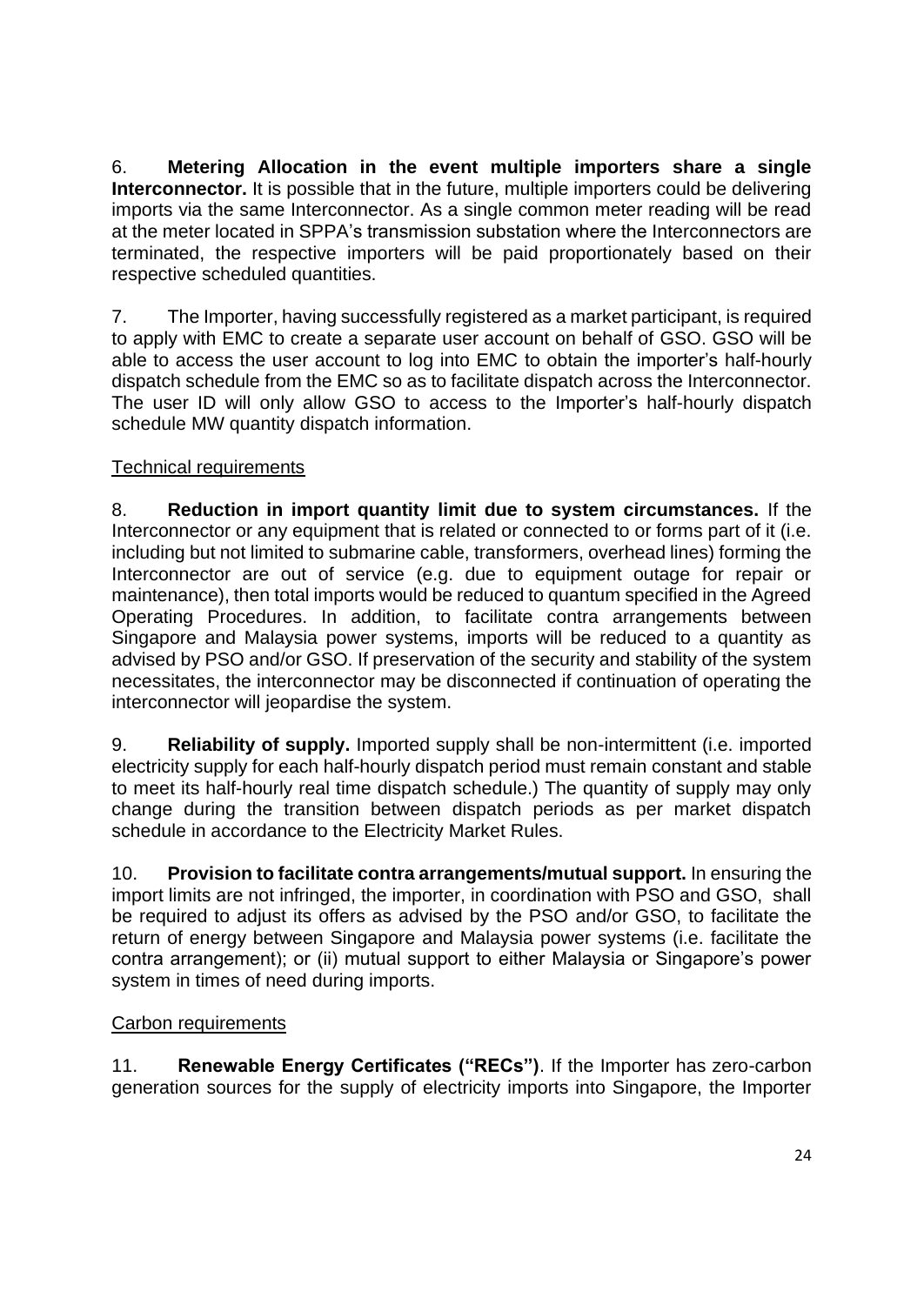shall submit RECs annually to EMA for verification. Such RECs shall adopt Singapore REC standard or an internationally-recognised standard and verified by accredited platforms or providers (e.g. International RECs (I-REC), Tradable Instrument for Global Renewables (TIGR)). REC ownership and trade will be determined on a commercial basis.

### Treatment of imports via Lao PDR-Thailand-Malaysia-Singapore Power Integration Project **("LTMS-PIP")**

12. In relation to LTMS-PIP imports, the Importer shall comply with any revision to the Electricity Import Framework and/or participate in any preparatory works (e.g. change in use of new interconnectors, test the operationalisation of LTMS-PIP imports). The Importer shall not unreasonably prevent or delay the implementation of LTMS-PIP imports.

### Effective date of Electricity Import Framework

13. The Electricity Import Framework will commence and take effect on and from the **Start Date**.

14. As with any regulatory framework, EMA may from time to time review and enhance/modify any aspect of the Electricity Importer Framework in consultation with the stakeholders.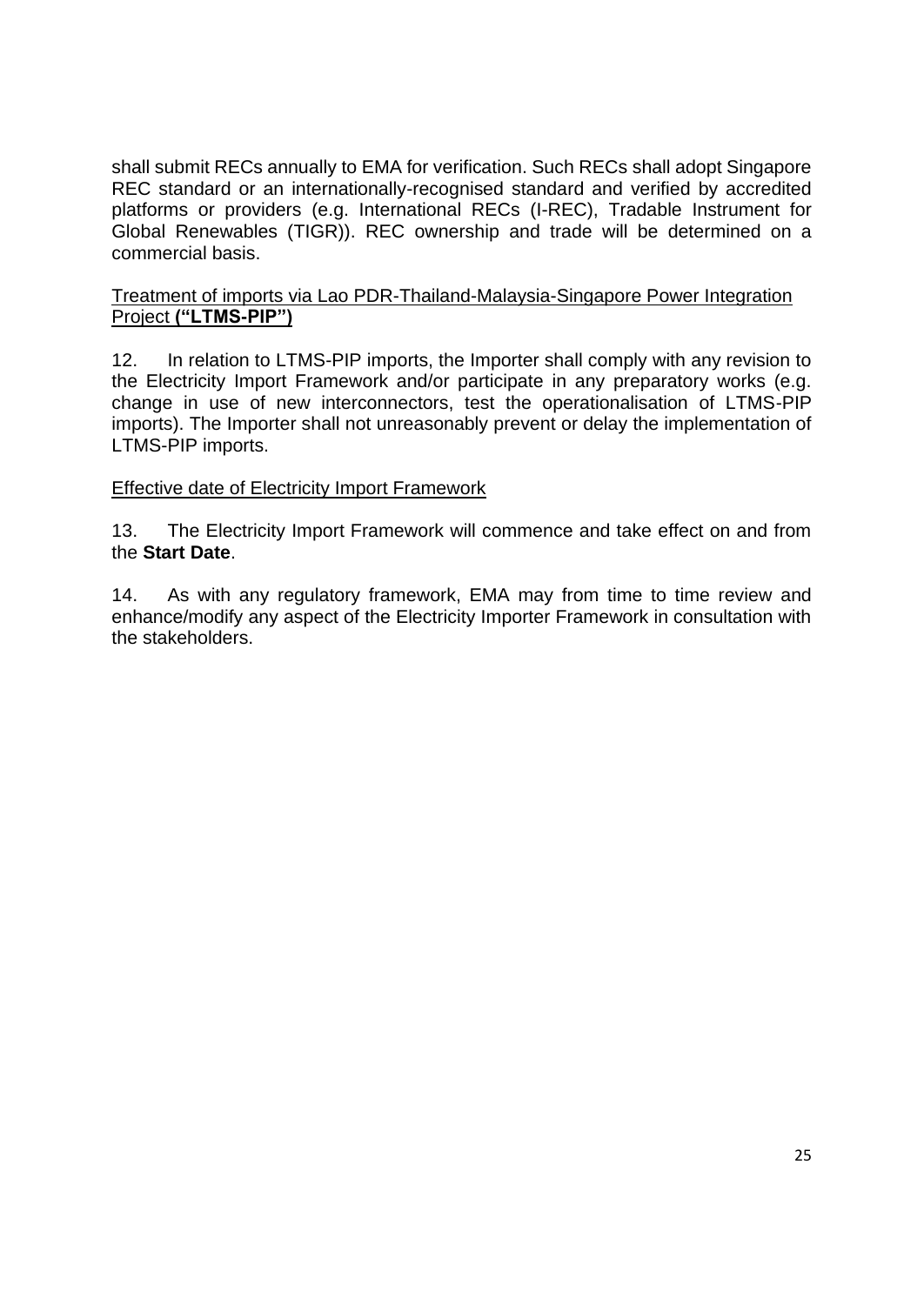### <span id="page-25-0"></span>**Annex B: Draft Electricity Import Licence by EMA**

Licence No. EMA/IM/[Licence Number]

# Electricity Licence for Electricity Importer Licensee

granted under the Electricity Act (Cap. 89A) to

# [Entity Name]

### **Disclaimer:**

This draft Licence is as of 5 Mar 2021.

The information contained in this document is subject to change and shall not be treated as constituting any advice to any person. It does not in any way bind the Energy Market Authority ("**EMA**") to grant any approval or official permission for any matter, including but not limited to the grant of any exemption nor to the terms of any exemption. EMA reserves the right to change its policies and/or to amend any information contained in this document without prior notice. Persons who may be in doubt about how the information in this document may affect them or their commercial activities are advised to seek independent legal advice or any other professional advice as they may deem appropriate. EMA shall not be responsible or liable for any consequences (financial or otherwise) or any damage or loss suffered, directly or indirectly, by any person resulting or arising from the use of or reliance on any information contained in this document.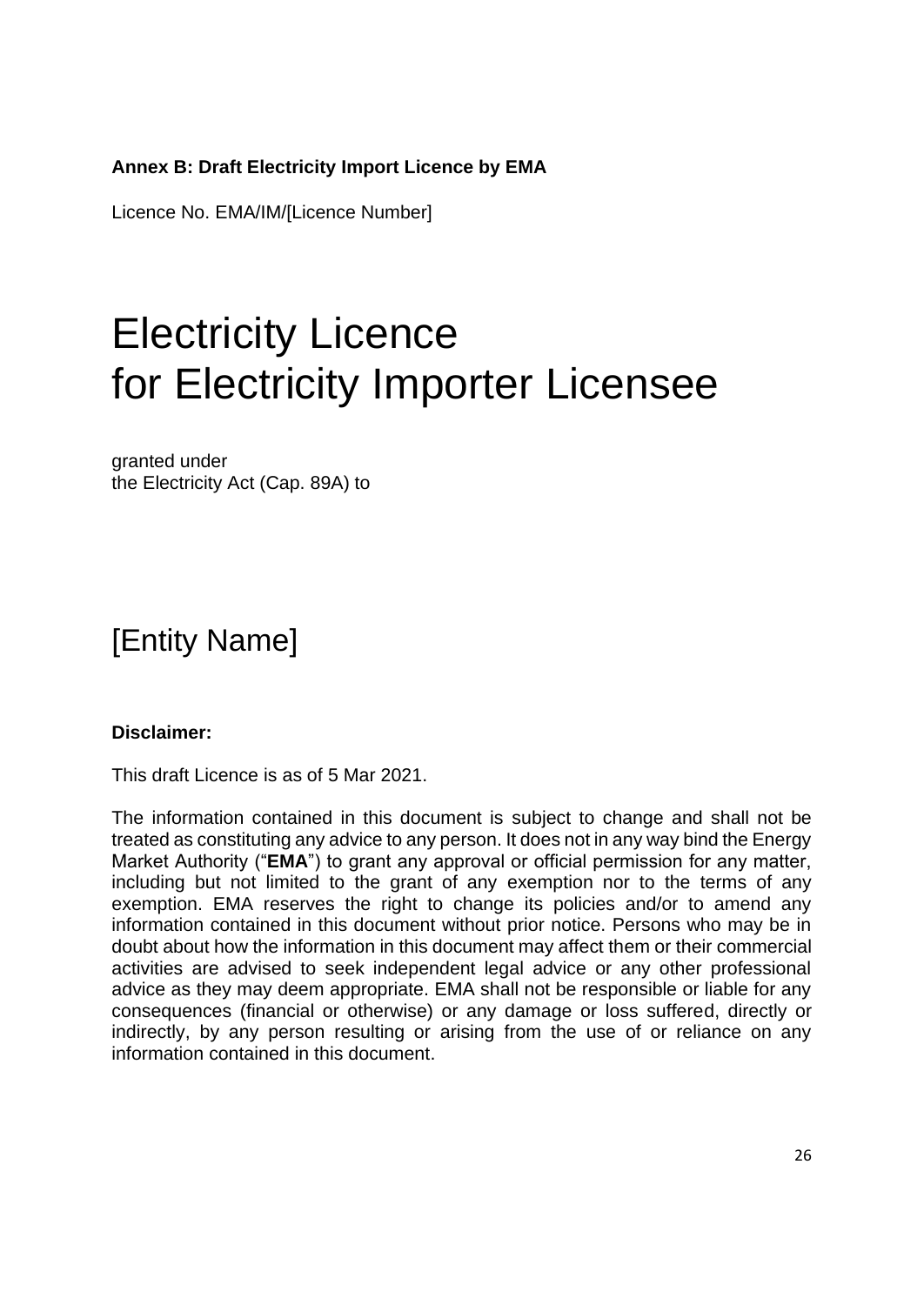# **ELECTRICITY LICENCE FOR ELECTRICITY IMPORTER LICENSEE**

### **TABLE OF CONTENTS**

| Condition 2: Electricity Import Limit, Usage of Connection Point and Ownership |  |
|--------------------------------------------------------------------------------|--|
|                                                                                |  |
|                                                                                |  |
|                                                                                |  |
|                                                                                |  |
|                                                                                |  |
|                                                                                |  |
|                                                                                |  |
| Condition 9: Preparation for Emergencies and Security Arrangements  11         |  |
|                                                                                |  |
|                                                                                |  |
| Condition 12: Information, Access and Audit Rights of the Authority 12         |  |
|                                                                                |  |
|                                                                                |  |
| Condition 15: Obligation to Provide Performance Bond  13                       |  |
|                                                                                |  |
| Condition 17: Obligation to Provide Open Access to Infrastructure  13          |  |
|                                                                                |  |
|                                                                                |  |
| Condition 20: Implementation of Lao PDR-Thailand-Malaysia-Singapore Power      |  |
| Integration Project ("LTMS-PIP") for Electricity Imports 15                    |  |
| Condition 21: Renewable Energy Certificates ("RECs")  15                       |  |
| ANNEX A: Parties to the Agreed Operating Procedures with the Licensee  16      |  |
|                                                                                |  |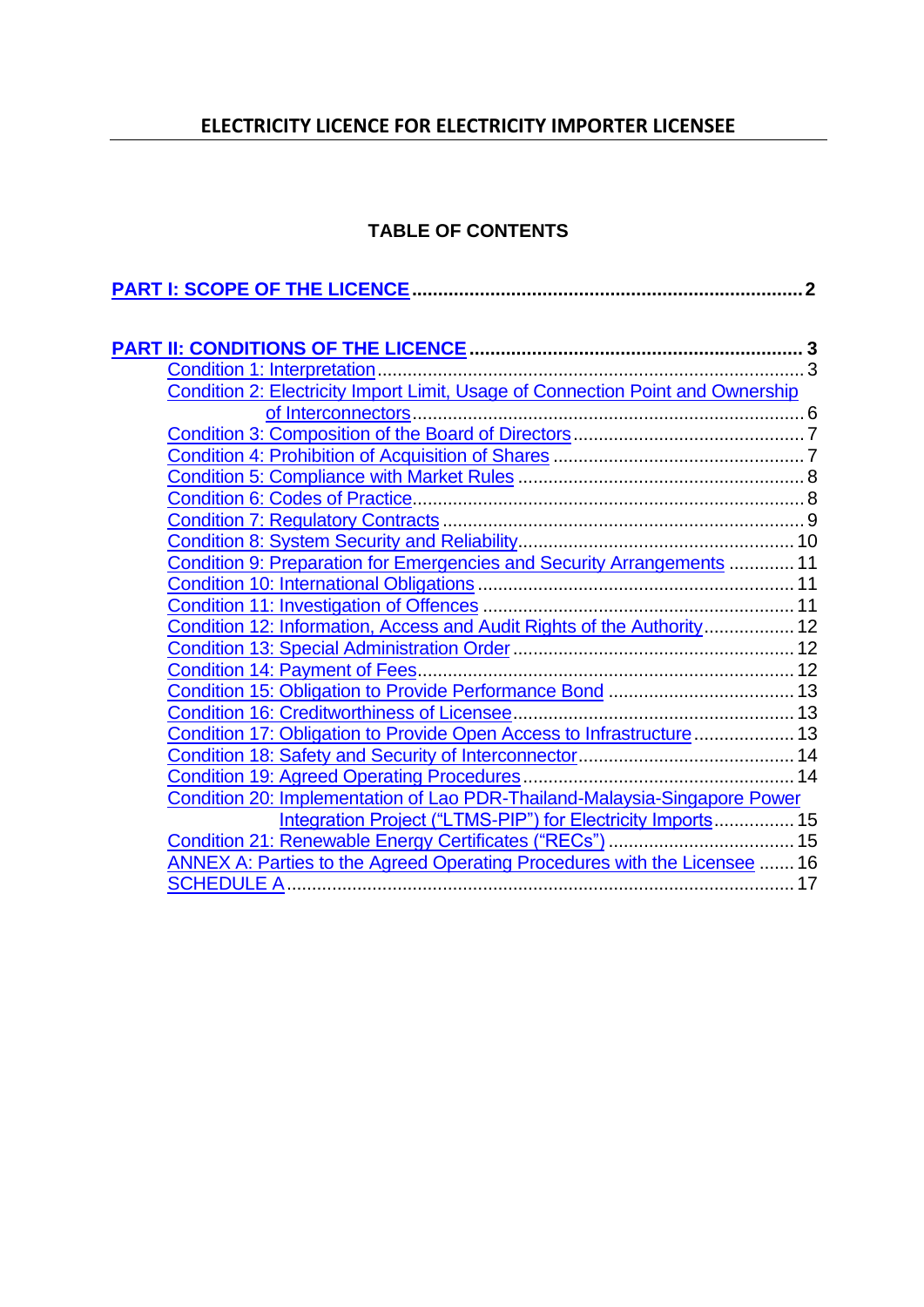# <span id="page-27-0"></span>**PART I: SCOPE OF THE LICENCE**

- 1. The Energy Market Authority of Singapore (the "**Authority**"), in exercise of the powers conferred by Section 9 of the Electricity Act (Cap. 89A) (the "**Act**"), hereby grants to [Entity Name] (the "**Licensee**"), a company incorporated in the Republic of Singapore with Registration Number [Entity Registration Number], an electricity import licence (the "**Licence**") authorising the Licensee to:
	- (a) import electricity through the interconnectors and connection points set out in Schedule A to this Licence; and
	- (b) trade in any wholesale electricity market operated by the Market Company ("**Authorised Business**"),

subject to the conditions of this Licence (the "**Conditions**").

- 2. The Conditions are subject to modification in accordance with Section 12 of the Act.
- 3. This Licence authorises the Licensee to import electricity only through the interconnectors and connection points set out in Schedule A to this Licence.
- 4. Subject to paragraph 5 below, this Licence shall commence on the date set out below (the "**Effective Date**") and expire two (2) years thereafter unless the Authority, at its option, extends the duration of the Licence that is equivalent to the duration of the electricity import/supply agreement entered into between the Licensee and a Power Plant Developer (the "**Supply Agreement**") from the Effective Date. Any request for further extension of this Licence by the Licensee due to the renewal or further extension of the Supply Agreement is subject to the approval of the Authority.
- 5. The Authority may at any time during the term of this Licence revoke or suspend this Licence in accordance with Section 13 of the Act.
- 6. Any request for the termination of this Licence by the Licensee is subject to the approval of the Authority, whose approval shall not be unreasonably delayed or withheld beyond a 90-day period. Notwithstanding such request, the Licensee shall continue to be bound by the terms of this Licence until such time as the Authority notifies the Licensee in writing of such approval. The Licensee shall not be released from any obligation arising under this Licence prior to the date of such notification.

[Date] NGIAM SHIH CHUN Chief Executive Energy Market Authority of Singapore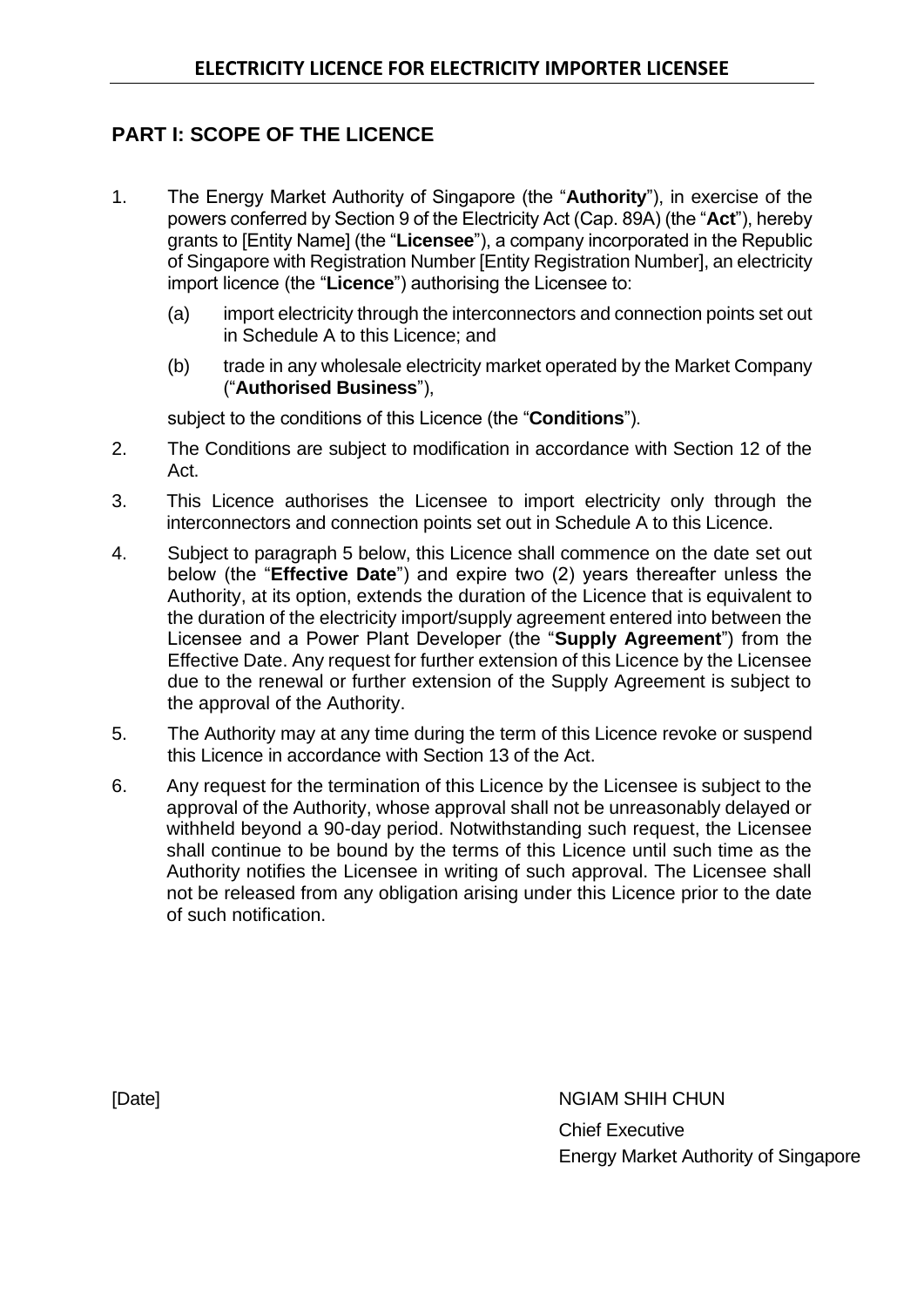### <span id="page-28-0"></span>**PART II: CONDITIONS OF THE LICENCE**

### <span id="page-28-1"></span>**Condition 1: Interpretation**

- 1. Unless the context otherwise requires, words and expressions used in this Licence shall be construed as if they were in an Act of Parliament and the Interpretation Act (Cap. 1) applied to them and references to an enactment shall include any statutory modification or re-enactment thereof or any legislation substituted therefor after the date when this Licence comes into operation. A reference in this Licence to a body, whether statutory or not, that ceases to exist or whose functions are transferred to another body includes a reference to the body which replaces it or which substantially succeeds to its functions, powers or duties. A reference in this Licence to the word "including" or a grammatical variation thereof means "including but not limited to".
- 2. Unless the context otherwise requires or the term is otherwise defined in paragraph 3 of this Condition, all terms defined in the Act shall have the same meaning when used in this Licence.
- 3. In this Licence, unless the context otherwise requires:

| "Act"                            | means the Electricity Act (Cap. 89A);                                                                                                                                                                                                                           |
|----------------------------------|-----------------------------------------------------------------------------------------------------------------------------------------------------------------------------------------------------------------------------------------------------------------|
| "Authorised Business"            | means, in respect of the Licensee, the<br>business of importing electricity through the<br>interconnectors and connection points set<br>out in Schedule A to this Licence and trading<br>in any wholesale electricity market<br>operated by the Market Company; |
| "Authority"                      | means the Energy Market Authority of<br>Singapore;                                                                                                                                                                                                              |
| "Agreed Operating<br>Procedures" | means the operating procedures agreed<br>and entered into by Licensee, the Power<br>System Operator, the Transmission<br>Licensee and all other licensed electricity<br>importer licensees as required under and in<br>accordance with Condition 19;            |
| "Connection Point"               | means the point on the transmission system<br>in Singapore where interconnectors are<br>terminated;                                                                                                                                                             |
| "Director"                       | means any person who is a "director" within<br>the meaning of Section 4(1) of the<br>Companies Act (Cap. 50);                                                                                                                                                   |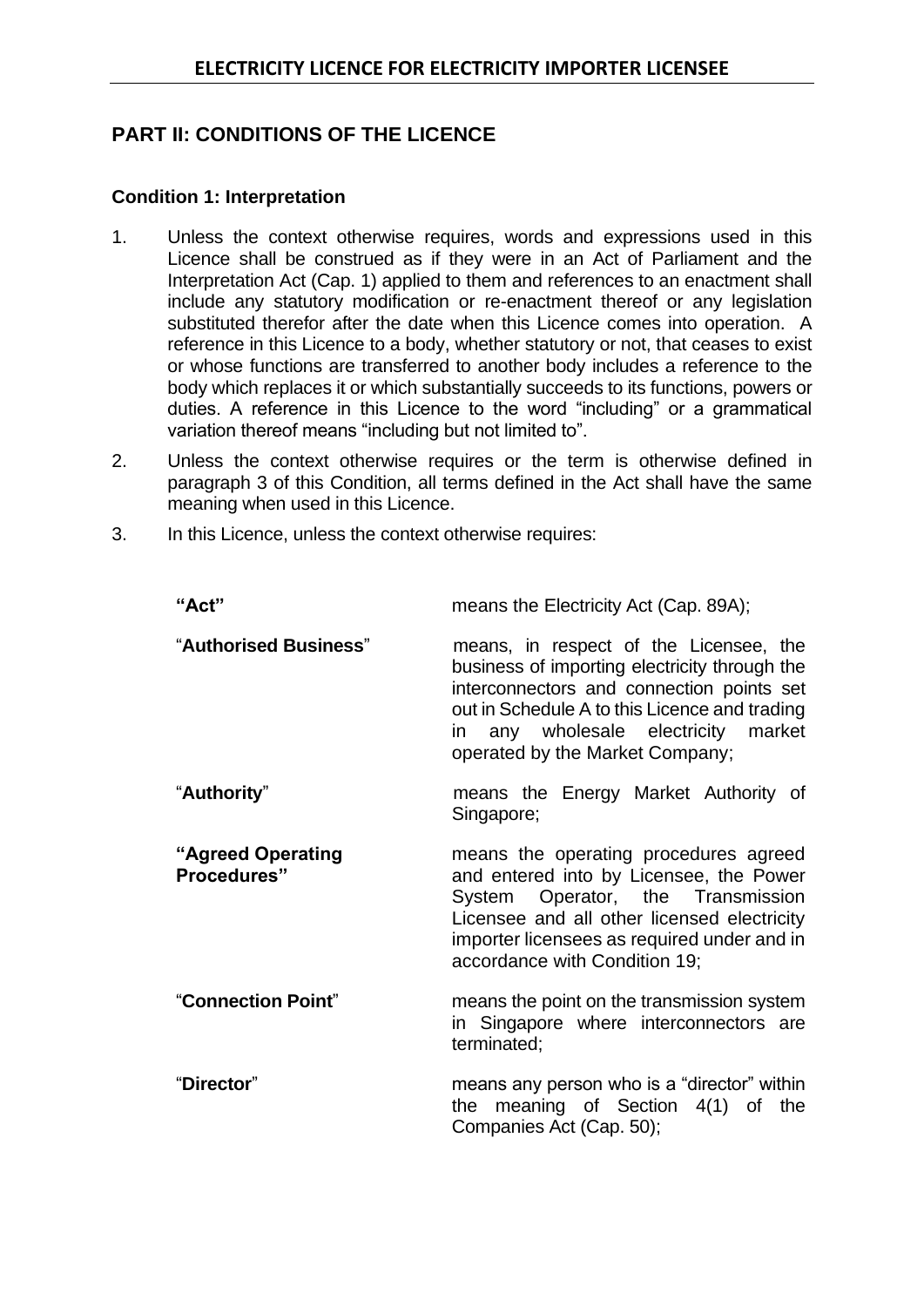| "Effective Date"        | has the meaning ascribed to that term in<br>paragraph 4 of Part I;                                                                                                                                                                                                                                                                                                                                                                                                               |
|-------------------------|----------------------------------------------------------------------------------------------------------------------------------------------------------------------------------------------------------------------------------------------------------------------------------------------------------------------------------------------------------------------------------------------------------------------------------------------------------------------------------|
| "Import Capacity"       | means the maximum power that can be<br>imported, expressed in MW as set out in<br>Schedule A;                                                                                                                                                                                                                                                                                                                                                                                    |
| "interconnector"        | means a set of feeder circuits which transmit<br>or convey electricity generated outside<br>Singapore to the transmission system in<br>Singapore;                                                                                                                                                                                                                                                                                                                                |
| "Licence"               | means the electricity import Licence<br>described in paragraph 1 of Part I;                                                                                                                                                                                                                                                                                                                                                                                                      |
| "Licensee"              | Licensee described<br>the<br>in.<br>means<br>paragraph 1 of Part I;                                                                                                                                                                                                                                                                                                                                                                                                              |
| "Malaysia Grid System"  | means the system consisting (wholly or<br>mainly) of high voltage electric lines (132kV<br>and above) owned or operated by TNB and<br>used for the transmission of electricity from<br>one power station to a sub-station or to<br>another power<br>station<br>between<br>or<br>substations or to or from any external<br>interconnection, and includes any plant and<br>apparatus and meters owned or operated by<br>TNB in connection with the transmission of<br>electricity; |
| "MW"                    | means Megawatts;                                                                                                                                                                                                                                                                                                                                                                                                                                                                 |
| "Metering Code"         | means the code of practice issued by the<br>Authority that describes the minimum<br>standards of performance in accordance<br>with which a metering service provider is<br>required to perform metering services;                                                                                                                                                                                                                                                                |
| "Power Plant Developer" | means a person who owns a power plant<br>connected to the Malaysia Grid System and<br>has entered into the Supply Agreement with<br>the Licensee;                                                                                                                                                                                                                                                                                                                                |
| "Power System"          | system comprising<br>the<br>(a)<br>means<br>a<br>transmission system; and (b) generation<br>facilities and load facilities, as defined in the<br>market rules, connected to the transmission<br>system in Singapore;                                                                                                                                                                                                                                                             |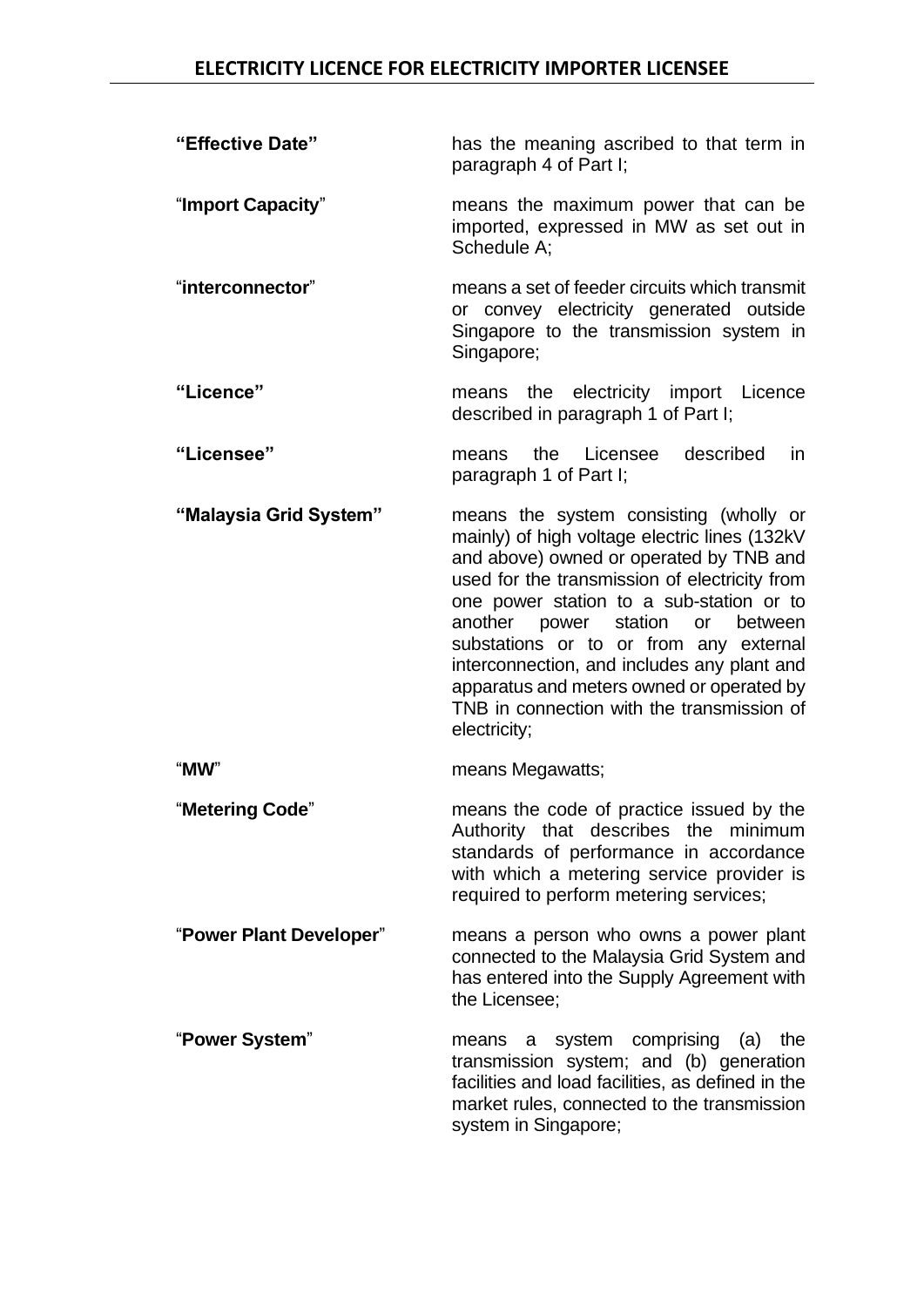| "Power System Operator" | means the Authority exercising its function<br>and duty in ensuring the security of supply of<br>electricity to consumers and arranging for<br>the secure operation of the transmission<br>system in accordance with the market rules<br>applicable codes of practice<br>and<br>as<br>described in Section 3(3)(e) of the Act;                                                                                                            |
|-------------------------|-------------------------------------------------------------------------------------------------------------------------------------------------------------------------------------------------------------------------------------------------------------------------------------------------------------------------------------------------------------------------------------------------------------------------------------------|
| "Regulatory Contract"   | means an agreement or arrangement which<br>an electricity licensee is required, by a<br>condition of this Licence, to enter into under<br>Section 9(7)(a)(ii) of the Act;                                                                                                                                                                                                                                                                 |
| "related enterprise"    | in relation to the Licensee or its subsidiary<br>means any company or partnership over<br>which the Licensee or its subsidiary, as the<br>case may be (either directly or through<br>another subsidiary company) is able to<br>exercise control, that is, to direct the<br>decision-making process of the company or<br>partnership, whether through<br>holding<br>issued share capital or voting power of the<br>company or partnership; |
| "Relevant Legislation"  | means the Act and the Energy Market<br>Authority of Singapore Act (Cap. 92B), and<br>includes in each case the regulations made<br>thereunder;                                                                                                                                                                                                                                                                                            |
| "Supply Agreement"      | means the Supply Agreement referred to in<br>paragraph 4 of Part I;                                                                                                                                                                                                                                                                                                                                                                       |
| "TNB"                   | means Tenaga Nasional Berhad, a limited<br>liability company with the address at No.<br>129, Jalan Bangsar, 59200 Kuala Lumpur,<br>Malaysia (Company Registration<br>No.<br>200866-W); and                                                                                                                                                                                                                                                |
| "Transmission Code"     | means the code of practice issued by the<br>Authority that describes the minimum<br>standards<br>of<br>performance<br>which<br>a<br>transmission licensee and those electricity<br>licensees subject to such code of practice<br>are required to observe with respect to the<br>provision or use of transmission services.                                                                                                                |

4. For the purposes of the restriction on the transfer of this Licence, the provisions of Section 11 of the Act shall apply and, accordingly: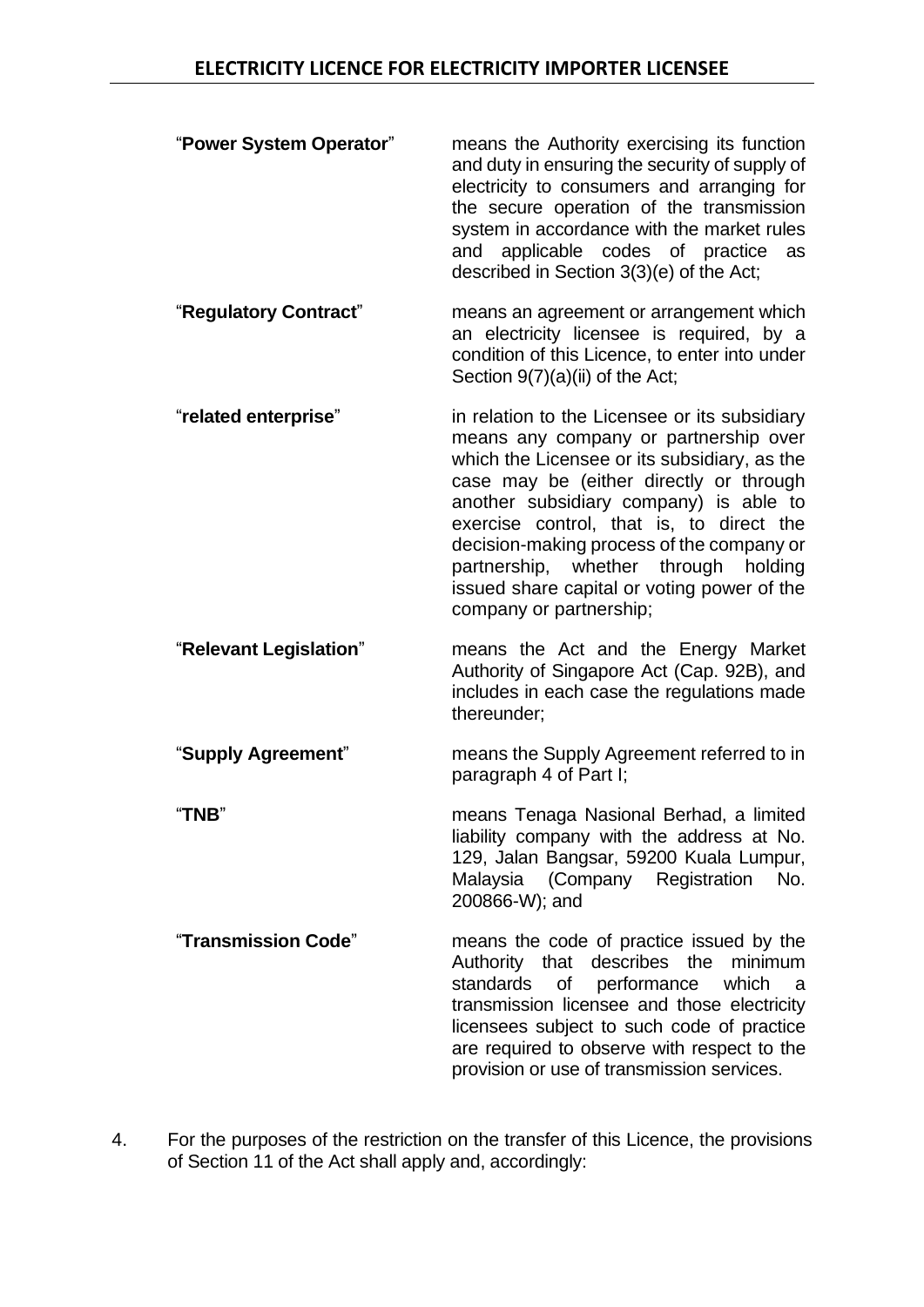- (a) this Licence is not transferable without the approval in writing of the Authority; and
- (b) any purported transfer of this Licence shall be void.
- 5. Any reference in this Licence to a numbered paragraph is a reference to the paragraph bearing that number in the condition in which the reference occurs.
- 6. Where in this Licence the Licensee is required to comply with any obligation within a specified time limit, that obligation shall be deemed to continue after that time limit if the Licensee fails to comply with that obligation within that time limit.
- 7. The provisions of Section 99 of the Act shall apply for the purposes of the service of any document pursuant to this Licence.
- 8. EMA has the right to revoke/suspend this Licence forthwith if the Licensee contravenes or fails to comply with any condition of this Licence.

### <span id="page-31-0"></span>**Condition 2: Electricity Import Limit, Usage of Connection Point and Ownership of Interconnectors**

- 1. The Licensee shall not, without the prior written approval of the Authority, import electricity via any interconnector or connection point other than the interconnectors and connection points set out in Schedule A to this Licence. Upon the approval of the Authority, such interconnector or connection point approved by the Authority shall be deemed to be included in and form part of Schedule A with effect from such date as specified by the Authority in its approval.
- 2. The Authority may, at its discretion, direct the Licensee to import electricity via any other interconnector and/or connection point. Upon such direction of the Authority, such other interconnector and/or connection point as specified by the Authority in the direction shall be deemed to be included in and form part of Schedule A with effect from such date as specified by the Authority in the direction.
- 3. The Licensee shall only be allowed to import electricity up to the Import Capacity, and from the generation sources and location(s), and subject to the parameters and conditions specified in Schedule A. Notwithstanding this, the Authority may, if it considers necessary (i) in the event of any prolonged outage of the interconnector or any equipment that is related or connected to or forms part of it (including but not limited to submarine cables, transformers and overhead lines) or (ii) for the purpose of discharging the Authority's duties and obligations in order to facilitate the transfer of energy between Singapore and Malaysia at any time including the mutual support of Singapore's and Malaysia's respective power systems, specify such reduction to the Import Capacity or revoke/suspend the Licensee's Authorised Business for such period or periods as the Authority considers necessary.
- 4. The Licensee shall not discontinue any import of electricity from any interconnector or connection point set out in Schedule A without the prior written approval of the Authority. The Licensee shall seek prior written approval from the Authority 6 months in advance of its intention to discontinue any such import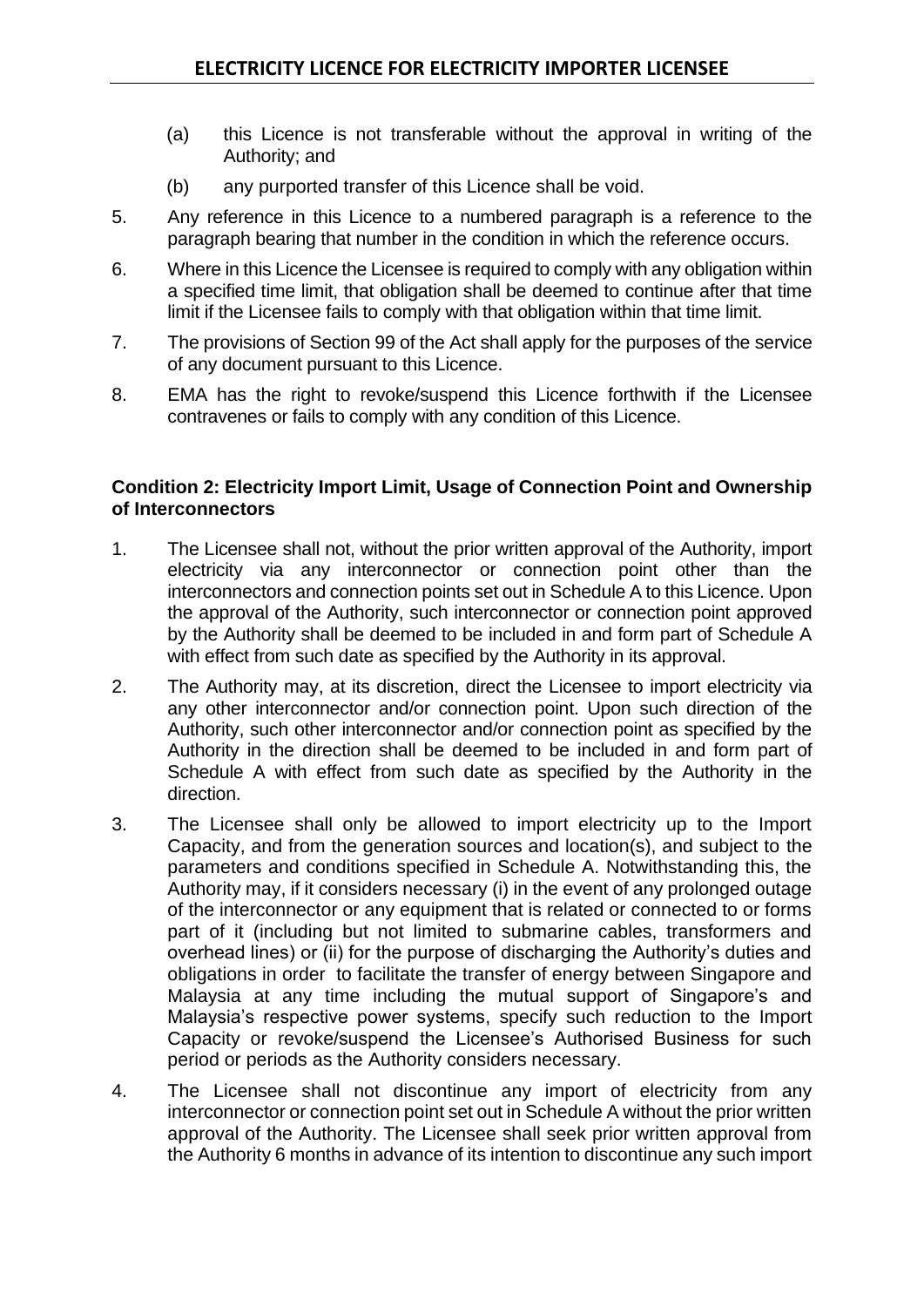of electricity during the first 2 years and 4 years in advance after the Authority extends the duration of the Licence. Where the Authority approves the discontinuation of any such import of electricity by the Licensee, such import of electricity shall be deemed to be deleted from Schedule A with effect from such date as specified by the Authority in its approval.

- 5. The Licensee may apply for the approval of the Authority to revise Schedule A. Upon the approval of the Authority, the revised Schedule A shall take effect from such date as specified by the Authority in its approval.
- 6. The Licensee shall not acquire, own, operate or have control over any interconnector and/or connection points, where relevant, other than the interconnectors and connection points set out in Schedule A to this Licence, without the prior written approval of the Authority.

### <span id="page-32-0"></span>**Condition 3: Composition of the Board of Directors**

- 1. The Licensee shall procure that at all times its directors shall not be employed by nor hold any office or engagement with:
	- (a) any other Electricity Importer licensee or any person exempted from the obligation to hold an electricity licence to import or export electricity;
	- (b) any person authorised by an electricity licence or exempted from the obligation to hold an electricity licence, to engage in an activity referred to in one or more of subsections (a), (b), (ba), (e), or (g) of Section  $6(1)$ of the Act; or
	- (c) a gas transporter or gas transport agent under the Gas Act (Cap. 116A).
- 2. The Authority may, on such terms as it may specify in writing and notified to the Licensee, waive or vary any of the requirements of this Condition, for such period, as the Authority may determine.

### <span id="page-32-1"></span>**Condition 4: Prohibition of Acquisition of Shares**

- 1. The Licensee shall not directly or indirectly through its related enterprises acquire or hold any shares in:
	- (a) any other electricity importer licensee or any person exempted from the obligation to hold an electricity licence to import or export electricity;
	- (b) any person authorised by an electricity licence or exempted from the obligation to hold an electricity licence, to engage in an activity referred to in one or more of subsections (a), (b), (ba), (e) or (g) of Section  $6(1)$ of the Act; or
	- (c) a gas transporter or gas transport agent under the Gas Act (Cap. 116A).
- 2. The Authority may, on such terms as it may specify in writing and notified to the Licensee, waive or vary any of the requirements of this Condition, for such period, as the Authority may determine.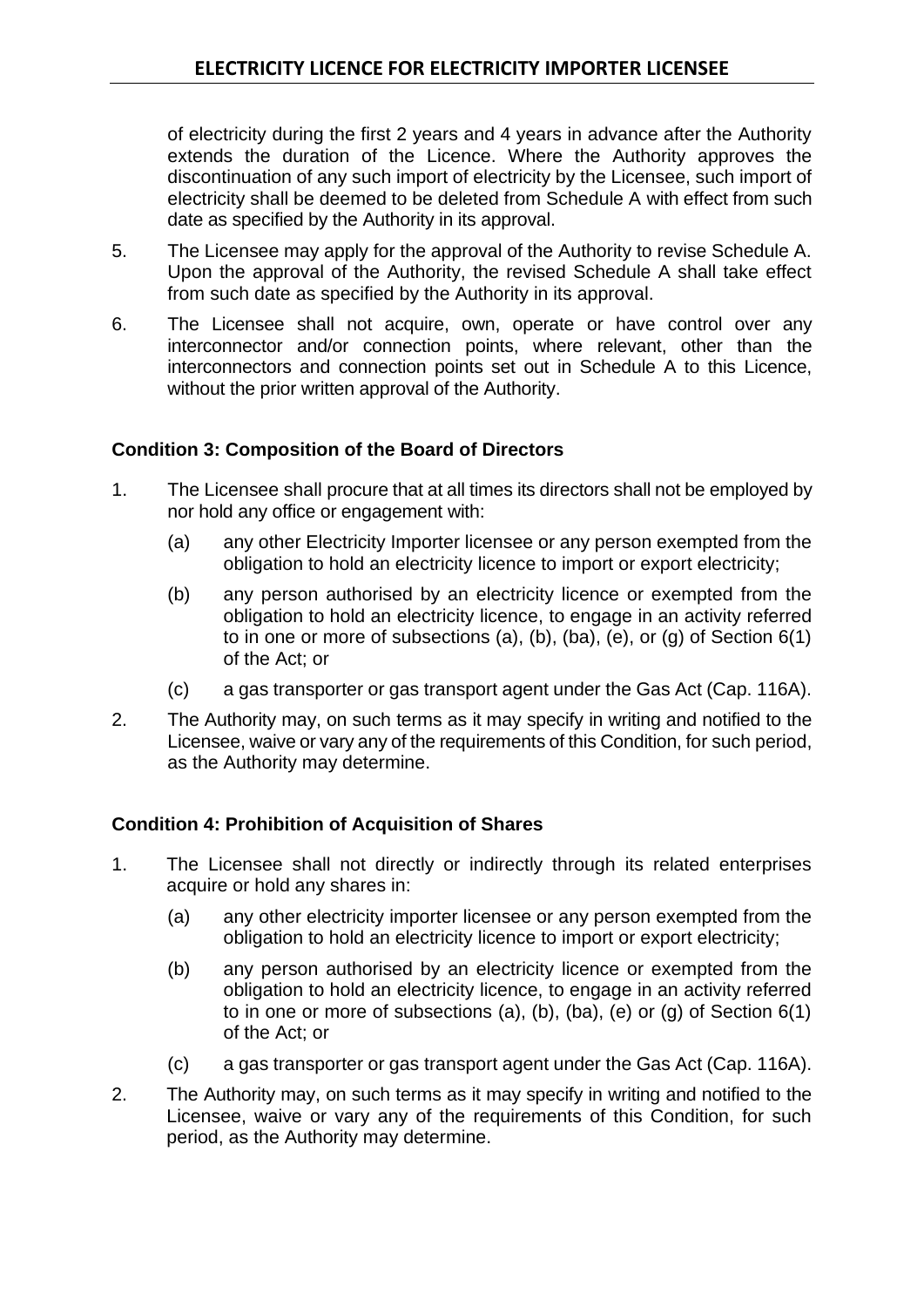### <span id="page-33-0"></span>**Condition 5: Compliance with Market Rules**

- 1. The Licensee shall at all times comply with the provisions of the market rules applicable to the Licensee.
- 2. The Licensee shall apply to the Market Company for registration as a market participant and shall apply to the Market Company for the registration of each interconnector and connection point set out in Schedule A. Nothing in this paragraph shall require the Licensee to register with the Market Company any interconnector and connection point that is exempted from the requirement of registration under the market rules.
- 3. The Licensee shall notify the Authority:
	- (a) of the filing of the applications referred to in paragraph 2 of this Condition;
	- (b) upon being registered or denied registration as a market participant;

(c) upon registration of each interconnector and connection point set out in Schedule A or upon the registration of any interconnector or connection point set out in Schedule A being denied;

(d) upon the suspension or termination of its registration as a market participant, or upon the cancellation or revocation of the registration of any interconnector or connection point set out in Schedule A under the market rules or upon the filing of an application for the transfer of the registration of any such interconnector or connection point under the market rules; and

(e) no less than three (3) months before any application is filed by the Licensee to withdraw its registration as a market participant.

### <span id="page-33-1"></span>**Condition 6: Codes of Practice**

- 1. The Licensee shall be subject to and shall comply with:
	- (a) the Transmission Code;
	- (b) the Metering Code; and
	- (c) any other relevant codes of practice and standards of performance issued or approved under Section 16 of the Act.
- 2. The Licensee shall be requested to participate in the development of any code of practice and standard of performance to be issued by the Authority if such code of practice or standard of performance will directly or indirectly affect the Authorised Business of the Licensee.
- 3. The Licensee may propose modifications to a code of practice or standard of performance that is in force at the relevant time by notifying the Authority in writing of the proposed modification. The Authority may:
	- (a) review the proposed modification to a code of practice and determine whether the proposed modification should be made, in accordance with the code modification process set out in the relevant code; and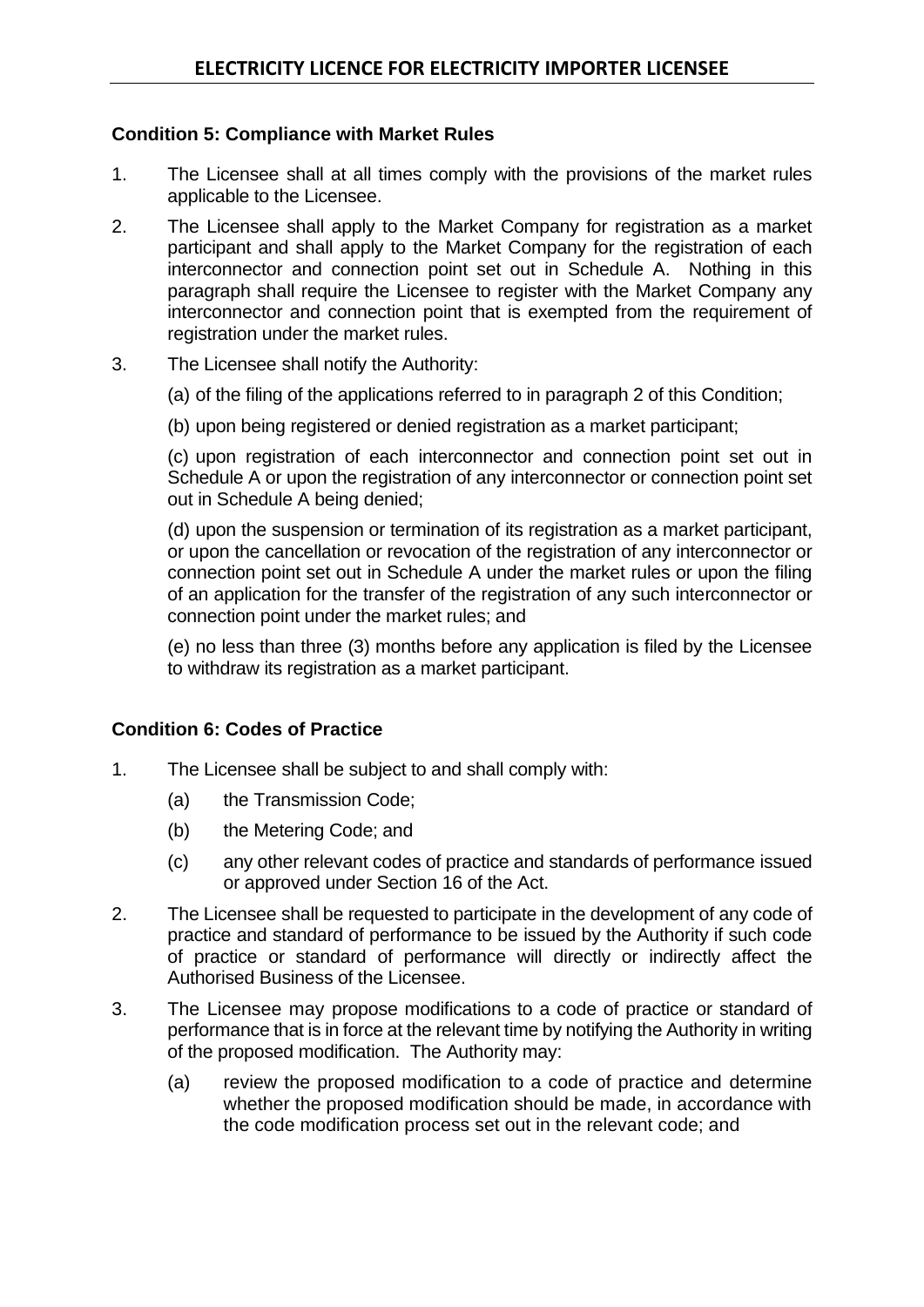- (b) review the proposed modification to a standard of performance to determine whether the proposed modification should be made.
- 4. The Authority may by written notification, exempt the Licensee from compliance with any code of practice, in whole or in part, and subject to such terms and conditions as the Authority may determine.
- 5. (1) The Licensee shall not:
	- (a) with regard to its Authorised Business or the electricity industry,
		- (i) make, prepare, attest to or certify, orally or in writing, any representation or statement that is false, incorrect or misleading or open to misconstruction by any person; or
		- (ii) make any representation or statement, orally or in writing, or give any answer, orally or in writing, or otherwise conduct itself in a manner that is likely to mislead any person; or
	- (b) mislead or otherwise create any confusion in the mind of a person about its Authorised Business.
	- (2) If the Authority is satisfied that the Licensee is contravening or has contravened any provision of paragraph (1), the Authority may, by notice in writing to the Licensee, direct the Licensee to take such steps, as are specified in such direction, to correct such false, incorrect or misleading representation, statement or answer or to correct such confusion, including without limitation, by requiring the Licensee to publish a correction or to write to such persons to set out the correct facts within a specified period of time as directed by the Authority.
	- (3) The Authority may take enforcement action against the Licensee in accordance with the provisions of the Act if the Licensee fails to comply with the direction of the Authority issued under paragraph (2) above.

### <span id="page-34-0"></span>**Condition 7: Regulatory Contracts**

- 1. The Licensee shall enter or shall have entered into the following Regulatory Contracts:
	- (a) a connection agreement with the transmission licensee for the connection of the interconnectors set out in Schedule A;
	- (b) if so requested by the Market Company, a contract referred to in Condition 8;
	- (c) an agreement with the Power System Operator for the purposes of creating a contractual relationship between the Power System Operator and the Licensee as a market participant; and
	- (d) an agreement with a market support services licensee for the provision of metering services.
- 2. The Licensee shall participate in the development of any regulatory contract to which the Licensee will be a party.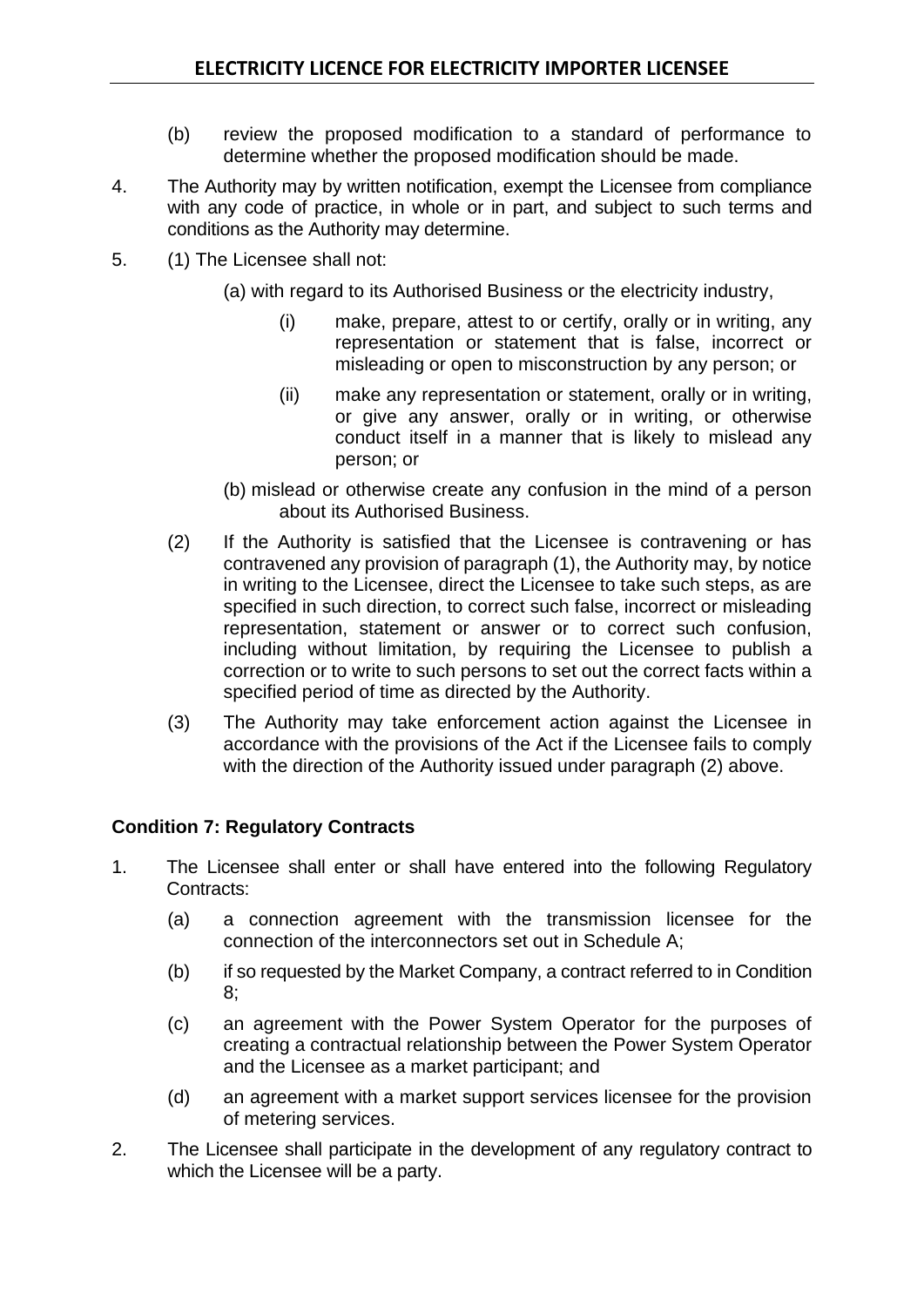- 3. If after a period which appears to the Authority to be reasonable, or such period agreed to between the parties and approved by the Authority, or such other period as stipulated by the Authority from time to time, the Licensee has failed to enter into a Regulatory Contract referred to in paragraph 1 of this Condition, the Authority may, at the request of the Licensee or the party aggrieved by such failure, determine any terms of the Regulatory Contract in such manner as appears to the Authority to be reasonable. The Licensee shall thereafter enter into the Regulatory Contract on the terms determined by the Authority.
- 4. Paragraph 3 of this Condition shall not apply to any regulatory contract under which the Authority or an entity that is operated by or to which the Authority has a shareholding is a party, in which case an independent third party shall be appointed to negotiate any terms that remain unresolved as between the Authority or the aforesaid entity, as the case may be, and the Licensee.
- 5. Any dispute arising under any regulatory contract to which the Licensee is a party shall, subject to paragraph 3 of Condition 8, be resolved in accordance with the dispute resolution provisions of such regulatory contracts.

### <span id="page-35-0"></span>**Condition 8: System Security and Reliability**

- 1. The Licensee shall, if so requested by the Market Company acting on behalf of the Power System Operator, negotiate and enter into regulatory contracts designed to support the reliable operation of the power system. These regulatory contracts, if applicable, may include an ancillary service contract regarding the provision of ancillary services as defined in the market rules.
- 2. A regulatory contract referred to in paragraph 1 of this Condition shall comply with all applicable provisions of the market rules and shall, when so required by the Authority in accordance with the market rules, be on such terms and conditions as may be approved by the Authority.
- 3. Any dispute arising under a regulatory contract referred to in paragraph 1 of this Condition shall be resolved in accordance with the dispute resolution provisions of the market rules.
- 4. If new interconnectors between Singapore and Malaysia are constructed and come into operation, the Licensee shall, if so requested by the Authority, use the new interconnector(s) and/or connection point(s) for the transmission of electricity and bear the associated charges of such interconnector(s) and/or connection point(s).
- 5. Before the Authority, at its option, extends the duration of the Licence beyond two (2) years from the Effective Date, the Licensee shall procure existing backup generation in Singapore (if so requested by the Authority) and/or install new backup generation in Singapore, that is sufficient to fully back up the Import Capacity, to cater for the event when the electricity to Singapore via any interconnector and/or connection point becomes unavailable for an extended period of time.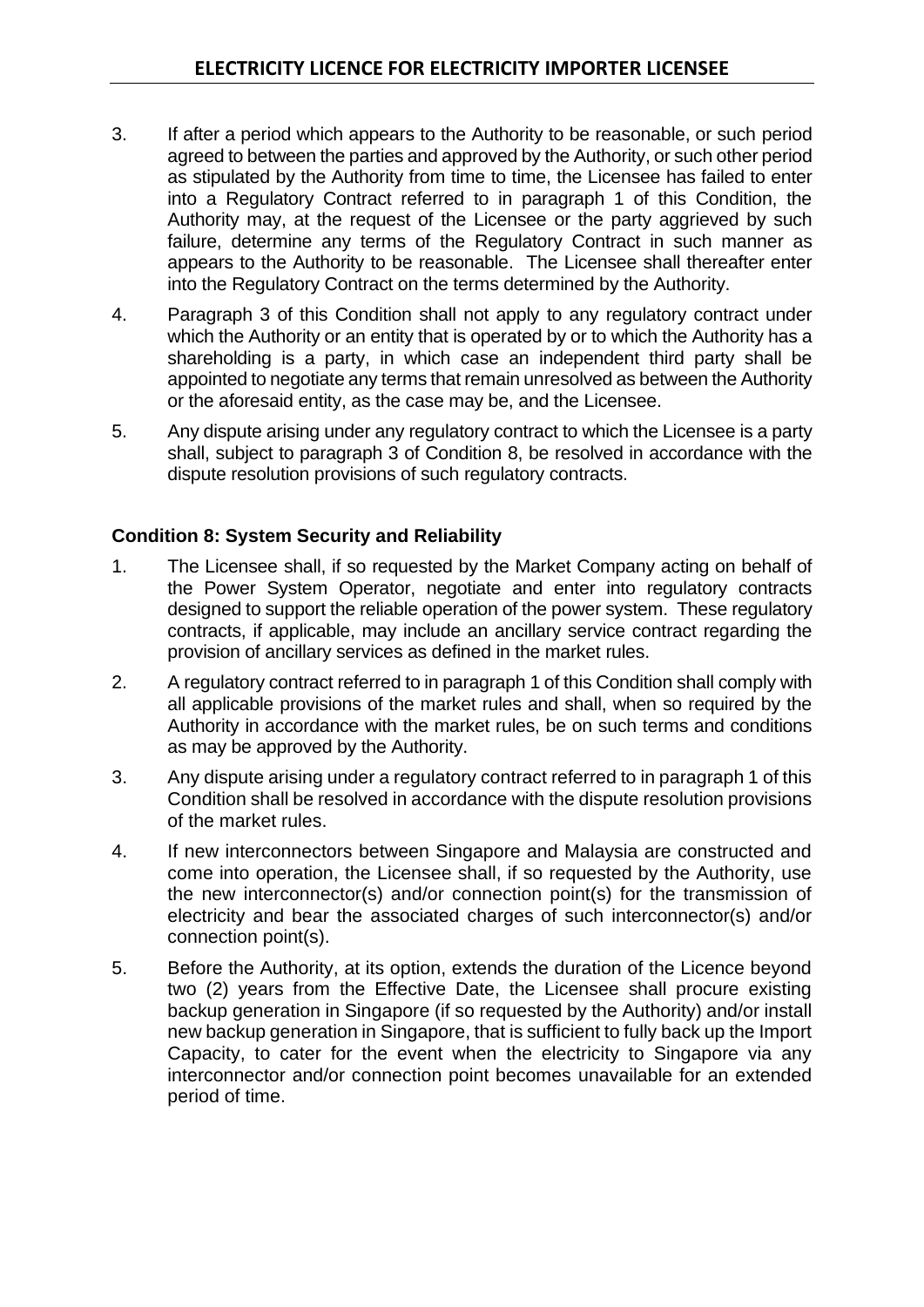### <span id="page-36-0"></span>**Condition 9: Preparation for Emergencies and Security Arrangements**

- 1. The Licensee shall take such action as the Authority may reasonably require, taking into consideration the provisions of the market rules related to emergency preparedness and restoration of the power system.
- 2. The Licensee shall develop and implement such plans and arrangements as are prudent to ensure the safety, security and reliability of its operations at all times and, where reasonably practicable, the continuity of supply from the interconnectors and connection points set out in Schedule A in the event of an emergency taking into consideration the provisions of the market rules relating to emergency preparedness and restoration of the power system.

### <span id="page-36-1"></span>**Condition 10: International Obligations**

- 1. The Licensee shall exercise its rights and powers and perform its duties and obligations under this Licence in a manner which is consistent with the Singapore Government's obligations:
	- (a) by virtue of the Singapore Government being a member of an international organisation or a party to an international agreement; or
	- (b) to attain or facilitate the attainment of that which is requisite and expedient in view of the Singapore Government being a member of such an organisation or a party to such an agreement,

to the extent that the Licensee has notice of such membership or agreement pursuant to paragraph 2 of this Condition.

- 2. The Authority shall notify the Licensee from time to time of any membership or agreement to which paragraph 1 of this Condition applies.
- 3. The Licensee may apply to the Singapore Government for compensation or grant to offset any loss or damage sustained as a result of complying with paragraph 1 of this Condition based on an audited claim submitted by the Licensee for such loss or damage.

### <span id="page-36-2"></span>**Condition 11: Investigation of Offences**

- 1. The Licensee shall monitor its activities with respect to compliance with this Licence and shall report any suspected non-compliance to the Authority. The Licensee shall also submit annually, or at such other frequency as notified by the Authority in writing, a compliance statement to the Authority that it has complied with the requirements in this Licence or describing any cases of suspected noncompliance.
- 2. Where it comes to the attention of the Licensee that another electricity licensee has breached its electricity licence or relevant legislation, the Licensee shall report such suspected non-compliance to the Authority.
- 3. Where the Licensee reports suspected non-compliance by itself or another electricity licensee, or requests the Authority to institute a prosecution against any person for contravening a provision of relevant legislation in relation to the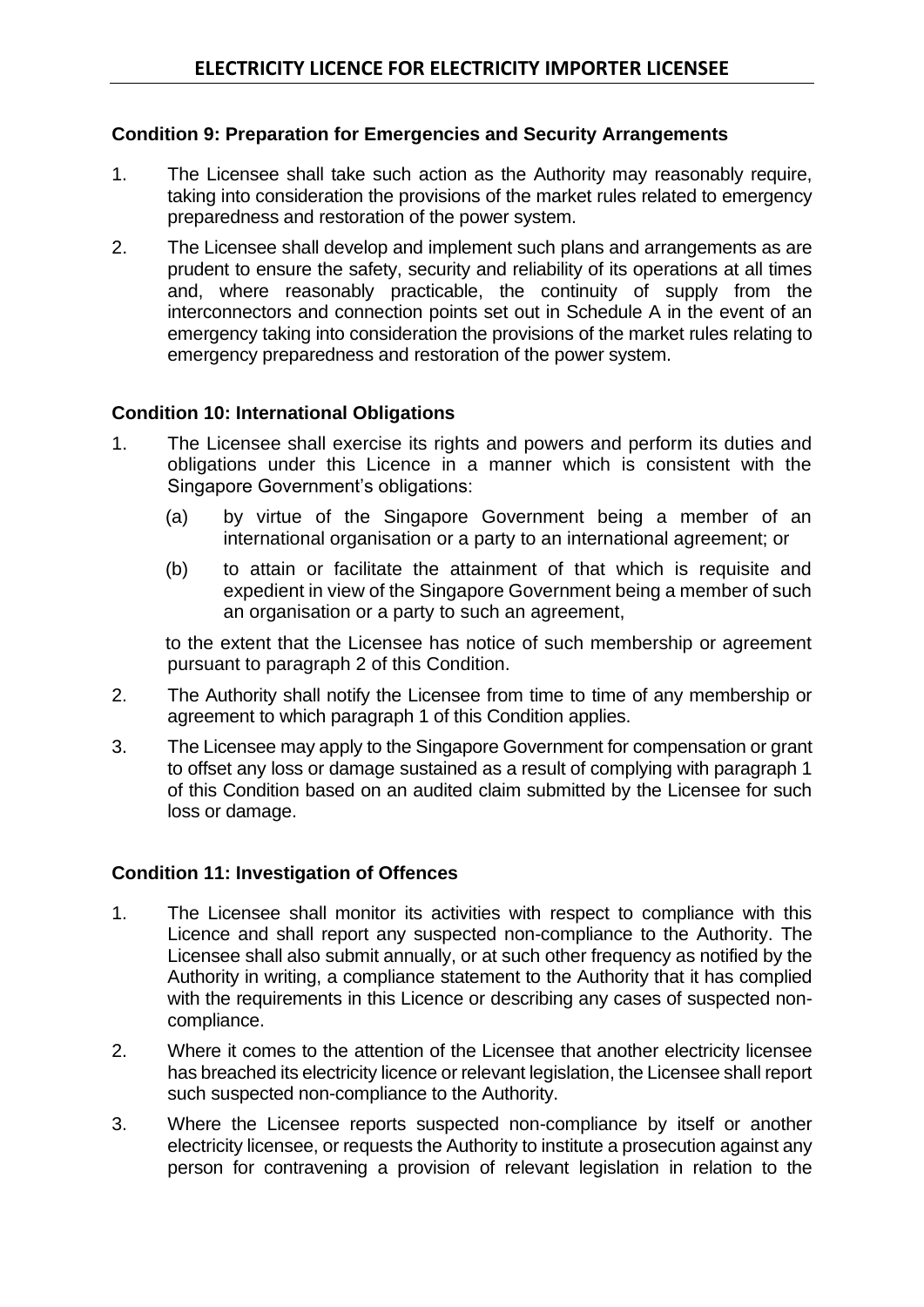Authorised Business, the Licensee shall furnish to the Authority as soon as reasonably practicable:

- (a) a written report on the suspected non-compliance or contravention; and
- (b) any relevant information and evidence in the possession or control of the Licensee and requested by the Authority.
- 4. Where the Authority receives any information from any person other than the Licensee indicating that an offence under relevant legislation may have been committed in respect of activities or property belonging to or managed by the Licensee, the Authority may, subject to Section 5 of the Act, inform the Licensee of such information and the Licensee shall furnish to the Authority as soon as reasonably practicable:
	- (a) a written report on the suspected offence; and
	- (b) any relevant information and evidence in the possession or control of the Licensee and requested by the Authority.
- 5. The Licensee and its directors and officers shall give full assistance and cooperation to the Authority and its prosecuting officer or counsel in connection with any prosecution proceedings arising from paragraphs 1 through 4 of this Condition.

### <span id="page-37-0"></span>**Condition 12: Information, Access and Audit Rights of the Authority**

- 1. The Licensee shall promptly inform the Authority of any circumstances which result, or are likely to result, in a change in the information provided to the Authority and shall provide updated information to the Authority in a timely manner.
- 2. Without prejudice to the powers of the Authority to call for information under or pursuant to any other conditions in this Licence or relevant legislation, the Licensee shall, at the Licensee's cost, furnish to the Authority such information as the Authority requires pursuant to Section 4 of the Act and in such form as the Authority requires.

### <span id="page-37-1"></span>**Condition 13: Special Administration Order**

1. In accordance with any special administration order made by the Minister under Section 29 of the Act, the Authority may directly or indirectly manage the affairs, business and property of the Licensee in accordance with Section 28 of the Act. In such an event, the Licensee shall allow the Authority such access to or control of its property as required to permit the Authority to meet its obligations under the special administration order during the period for which the order is in force.

### <span id="page-37-2"></span>**Condition 14: Payment of Fees**

1. The Licensee shall, at the times stated hereunder, pay to the Authority fees of the amount specified in, or determined under, paragraphs 2 to 5 of this Condition.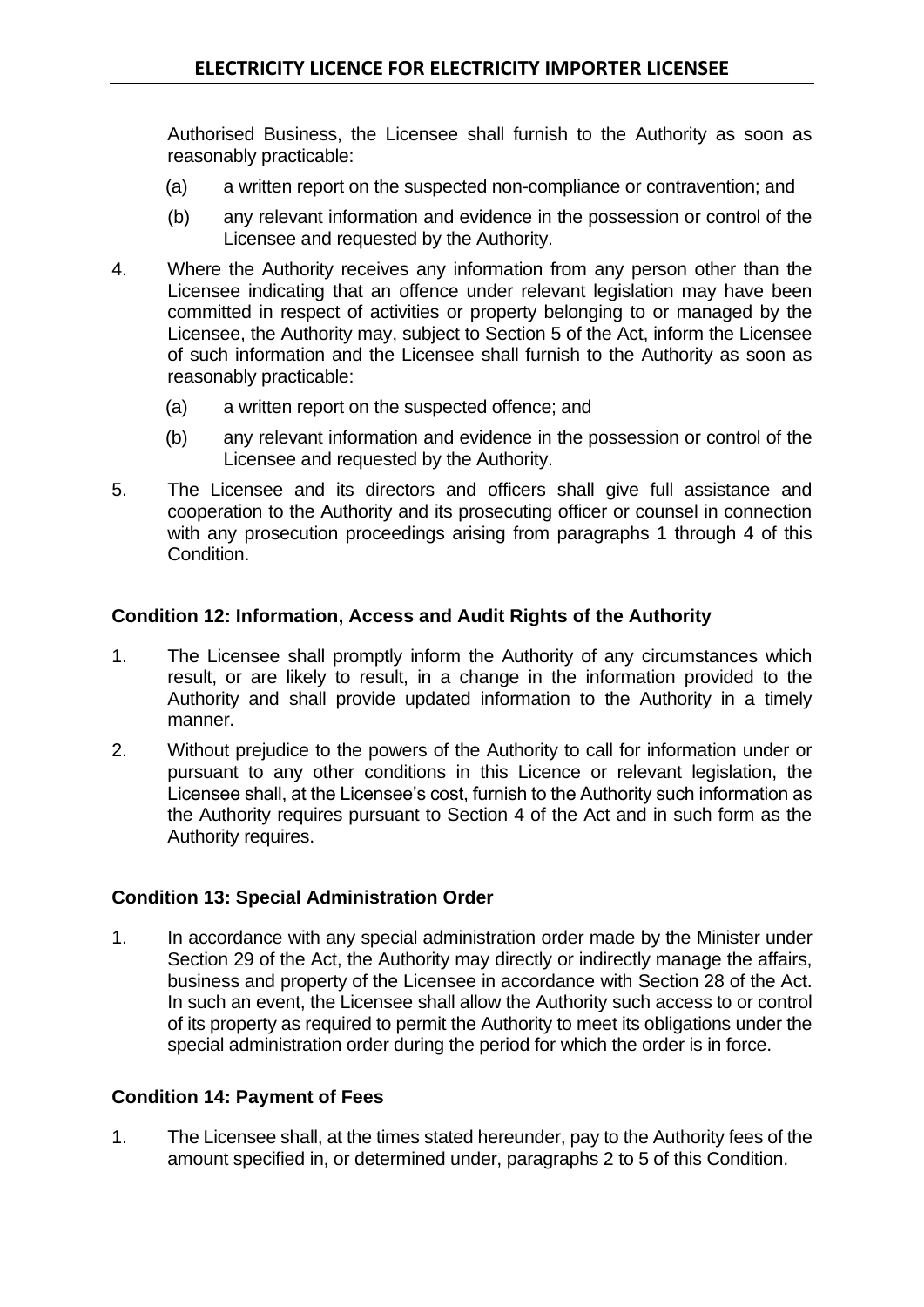- 2. The Authority shall, after the issue of this Licence, notify the Licensee in writing of the initial fee to be paid and the Licensee shall pay such fee to the Authority within 30 (thirty) days thereof.
- 3. The Authority shall notify the Licensee on or before the 1st of April of each year in which this Licence is in effect of the fee to be paid and the Licensee shall pay such fee to the Authority on or before 30th April of each such year.
- 4. Without prejudice to any other powers of the Authority under this Licence or the Act, if the Licensee shall fail to pay in full any fee due pursuant to this Condition on or before the due date for payment thereof, the Licensee shall, in addition to the fee due, also pay to the Authority interest thereon at the Prescribed Rate described in paragraph 5 below, which interest shall accrue daily on the amount unpaid on and from such due date to the date of actual payment and shall be compounded monthly at the end of each calendar month.
- 5. The Prescribed Rate shall be the rate which is four percentage points (4%) above the arithmetic average of the rates quoted in Singapore by The Development Bank of Singapore Limited, Oversea-Chinese Banking Corporation Limited and United Overseas Bank Limited (or such other banks as the Authority may specify in writing from time to time) as being the respective prime lending rates of such banks for each day of the period for which interest accrues, and in respect of any day during such period which is not a day for which such a rate is quoted the last preceding rate quoted shall apply.

### <span id="page-38-0"></span>**Condition 15: Obligation to Provide Performance Bond**

1. The Licensee shall provide a performance bond, guarantee, banker's guarantee or such other form of security as the Authority shall reasonably require to secure performance of any or all of the obligations, terms or conditions applicable to the Licensee and to be observed or performed under this Licence or the Act. The Authority may at its discretion, require new or additional or other security to be furnished by the Licensee at any time. Such security shall be on such terms and for such duration, and shall be furnished within such period, as the Authority may reasonably require. The Authority shall give the Licensee no less than fourteen (14) days' prior notice before calling or drawing on the performance bond, guarantee, banker's guarantee or such security.

### <span id="page-38-1"></span>**Condition 16: Creditworthiness of Licensee**

1. The Licensee shall provide timely updated information to the Authority on its creditworthiness, at a minimum frequency of once per year. If the Authority reasonably assesses that the Licensee is not sufficiently creditworthy, the Authority may revoke this License.

### <span id="page-38-2"></span>**Condition 17: Obligation to Provide Open Access to Infrastructure**

1. The Licensee shall provide access to the interconnectors and connection points set out in Schedule A, without undue discrimination.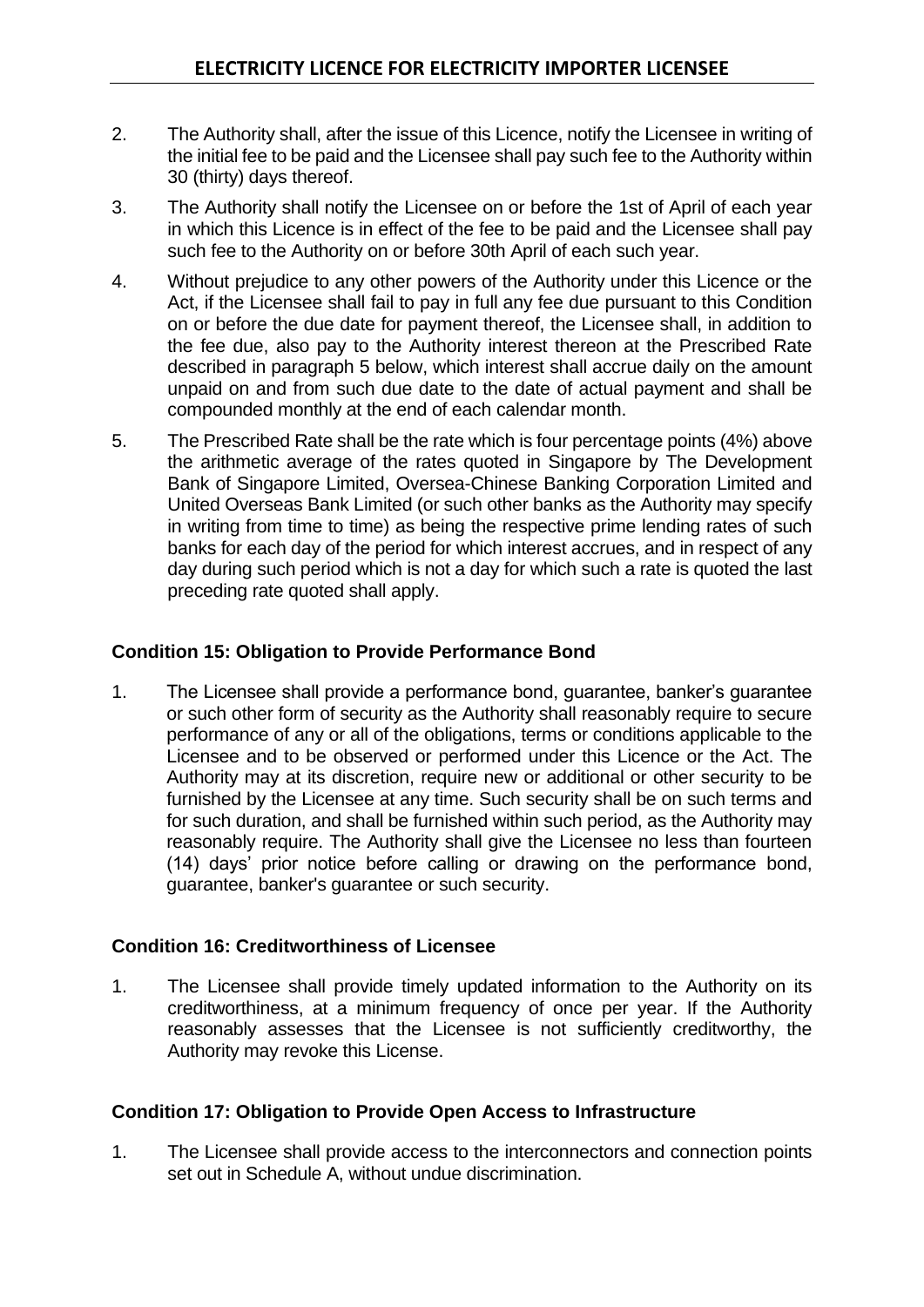- 2. If a person, after negotiating with the Licensee, is unable to obtain or secure access to or is unsuccessful in obtaining or securing access to any interconnector and connection point set out in Schedule A and applies to the Authority to obtain or secure access to that interconnector and connection point, the Authority may reasonably direct the Licensee to enter into relevant agreements with the applicant to:
	- (a) allow the applicant appropriate right of access to such quantities of electricity imports as may be specified in the Authority's direction;
	- (b) ensure that such right of access is not prevented or impeded;
	- (c) provide for any reasonable fee or charge payable by the applicant to the Licensee in consideration of the Licensee granting the right of access to the applicant;
	- (d) grant the applicant any ancillary or incidental rights that the Authority considers necessary; and
	- (e) specify the arrangement for the allocation of electricity supplied and measured through that interconnector.

### <span id="page-39-0"></span>**Condition 18: Safety and Security of Interconnector**

1. The Licensee shall facilitate the maintenance and repair of the interconnector and connection point, where relevant, in a reasonable and prudent manner to ensure the safe and efficient operation of its interconnector.

### <span id="page-39-1"></span>**Condition 19: Agreed Operating Procedures**

- 1. The Licensee shall, by the date specified by the Authority under paragraph 2 of this Condition, enter into an Agreed Operating Procedures with the Power System Operator, the Transmission Licensee and all other licensed electricity importer licensees, as set out in Annex A of this Licence.
- 2. The Agreed Operating Procedures shall come into force by a date as proposed by the Licensee and approved by the Authority, whose approval shall not be unreasonably delayed or withheld.
- 3. The Agreed Operating Procedures shall include a procedure for ensuring the secure operation of the power system in the event of electricity supply emergencies and major incidents and revise the Agreed Operating Procedures from time to time, if necessary. The Agreed Operating Procedures shall be developed and revised by the Power System Operator in consultation with the Licensee and Transmission Licensee. The Licensee shall comply with the Agreed Operating Procedures at all times.
- 4. Where the Licensee and any other licensed electricity importer licensees are unable to come to agreement on the terms of the Agreed Operating Procedures required under Condition 1, the Licensee shall:
	- (a) implement the terms of the Agreed Operating Procedures as directed by the Authority; and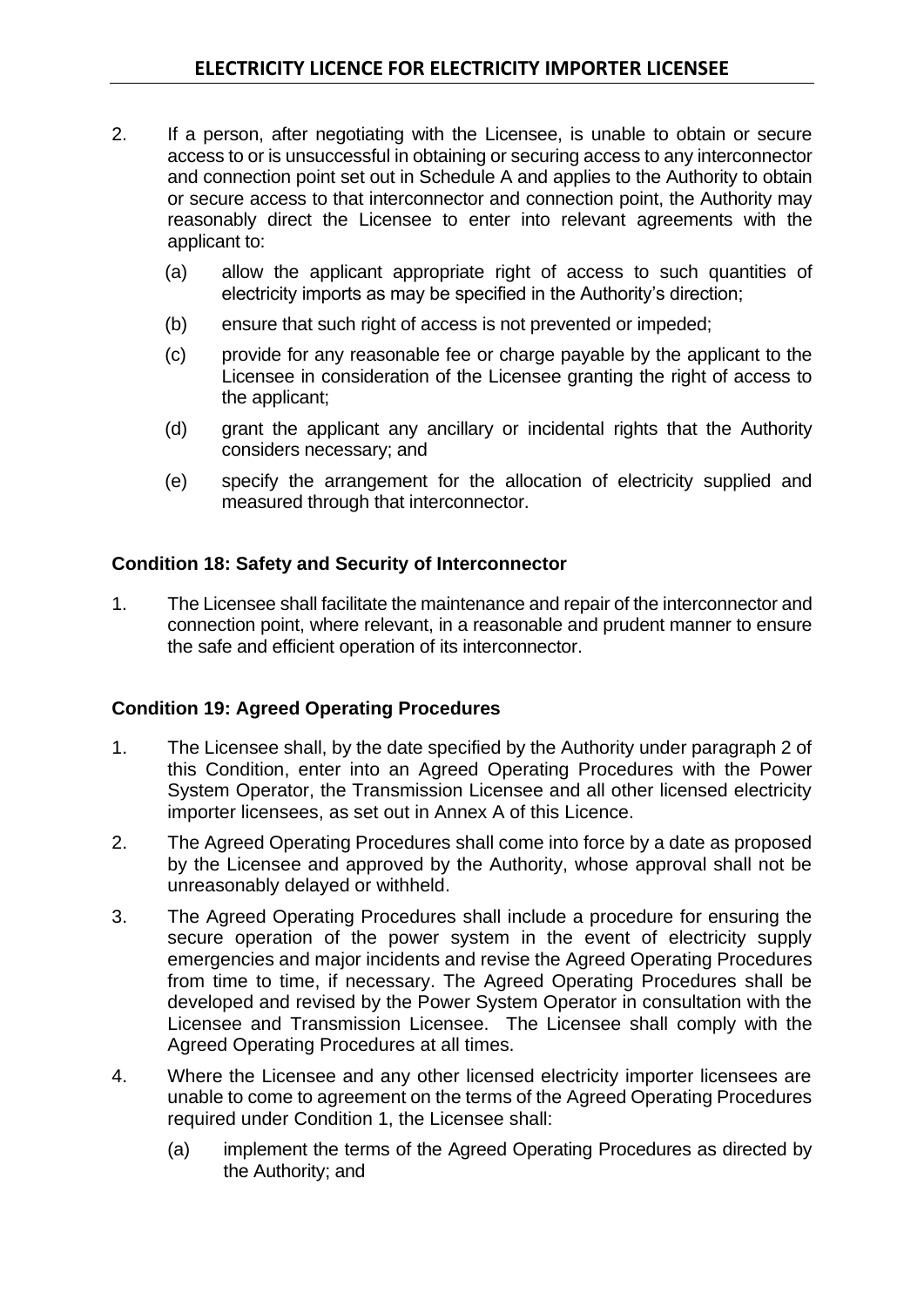- (b) comply with any directions made by the Authority.
- 5. The Licensee shall ensure that at all times it has appropriate resources and is able to engage or arrange for persons with the appropriate skills to carry out its obligations under the Agreed Operating Procedures.
- 6. The Licensee shall review the Agreed Operating Procedures at least once during the first 2 years from the Effective Date and thereafter once every 3 years or as and when directed by the Authority.
- 7. The Licensee shall, as and when required by the Authority after consultation with the Licensee at its own cost arrange for audits of the Agreed Operating Procedures to be conducted by an independent third party approved by and shall submit the audit reports to the Authority.

### <span id="page-40-0"></span>**Condition 20: Implementation of Lao PDR-Thailand-Malaysia-Singapore Power Integration Project ("LTMS-PIP") for Electricity Imports**

1. The Licensee shall participate in such preparatory works and perform such functions, take such actions and carry out such works in relation to the implementation of the LTMS-PIP as the Authority may direct, and shall use its best endeavours to facilitate and shall not unreasonably prevent or delay the implementation of LTMS-PIP.

### <span id="page-40-1"></span>**Condition 21: Renewable Energy Certificates ("RECs")**

1. Where the Licensee imports electricity into Singapore that is generated from zero-carbon generation sources, the Licensee may submit the relevant RECs in respect thereof annually to the Authority for verification. The RECs submitted by the Licensee to the Authority must be in accordance with the Singapore REC standard or an internationally-recognised standard that is verified by accredited platforms or providers and approved by the Authority.

\*\*\*\*\*\*\*\*\*\*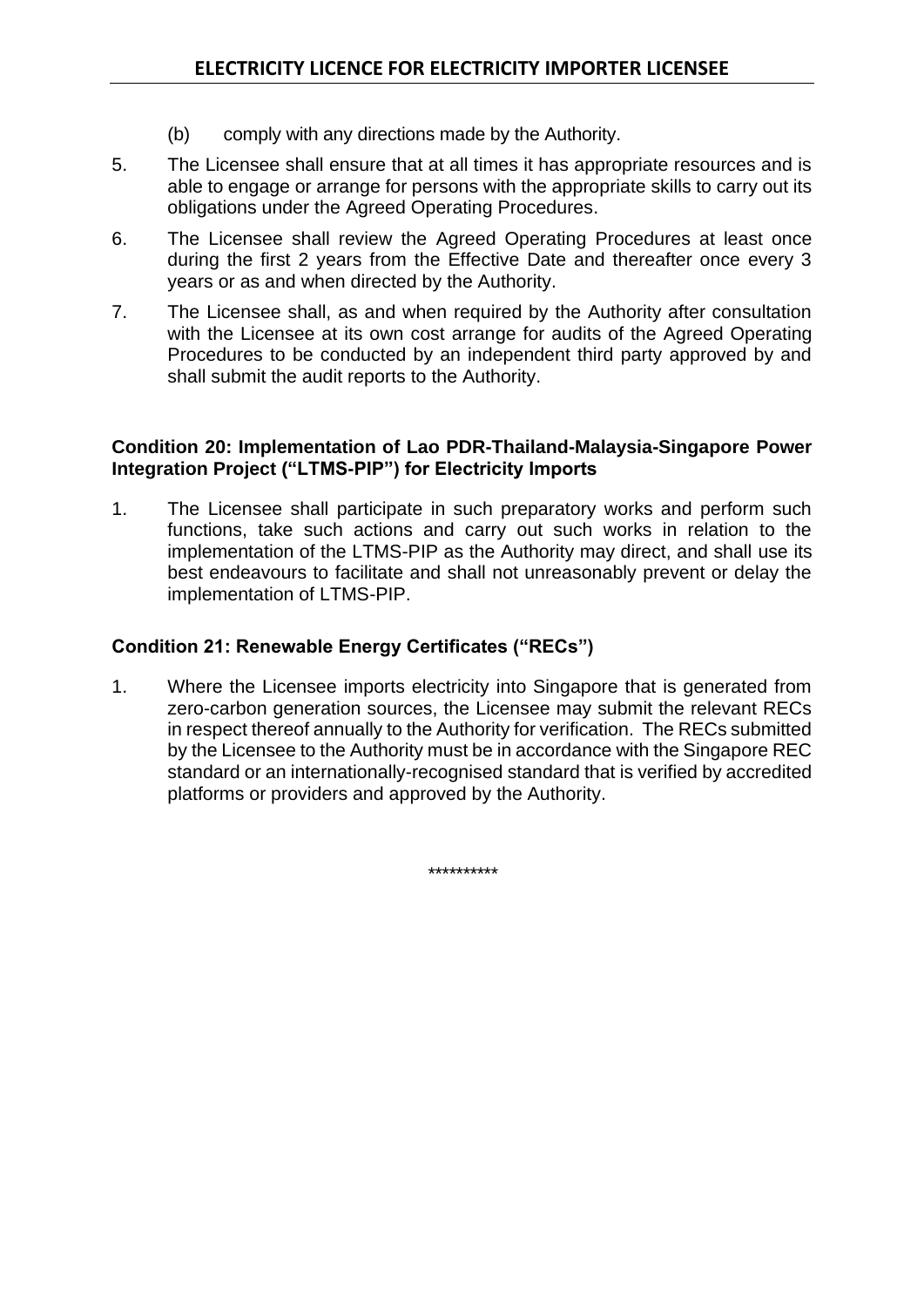### <span id="page-41-0"></span>ANNEX A: Parties to the Agreed Operating Procedures with the Licensee

# *[Intentionally left blank]*

Note: The Agreed Operating Procedures shall be developed and revised by the Power System Operator in consultation with the Licensee and Transmission Licensee.